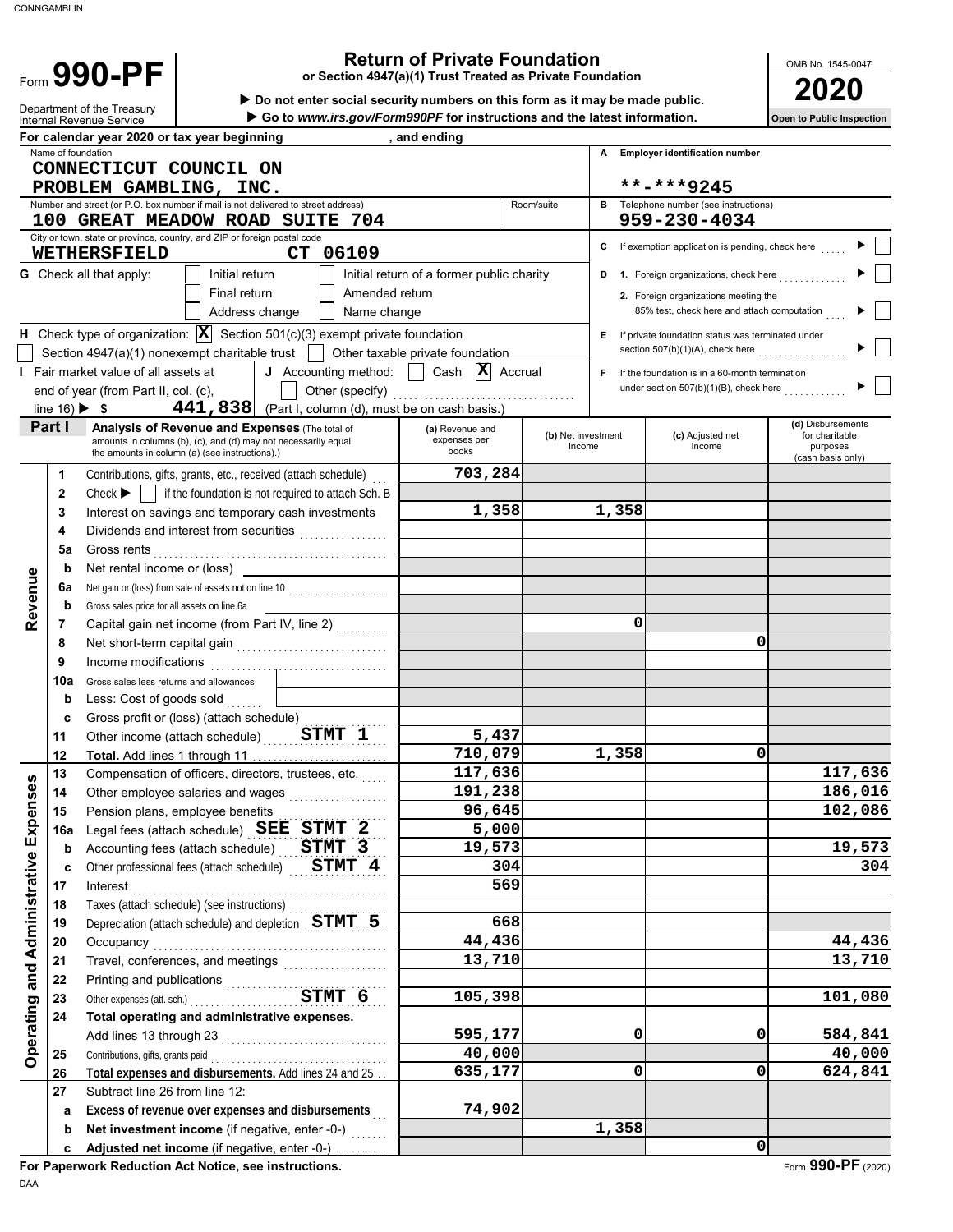|                                | Form 990-PF (2020) CONNECTICUT COUNCIL ON                                                                                                                                                                                                                                                                                                                                         | **-***9245        |                | Page 2                |
|--------------------------------|-----------------------------------------------------------------------------------------------------------------------------------------------------------------------------------------------------------------------------------------------------------------------------------------------------------------------------------------------------------------------------------|-------------------|----------------|-----------------------|
| Part II                        |                                                                                                                                                                                                                                                                                                                                                                                   | Beginning of year | End of year    |                       |
|                                | <b>Balance Sheets</b> Attached schedules and amounts in the description column<br>should be for end-of-year amounts only. (See instructions.)                                                                                                                                                                                                                                     | (a) Book Value    | (b) Book Value | (c) Fair Market Value |
| 1                              | Cash - non-interest-bearing                                                                                                                                                                                                                                                                                                                                                       | 74,191            | 83,573         | 83,573                |
| $\mathbf{2}$                   | Savings and temporary cash investments [11] [11] continuum contract the same state of the same state of the same state of the state of the state of the state of the state of the state of the state of the state of the state                                                                                                                                                    | 181,244           | 285,602        | 285,602               |
| 3                              | Accounts receivable $\blacktriangleright$                                                                                                                                                                                                                                                                                                                                         |                   |                |                       |
|                                | Less: allowance for doubtful accounts<br>18,458                                                                                                                                                                                                                                                                                                                                   |                   |                |                       |
| 4                              | Pledges receivable $\blacktriangleright$                                                                                                                                                                                                                                                                                                                                          |                   |                |                       |
|                                | Less: allowance for doubtful accounts<br>$\begin{array}{ccc}\n&\quad \  \  \, &\quad \  \  \, &\quad \  \  \, &\quad \  \  \, &\quad \  \  \, &\quad \  \  \, &\quad \  \  \, &\quad \  \  \, &\quad \  \  \, &\quad \  \  \, &\quad \  \  \, &\quad \  \  \, &\quad \  \  \, &\quad \  \  \, &\quad \  \  \, &\quad \  \  \, &\quad \  \  \, &\quad \  \  \, &\quad \  \  \, &\$ |                   | 18,458         | 18,458                |
| 5                              | Grants receivable                                                                                                                                                                                                                                                                                                                                                                 |                   | 28,750         | 28,750                |
| 6                              | Receivables due from officers, directors, trustees, and other                                                                                                                                                                                                                                                                                                                     |                   |                |                       |
|                                | disqualified persons (attach schedule) (see                                                                                                                                                                                                                                                                                                                                       |                   |                |                       |
|                                | instructions)                                                                                                                                                                                                                                                                                                                                                                     |                   |                |                       |
| 7                              | Other notes and loans receivable (att. schedule)                                                                                                                                                                                                                                                                                                                                  |                   |                |                       |
|                                |                                                                                                                                                                                                                                                                                                                                                                                   |                   |                |                       |
| 8                              | Inventories for sale or use                                                                                                                                                                                                                                                                                                                                                       |                   |                |                       |
| Assets<br>9                    | Prepaid expenses and deferred charges                                                                                                                                                                                                                                                                                                                                             | 6,408             | 12,133         | 12,133                |
| 10a                            |                                                                                                                                                                                                                                                                                                                                                                                   |                   |                |                       |
|                                |                                                                                                                                                                                                                                                                                                                                                                                   |                   |                |                       |
| b                              |                                                                                                                                                                                                                                                                                                                                                                                   |                   |                |                       |
| c                              |                                                                                                                                                                                                                                                                                                                                                                                   |                   |                |                       |
| 11                             |                                                                                                                                                                                                                                                                                                                                                                                   |                   |                |                       |
|                                |                                                                                                                                                                                                                                                                                                                                                                                   |                   |                |                       |
| 12                             | Investments - mortgage loans                                                                                                                                                                                                                                                                                                                                                      |                   |                |                       |
| 13                             | Investments – other (attach schedule)<br>Land, buildings, and equipment: basis<br>Less: accumulated depreciation (attach sch.)<br>$\triangleright$ STMT 7 23, 633                                                                                                                                                                                                                 |                   |                |                       |
| 14                             |                                                                                                                                                                                                                                                                                                                                                                                   |                   |                |                       |
|                                |                                                                                                                                                                                                                                                                                                                                                                                   | 2,470             | 5,092          | 5,092                 |
| 15                             | Other assets (describe $\blacktriangleright$ SEE STATEMENT 8<br>$\rightarrow$                                                                                                                                                                                                                                                                                                     | 8,230             | 8,230          | 8,230                 |
| 16                             | <b>Total assets</b> (to be completed by all filers $-$ see the                                                                                                                                                                                                                                                                                                                    |                   |                |                       |
|                                |                                                                                                                                                                                                                                                                                                                                                                                   | 272,543           | 441,838        | 441,838               |
| 17                             |                                                                                                                                                                                                                                                                                                                                                                                   | 13,602            | 28,995         |                       |
| 18                             | Grants payable                                                                                                                                                                                                                                                                                                                                                                    |                   |                |                       |
| 19                             | Deferred revenue                                                                                                                                                                                                                                                                                                                                                                  |                   |                |                       |
| 20                             | Loans from officers, directors, trustees, and other disqualified persons                                                                                                                                                                                                                                                                                                          |                   |                |                       |
| Liabilities<br>21              | Mortgages and other notes payable (attach schedule) ______ SEE WORKSHEET                                                                                                                                                                                                                                                                                                          |                   | 79,000         |                       |
| 22                             | Other liabilities (describe >                                                                                                                                                                                                                                                                                                                                                     |                   |                |                       |
| 23                             |                                                                                                                                                                                                                                                                                                                                                                                   | 13,602            | 107,995        |                       |
|                                | $\blacktriangleright$ $\vert$ X<br>Foundations that follow FASB ASC 958, check here                                                                                                                                                                                                                                                                                               |                   |                |                       |
|                                | and complete lines 24, 25, 29, and 30.                                                                                                                                                                                                                                                                                                                                            |                   |                |                       |
| 24                             | Net assets without donor restrictions                                                                                                                                                                                                                                                                                                                                             | 258,941           | 333,843        |                       |
| 25                             | Net assets with donor restrictions                                                                                                                                                                                                                                                                                                                                                |                   |                |                       |
| <b>Assets or Fund Balances</b> | Foundations that do not follow FASB ASC 958, check here                                                                                                                                                                                                                                                                                                                           |                   |                |                       |
|                                | and complete lines 26 through 30.                                                                                                                                                                                                                                                                                                                                                 |                   |                |                       |
| 26                             | Capital stock, trust principal, or current funds                                                                                                                                                                                                                                                                                                                                  |                   |                |                       |
| 27                             |                                                                                                                                                                                                                                                                                                                                                                                   |                   |                |                       |
| 28                             | Retained earnings, accumulated income, endowment, or other funds                                                                                                                                                                                                                                                                                                                  |                   |                |                       |
| 29                             | Total net assets or fund balances (see instructions) [11] [11] net assets or fund balances (see instructions)                                                                                                                                                                                                                                                                     | 258,941           | 333,843        |                       |
| 30                             | Total liabilities and net assets/fund balances (see                                                                                                                                                                                                                                                                                                                               |                   |                |                       |
| $\frac{1}{2}$                  |                                                                                                                                                                                                                                                                                                                                                                                   | 272,543           | 441,838        |                       |
| Part III                       | Analysis of Changes in Net Assets or Fund Balances                                                                                                                                                                                                                                                                                                                                |                   |                |                       |
|                                | 1 Total net assets or fund balances at beginning of year - Part II, column (a), line 29 (must agree with                                                                                                                                                                                                                                                                          |                   |                |                       |
|                                |                                                                                                                                                                                                                                                                                                                                                                                   |                   | 1              | 258,941               |
| 2                              | Enter amount from Part I, line 27a                                                                                                                                                                                                                                                                                                                                                |                   | $\overline{2}$ | 74,902                |
| 3                              | Other increases not included in line 2 (itemize) > SEE STATEMENT 9                                                                                                                                                                                                                                                                                                                |                   | 3              | 30,535                |
|                                | Add lines 1, 2, and 3                                                                                                                                                                                                                                                                                                                                                             |                   | 4              | 364,378               |
| 5                              | Decreases not included in line 2 (itemize) > SEE STATEMENT 10                                                                                                                                                                                                                                                                                                                     |                   | 5              | 30,535                |
|                                |                                                                                                                                                                                                                                                                                                                                                                                   |                   | 6              | 333,843               |
|                                |                                                                                                                                                                                                                                                                                                                                                                                   |                   |                |                       |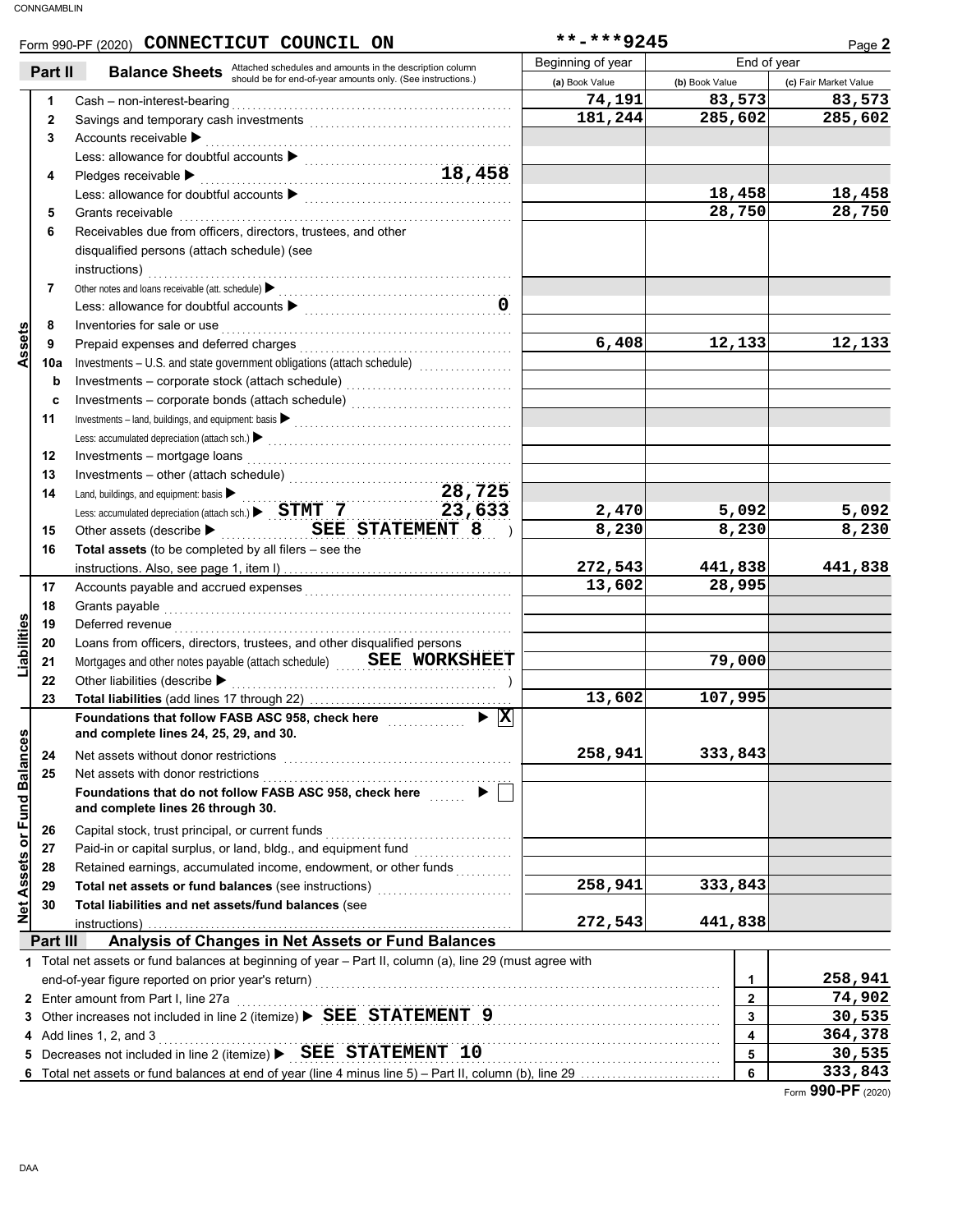| Form 990-PF (2020) CONNECTICUT COUNCIL ON |                                                                                                                                                  | **-***9245                                         |                                      | Page 3                                                        |
|-------------------------------------------|--------------------------------------------------------------------------------------------------------------------------------------------------|----------------------------------------------------|--------------------------------------|---------------------------------------------------------------|
| <b>Part IV</b>                            | <b>Capital Gains and Losses for Tax on Investment Income</b>                                                                                     |                                                    |                                      |                                                               |
|                                           | (a) List and describe the kind(s) of property sold (for example, real estate,<br>2-story brick warehouse; or common stock, 200 shs. MLC Co.)     | (b) How acquired<br>$P - Purchase$<br>D - Donation | (c) Date acquired<br>(mo., day, yr.) | (d) Date sold<br>(mo., day, yr.)                              |
| N/A<br>1a                                 |                                                                                                                                                  |                                                    |                                      |                                                               |
| b                                         |                                                                                                                                                  |                                                    |                                      |                                                               |
| c                                         |                                                                                                                                                  |                                                    |                                      |                                                               |
| d                                         |                                                                                                                                                  |                                                    |                                      |                                                               |
| е                                         |                                                                                                                                                  |                                                    |                                      |                                                               |
| (e) Gross sales price                     | (f) Depreciation allowed<br>(or allowable)                                                                                                       | (g) Cost or other basis<br>plus expense of sale    |                                      | (h) Gain or (loss)<br>$((e)$ plus $(f)$ minus $(g)$ )         |
| а                                         |                                                                                                                                                  |                                                    |                                      |                                                               |
| b                                         |                                                                                                                                                  |                                                    |                                      |                                                               |
| c                                         |                                                                                                                                                  |                                                    |                                      |                                                               |
| d                                         |                                                                                                                                                  |                                                    |                                      |                                                               |
| е                                         |                                                                                                                                                  |                                                    |                                      |                                                               |
|                                           | Complete only for assets showing gain in column (h) and owned by the foundation on 12/31/69.                                                     |                                                    |                                      | (I) Gains (Col. (h) gain minus                                |
| (i) FMV as of 12/31/69                    | (i) Adjusted basis<br>as of 12/31/69                                                                                                             | (k) Excess of col. (i)<br>over col. (j), if any    |                                      | col. (k), but not less than -0-) or<br>Losses (from col. (h)) |
| а                                         |                                                                                                                                                  |                                                    |                                      |                                                               |
| b                                         |                                                                                                                                                  |                                                    |                                      |                                                               |
| C                                         |                                                                                                                                                  |                                                    |                                      |                                                               |
| d                                         |                                                                                                                                                  |                                                    |                                      |                                                               |
| е                                         | If gain, also enter in Part I, line 7                                                                                                            |                                                    |                                      |                                                               |
|                                           | If gain, also enter in Part I, line 8, column (c). See instructions. If (loss), enter -0- in                                                     |                                                    | 3                                    |                                                               |
| Part V                                    | Qualification Under Section 4940(e) for Reduced Tax on Net Investment Income<br>SECTION 4940(e) REPEALED ON DECEMBER 20, 2019 - DO NOT COMPLETE. |                                                    |                                      |                                                               |
| Reserved                                  |                                                                                                                                                  |                                                    |                                      |                                                               |
| (a)                                       | (b)                                                                                                                                              | (c)                                                |                                      | (d)                                                           |
| Reserved                                  | Reserved                                                                                                                                         | Reserved                                           |                                      | Reserved                                                      |
| Reserved                                  |                                                                                                                                                  |                                                    |                                      |                                                               |
| Reserved                                  |                                                                                                                                                  |                                                    |                                      |                                                               |
| Reserved                                  |                                                                                                                                                  |                                                    |                                      |                                                               |
| Reserved                                  |                                                                                                                                                  |                                                    |                                      |                                                               |
| Reserved                                  |                                                                                                                                                  |                                                    |                                      |                                                               |
| 2 Reserved                                |                                                                                                                                                  |                                                    | 2                                    |                                                               |
| 3 Reserved                                |                                                                                                                                                  |                                                    | 3                                    |                                                               |
| 4 Reserved                                |                                                                                                                                                  |                                                    | 4                                    |                                                               |
| 5 Reserved                                |                                                                                                                                                  |                                                    | 5                                    |                                                               |
| 6 Reserved                                |                                                                                                                                                  |                                                    | 6                                    |                                                               |
|                                           |                                                                                                                                                  |                                                    |                                      |                                                               |
| 7 Reserved                                |                                                                                                                                                  |                                                    | 7                                    |                                                               |
| 8 Reserved                                |                                                                                                                                                  |                                                    | 8                                    |                                                               |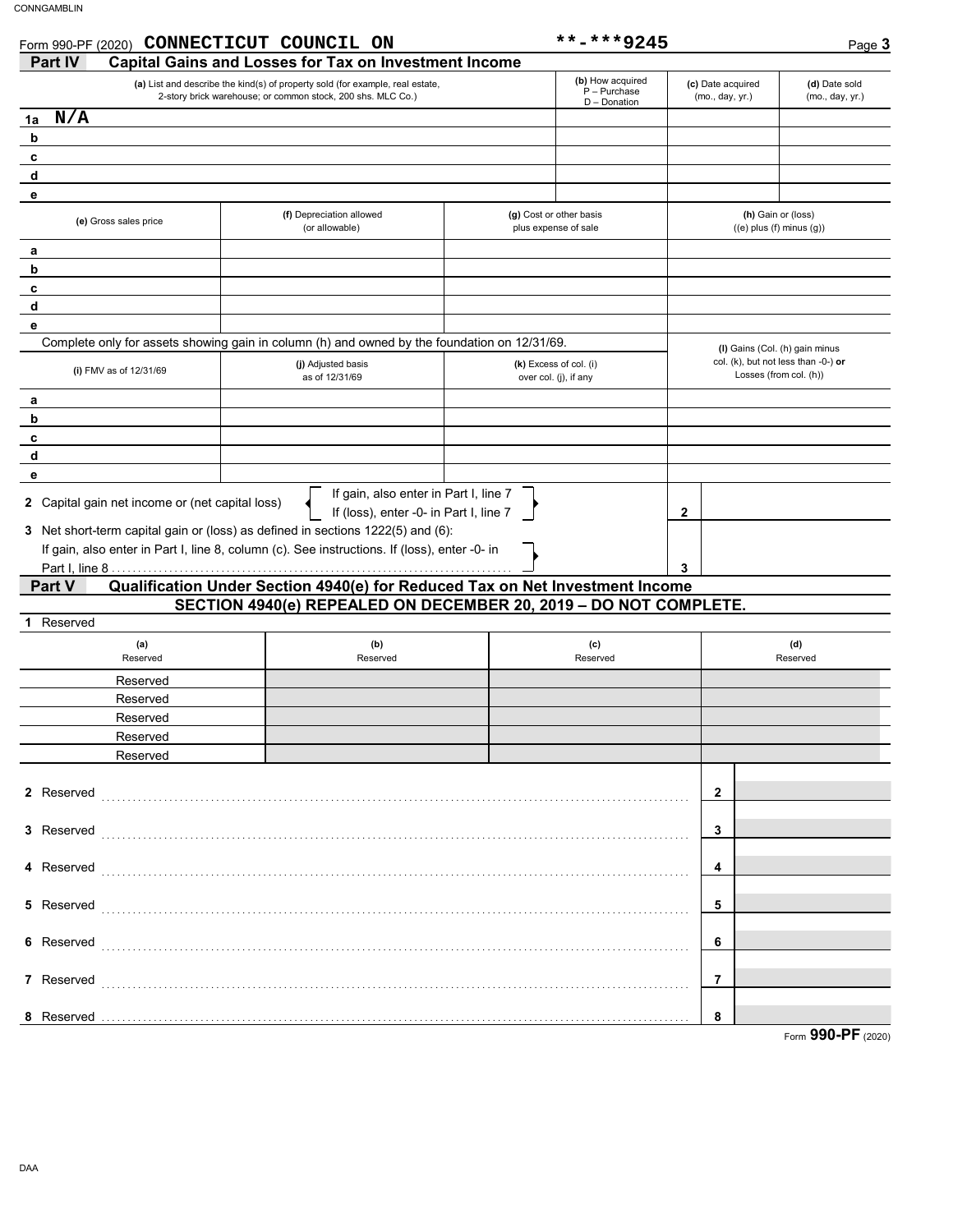|              | **-***9245<br>Form 990-PF (2020) CONNECTICUT COUNCIL ON                                                                                                                                                                                   |                     |             | Page 4                            |
|--------------|-------------------------------------------------------------------------------------------------------------------------------------------------------------------------------------------------------------------------------------------|---------------------|-------------|-----------------------------------|
|              | Excise Tax Based on Investment Income (Section 4940(a), 4940(b), or 4948-see instructions)<br><b>Part VI</b>                                                                                                                              |                     |             |                                   |
| 1a           | Exempt operating foundations described in section $4940(d)(2)$ , check here $\blacktriangleright$   and enter "N/A" on line 1.                                                                                                            |                     |             |                                   |
|              |                                                                                                                                                                                                                                           |                     |             |                                   |
| b            | 1<br>Reserved <b>construction in the construction of the construction of the construction of the construction of the construction of the construction of the construction of the construction of the construction of the construction</b> |                     |             | 19                                |
| c            | All other domestic foundations enter 1.39% of line 27b. Exempt foreign organizations, enter 4% of                                                                                                                                         |                     |             |                                   |
|              |                                                                                                                                                                                                                                           |                     |             |                                   |
| $\mathbf{2}$ | Tax under section 511 (domestic section 4947(a)(1) trusts and taxable foundations only; others, enter -0-)<br>$\mathbf{2}$<br>$\overline{\mathbf{3}}$                                                                                     |                     |             | 0<br>$\overline{19}$              |
| 3            | Add lines 1 and 2<br>Subtitle A (income) tax (domestic section 4947(a)(1) trusts and taxable foundations only; others, enter -0-)<br>$\overline{\mathbf{4}}$                                                                              |                     |             | $\mathbf 0$                       |
| 4<br>5       | 5                                                                                                                                                                                                                                         |                     |             | $\overline{19}$                   |
| 6            | Credits/Payments:                                                                                                                                                                                                                         |                     |             |                                   |
| a            | 2020 estimated tax payments and 2019 overpayment credited to 2020<br>6a                                                                                                                                                                   |                     |             |                                   |
| b            | 6b                                                                                                                                                                                                                                        |                     |             |                                   |
| с            | <b>6c</b><br>20                                                                                                                                                                                                                           |                     |             |                                   |
| d            | 6d<br>Backup withholding erroneously withheld                                                                                                                                                                                             |                     |             |                                   |
| 7            | $\overline{7}$                                                                                                                                                                                                                            |                     |             | 20                                |
| 8            | Enter any penalty for underpayment of estimated tax. Check here in if Form 2220 is attached [[11, 11, 11, 11, 11, 11, 11]<br>8                                                                                                            |                     |             |                                   |
| 9            | 9                                                                                                                                                                                                                                         |                     |             |                                   |
| 10           | Overpayment. If line 7 is more than the total of lines 5 and 8, enter the amount overpaid<br>10                                                                                                                                           |                     |             | $\mathbf 1$                       |
| 11           | Enter the amount of line 10 to be: Credited to 2021 estimated tax ><br>$\overline{\mathbf{1}}$ $\overline{\phantom{0}}$<br>11<br>Refunded $\blacktriangleright$                                                                           |                     |             |                                   |
|              | <b>Part VII-A</b> Statements Regarding Activities                                                                                                                                                                                         |                     |             |                                   |
| 1a           | During the tax year, did the foundation attempt to influence any national, state, or local legislation or did it                                                                                                                          |                     | Yes         | No                                |
|              |                                                                                                                                                                                                                                           | 1a                  |             | x                                 |
| b            | Did it spend more than \$100 during the year (either directly or indirectly) for political purposes? See the                                                                                                                              |                     |             |                                   |
|              | instructions for the definition                                                                                                                                                                                                           | 1b                  |             | x                                 |
|              | If the answer is "Yes" to 1a or 1b, attach a detailed description of the activities and copies of any materials                                                                                                                           |                     |             |                                   |
|              | published or distributed by the foundation in connection with the activities.                                                                                                                                                             |                     |             |                                   |
| c            |                                                                                                                                                                                                                                           | 1c                  |             | x                                 |
| d            | Enter the amount (if any) of tax on political expenditures (section 4955) imposed during the year:                                                                                                                                        |                     |             |                                   |
|              |                                                                                                                                                                                                                                           |                     |             |                                   |
| е            | Enter the reimbursement (if any) paid by the foundation during the year for political expenditure tax imposed                                                                                                                             |                     |             |                                   |
|              | on foundation managers. $\triangleright$ $\uparrow$ $\searrow$                                                                                                                                                                            |                     |             |                                   |
| 2            |                                                                                                                                                                                                                                           | $\overline{2}$      |             | x                                 |
|              | If "Yes," attach a detailed description of the activities.                                                                                                                                                                                |                     |             |                                   |
| 3            | Has the foundation made any changes, not previously reported to the IRS, in its governing instrument, articles                                                                                                                            |                     |             |                                   |
|              | of incorporation, or bylaws, or other similar instruments? If "Yes," attach a conformed copy of the changes                                                                                                                               | 3                   |             | X                                 |
| 4a           |                                                                                                                                                                                                                                           | 4a                  |             | $\mathbf x$                       |
| b            | If "Yes," has it filed a tax return on Form 990-T for this year?<br>$N/A$                                                                                                                                                                 | 4b                  |             |                                   |
| 5            |                                                                                                                                                                                                                                           | 5                   |             | X                                 |
|              | If "Yes," attach the statement required by General Instruction T.                                                                                                                                                                         |                     |             |                                   |
| 6            | Are the requirements of section 508(e) (relating to sections 4941 through 4945) satisfied either:                                                                                                                                         |                     |             |                                   |
|              | • By language in the governing instrument, or                                                                                                                                                                                             |                     |             |                                   |
|              | • By state legislation that effectively amends the governing instrument so that no mandatory directions that                                                                                                                              |                     | X           |                                   |
|              | conflict with the state law remain in the governing instrument?<br>Did the foundation have at least \$5,000 in assets at any time during the year? If "Yes," complete Part II, col. (c), and Part XV                                      | 6<br>$\overline{7}$ | $\mathbf x$ |                                   |
| 7            | Enter the states to which the foundation reports or with which it is registered. See instructions.                                                                                                                                        |                     |             |                                   |
| 8a           | CT                                                                                                                                                                                                                                        |                     |             |                                   |
| b            | If the answer is "Yes" to line 7, has the foundation furnished a copy of Form 990-PF to the Attorney General                                                                                                                              |                     |             |                                   |
|              | (or designate) of each state as required by General Instruction G? If "No," attach explanation                                                                                                                                            | 8b                  | $\mathbf x$ |                                   |
| 9            | Is the foundation claiming status as a private operating foundation within the meaning of section 4942(j)(3) or                                                                                                                           |                     |             |                                   |
|              | 4942(j)(5) for calendar year 2020 or the tax year beginning in 2020? See instructions for Part XIV. If "Yes,"                                                                                                                             |                     |             |                                   |
|              | complete Part XIV                                                                                                                                                                                                                         | 9                   |             | x                                 |
| 10           | Did any persons become substantial contributors during the tax year? If "Yes," attach a schedule listing their                                                                                                                            |                     |             |                                   |
|              |                                                                                                                                                                                                                                           | 10                  |             | x                                 |
|              |                                                                                                                                                                                                                                           |                     |             | $_{\rm{form}}$ QQN_DF $_{(2020)}$ |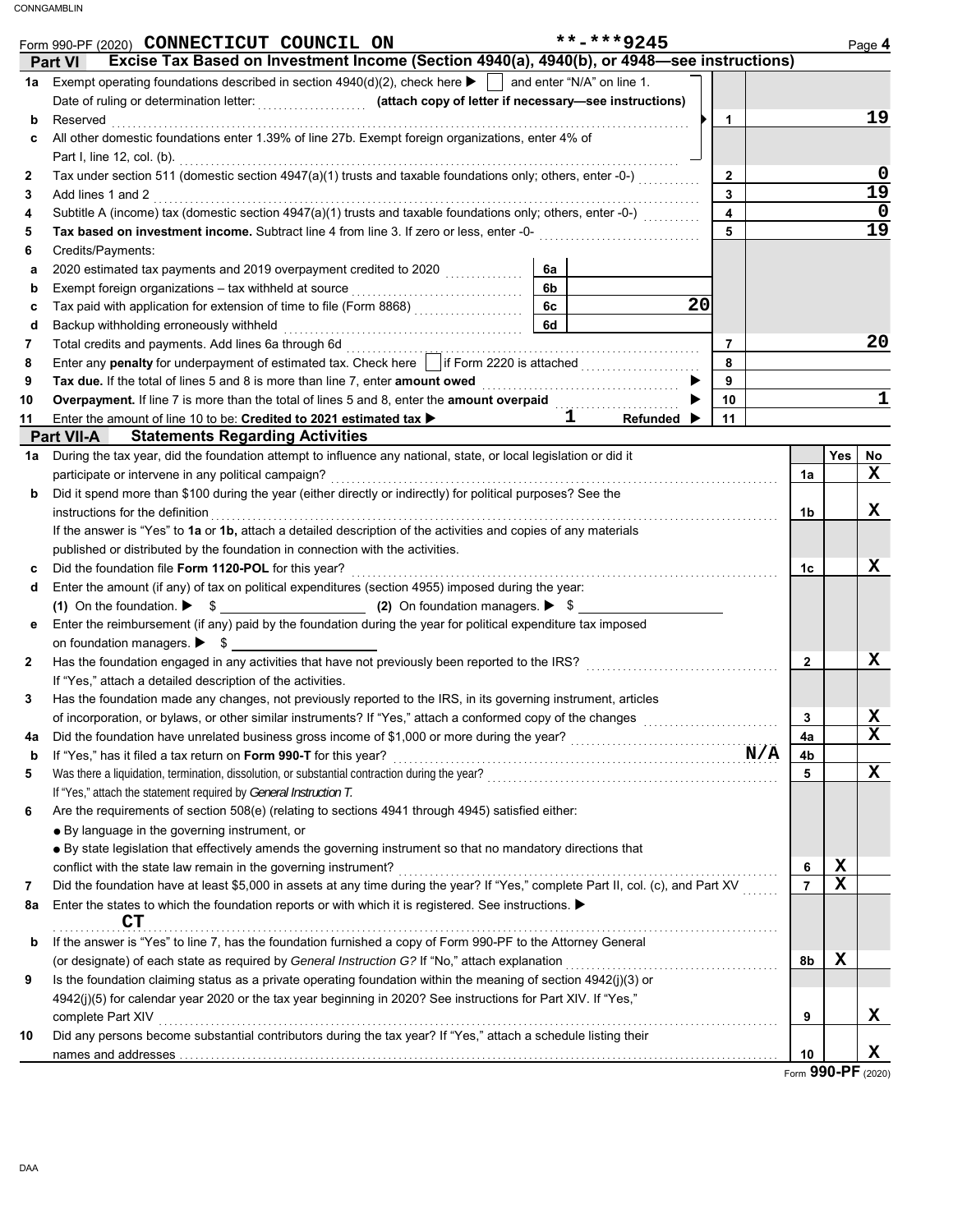|    | **-***9245<br>Form 990-PF (2020) CONNECTICUT COUNCIL ON                                                                                                                                  |     |                               |    |     | Page 5      |
|----|------------------------------------------------------------------------------------------------------------------------------------------------------------------------------------------|-----|-------------------------------|----|-----|-------------|
|    | <b>Statements Regarding Activities (continued)</b><br>Part VII-A                                                                                                                         |     |                               |    |     |             |
| 11 |                                                                                                                                                                                          |     |                               |    | Yes | No          |
|    | At any time during the year, did the foundation, directly or indirectly, own a controlled entity within the                                                                              |     |                               |    |     | x           |
|    | meaning of section 512(b)(13)? If "Yes," attach schedule. See instructions<br>Did the foundation make a distribution to a donor advised fund over which the foundation or a disqualified |     |                               | 11 |     |             |
| 12 | person had advisory privileges? If "Yes," attach statement. See instructions                                                                                                             |     |                               | 12 |     | x           |
| 13 | Did the foundation comply with the public inspection requirements for its annual returns and exemption application?                                                                      |     |                               | 13 | X   |             |
|    | Website address > WWW.CCPG.ORG                                                                                                                                                           |     |                               |    |     |             |
| 14 | The books are in care of <b>b</b> DIANA GOODE, EXECUTIVE DIRECTOR Telephone no. <b>b</b> 9<br>100 GREAT MEADOW ROAD SUITE 704                                                            |     | Telephone no. ▶ 959-230-4034  |    |     |             |
|    | $Localed$ at $\blacktriangleright$ we THERSFIELD                                                                                                                                         |     | ZIP+4 > 06109                 |    |     |             |
| 15 |                                                                                                                                                                                          |     |                               |    |     |             |
|    |                                                                                                                                                                                          |     |                               |    |     |             |
| 16 | At any time during calendar year 2020, did the foundation have an interest in or a signature or other authority                                                                          |     |                               |    | Yes | No          |
|    | over a bank, securities, or other financial account in a foreign country?                                                                                                                |     |                               | 16 |     | $\mathbf x$ |
|    | See the instructions for exceptions and filing requirements for FinCEN Form 114. If "Yes," enter the name of                                                                             |     |                               |    |     |             |
|    | the foreign country $\blacktriangleright$                                                                                                                                                |     |                               |    |     |             |
|    | Statements Regarding Activities for Which Form 4720 May Be Required<br><b>Part VII-B</b>                                                                                                 |     |                               |    |     |             |
|    | File Form 4720 if any item is checked in the "Yes" column, unless an exception applies.                                                                                                  |     |                               |    | Yes | No          |
| 1a | During the year, did the foundation (either directly or indirectly):                                                                                                                     |     |                               |    |     |             |
|    | (1) Engage in the sale or exchange, or leasing of property with a disqualified person?                                                                                                   | Yes | $ \mathbf{X} $<br>No          |    |     |             |
|    | (2) Borrow money from, lend money to, or otherwise extend credit to (or accept it from) a                                                                                                |     |                               |    |     |             |
|    | disqualified person?                                                                                                                                                                     | Yes | $ \mathbf{x} $<br><b>No</b>   |    |     |             |
|    | (3) Furnish goods, services, or facilities to (or accept them from) a disqualified person?                                                                                               | Yes | $\overline{\mathbf{x}}$<br>No |    |     |             |
|    | (4) Pay compensation to, or pay or reimburse the expenses of, a disqualified person?                                                                                                     | Yes | $ \mathbf{x} $<br>No          |    |     |             |
|    | (5) Transfer any income or assets to a disqualified person (or make any of either available for                                                                                          |     |                               |    |     |             |
|    | the benefit or use of a disqualified person)?                                                                                                                                            | Yes | $ \mathbf{X} $<br>No          |    |     |             |
|    | (6) Agree to pay money or property to a government official? (Exception. Check "No" if the                                                                                               |     |                               |    |     |             |
|    | foundation agreed to make a grant to or to employ the official for a period after                                                                                                        |     |                               |    |     |             |
|    | termination of government service, if terminating within 90 days.)                                                                                                                       | Yes | $\overline{X}$ No             |    |     |             |
| b  | If any answer is "Yes" to $1a(1)$ –(6), did any of the acts fail to qualify under the exceptions described in                                                                            |     |                               |    |     |             |
|    | Regulations section 53.4941(d)-3 or in a current notice regarding disaster assistance? See instructions                                                                                  |     | N/A                           | 1b |     |             |
|    | Organizations relying on a current notice regarding disaster assistance, check here                                                                                                      |     |                               |    |     |             |
| c  | Did the foundation engage in a prior year in any of the acts described in 1a, other than excepted acts, that                                                                             |     |                               |    |     |             |
|    | were not corrected before the first day of the tax year beginning in 2020?                                                                                                               |     |                               | 1c |     | X           |
|    | Taxes on failure to distribute income (section 4942) (does not apply for years the foundation was a private                                                                              |     |                               |    |     |             |
|    | operating foundation defined in section 4942(j)(3) or 4942(j)(5)):                                                                                                                       |     |                               |    |     |             |
| а  | At the end of tax year 2020, did the foundation have any undistributed income (Part XIII, lines                                                                                          |     |                               |    |     |             |
|    |                                                                                                                                                                                          | Yes | $ X $ No                      |    |     |             |
|    | If "Yes," list the years $\triangleright$ 20 , 20 , 20 , 20                                                                                                                              |     |                               |    |     |             |
| b  | Are there any years listed in 2a for which the foundation is <b>not</b> applying the provisions of section $4942(a)(2)$                                                                  |     |                               |    |     |             |
|    | (relating to incorrect valuation of assets) to the year's undistributed income? (If applying section 4942(a)(2) to                                                                       |     |                               |    |     |             |
|    | all years listed, answer "No" and attach statement - see instructions.)                                                                                                                  |     | N/A                           | 2b |     |             |
| c  | If the provisions of section 4942(a)(2) are being applied to any of the years listed in 2a, list the years here.                                                                         |     |                               |    |     |             |
|    |                                                                                                                                                                                          |     |                               |    |     |             |
| За | Did the foundation hold more than a 2% direct or indirect interest in any business enterprise                                                                                            |     |                               |    |     |             |
|    | at any time during the year?                                                                                                                                                             | Yes | $ \mathbf{X} $<br>No          |    |     |             |
| b  | If "Yes," did it have excess business holdings in 2020 as a result of (1) any purchase by the foundation or                                                                              |     |                               |    |     |             |
|    | disqualified persons after May 26, 1969; (2) the lapse of the 5-year period (or longer period approved by the                                                                            |     |                               |    |     |             |
|    | Commissioner under section 4943(c)(7)) to dispose of holdings acquired by gift or bequest; or (3) the lapse of                                                                           |     |                               |    |     |             |
|    | the 10-, 15-, or 20-year first phase holding period? (Use Form 4720, Schedule C, to determine if the                                                                                     |     |                               |    |     |             |
|    | foundation had excess business holdings in 2020.)                                                                                                                                        |     | N/A                           | 3b |     |             |
| 4a | Did the foundation invest during the year any amount in a manner that would jeopardize its charitable purposes?                                                                          |     | .                             | 4a |     | X           |
| b  | Did the foundation make any investment in a prior year (but after December 31, 1969) that could jeopardize its                                                                           |     |                               |    |     | x           |
|    | charitable purpose that had not been removed from jeopardy before the first day of the tax year beginning in 2020?                                                                       |     |                               | 4b |     |             |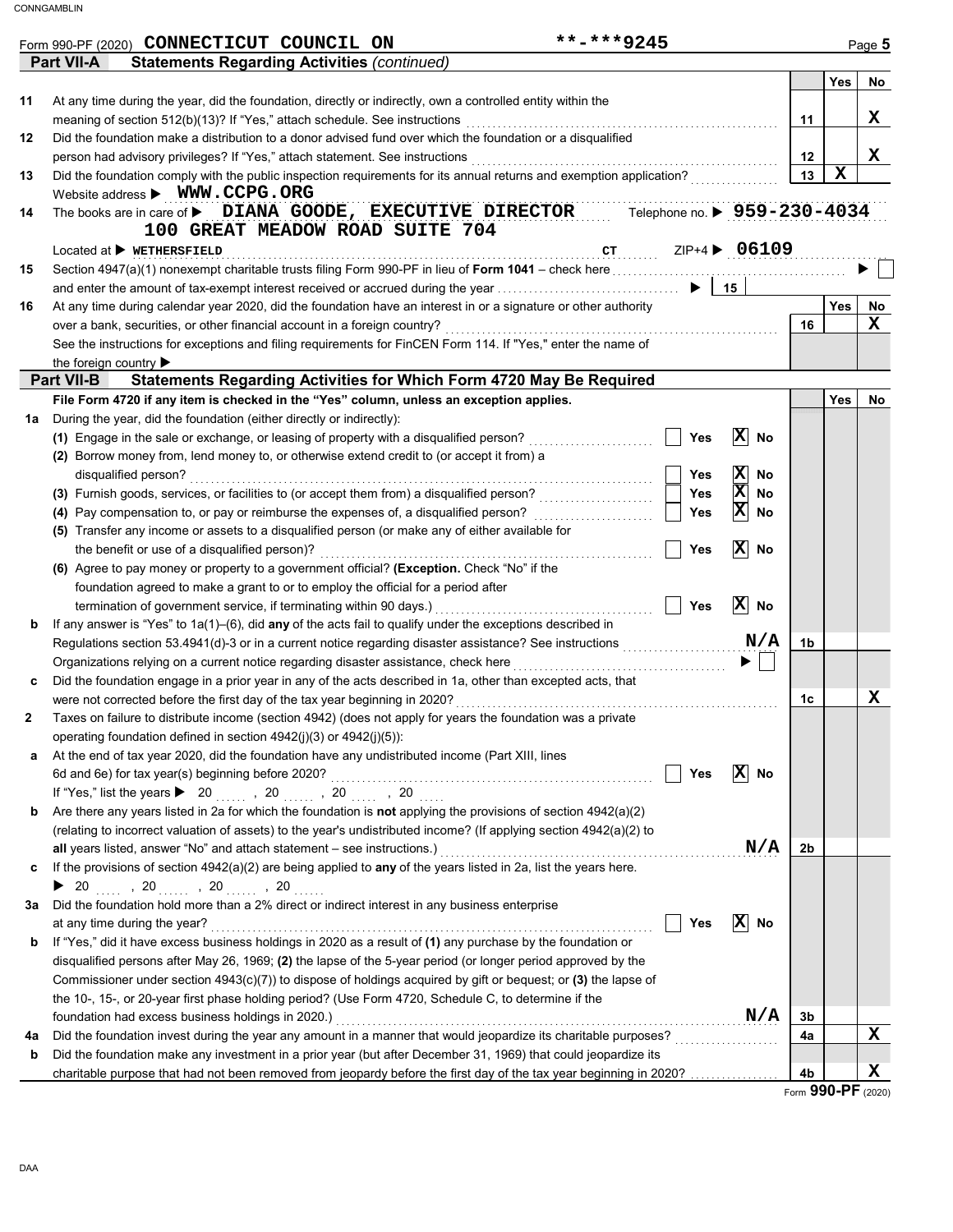|    | **-***9245<br>Form 990-PF (2020) CONNECTICUT COUNCIL ON                                                            |            |                                |                |            | Page 6 |
|----|--------------------------------------------------------------------------------------------------------------------|------------|--------------------------------|----------------|------------|--------|
|    | Part VII-B<br>Statements Regarding Activities for Which Form 4720 May Be Required (continued)                      |            |                                |                |            |        |
| 5а | During the year did the foundation pay or incur any amount to:                                                     |            |                                |                | <b>Yes</b> | No.    |
|    | (1) Carry on propaganda, or otherwise attempt to influence legislation (section $4945(e)$ )?                       | Yes        | $ \mathbf{X} $<br>No           |                |            |        |
|    | (2) Influence the outcome of any specific public election (see section 4955); or to carry on,                      |            |                                |                |            |        |
|    | directly or indirectly, any voter registration drive?                                                              | Yes        | $\overline{\mathbf{x}}$<br>No  |                |            |        |
|    | (3) Provide a grant to an individual for travel, study, or other similar purposes?                                 | Yes        | $ \mathbf{x} $<br>No           |                |            |        |
|    | (4) Provide a grant to an organization other than a charitable, etc., organization described in                    |            |                                |                |            |        |
|    | section 4945(d)(4)(A)? See instructions                                                                            | Yes        | $ \mathbf{X} $<br>No           |                |            |        |
|    | (5) Provide for any purpose other than religious, charitable, scientific, literary, or educational                 |            |                                |                |            |        |
|    | purposes, or for the prevention of cruelty to children or animals?                                                 | Yes        | $ \mathbf{x} $<br>No           |                |            |        |
| b  | If any answer is "Yes" to $5a(1)$ -(5), did any of the transactions fail to qualify under the exceptions described |            |                                |                |            |        |
|    | in Regulations section 53.4945 or in a current notice regarding disaster assistance? See instructions              |            | N/A                            | 5 <sub>b</sub> |            |        |
|    | Organizations relying on a current notice regarding disaster assistance, check here                                |            |                                |                |            |        |
| c  | If the answer is "Yes" to question 5a(4), does the foundation claim exemption from the tax                         |            |                                |                |            |        |
|    | because it maintained expenditure responsibility for the grant?                                                    | N/A<br>Yes | No                             |                |            |        |
|    | If "Yes," attach the statement required by Regulations section 53.4945-5(d).                                       |            |                                |                |            |        |
| 6a | Did the foundation, during the year, receive any funds, directly or indirectly, to pay premiums                    |            |                                |                |            |        |
|    | on a personal benefit contract?                                                                                    | Yes        | $\vert \mathbf{X} \vert$<br>No |                |            |        |
| b  | Did the foundation, during the year, pay premiums, directly or indirectly, on a personal benefit contract?         |            |                                | 6b             |            | x      |
|    | If "Yes" to 6b, file Form 8870.                                                                                    |            |                                |                |            |        |
| 7a | At any time during the tax year, was the foundation a party to a prohibited tax shelter transaction?               | Yes        | $ \mathbf{x} $<br><b>No</b>    |                |            |        |
| b  | If "Yes," did the foundation receive any proceeds or have any net income attributable to the transaction?          |            | N/A                            | 7b             |            |        |
| 8  | Is the foundation subject to the section 4960 tax on payment(s) of more than \$1,000,000 in                        |            |                                |                |            |        |
|    |                                                                                                                    | Yes        | $ \mathbf{X} $<br>No           |                |            |        |

**Part VIII Information About Officers, Directors, Trustees, Foundation Managers, Highly Paid Employees, and Contractors**

| 1 List all officers, directors, trustees, and foundation managers and their compensation. See instructions. |  |
|-------------------------------------------------------------------------------------------------------------|--|
|                                                                                                             |  |

| (a) Name and address    | (b) Title, and average<br>hours per week<br>devoted to position | (c) Compensation<br>(If not paid,<br>enter -0-) | (d) Contributions to<br>employee benefit<br>plans and deferred<br>compensation | (e) Expense account,<br>other allowances |
|-------------------------|-----------------------------------------------------------------|-------------------------------------------------|--------------------------------------------------------------------------------|------------------------------------------|
| <b>SEE STATEMENT 11</b> |                                                                 |                                                 |                                                                                |                                          |
|                         |                                                                 |                                                 |                                                                                |                                          |
|                         |                                                                 |                                                 |                                                                                |                                          |
|                         |                                                                 |                                                 |                                                                                |                                          |

**2 Compensation of five highest-paid employees (other than those included on line 1 – see instructions). If none, enter "NONE."**

|                                                               |              |                                                                 |                  |                                                                                | --- --                                   |
|---------------------------------------------------------------|--------------|-----------------------------------------------------------------|------------------|--------------------------------------------------------------------------------|------------------------------------------|
| Total number of other employees paid over \$50,000            |              |                                                                 |                  |                                                                                |                                          |
|                                                               |              |                                                                 |                  |                                                                                |                                          |
|                                                               |              |                                                                 |                  |                                                                                |                                          |
|                                                               |              |                                                                 |                  |                                                                                |                                          |
|                                                               |              |                                                                 |                  |                                                                                |                                          |
| 100 GREAT MEADOW ROAD                                         | 06109<br>CT  | 40.00                                                           | 58,693           |                                                                                | 0                                        |
| <b>ARTHUR MONGILLO</b>                                        | WETHERSFIELD | MANAGER OF P                                                    |                  |                                                                                |                                          |
| 100 GREAT MEADOW ROAD                                         | 06109<br>CT. | 40.00                                                           | 87,468           |                                                                                | 0                                        |
| KAITLIN FOSHAY-BROWN                                          | WETHERSFIELD | DIRECTOR OF                                                     |                  |                                                                                |                                          |
| (a) Name and address of each employee paid more than \$50,000 |              | (b) Title, and average<br>hours per week<br>devoted to position | (c) Compensation | (d) Contributions to<br>employee benefit<br>plans and deferred<br>compensation | (e) Expense account,<br>other allowances |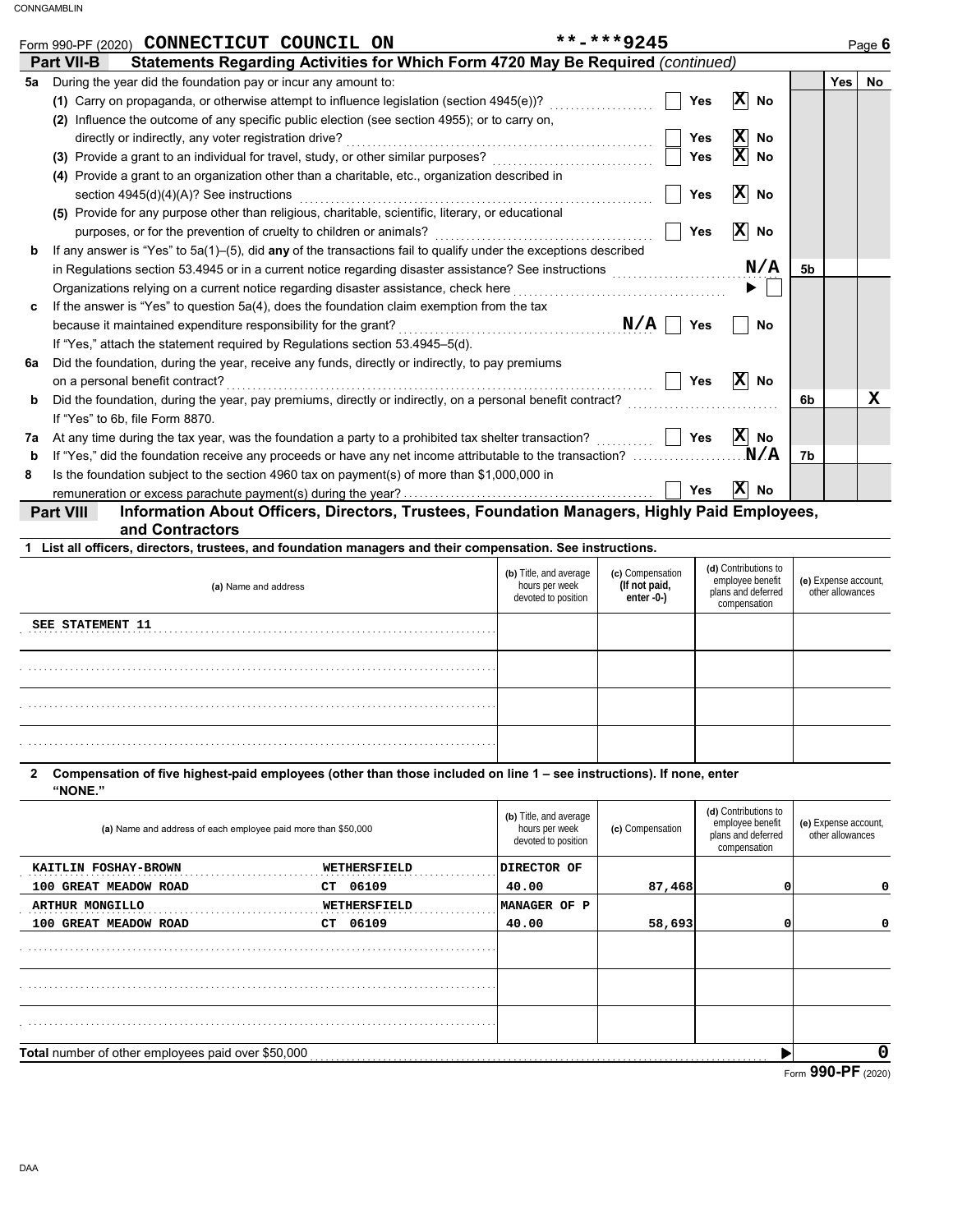| Information About Officers, Directors, Trustees, Foundation Managers, Highly Paid Employees,<br><b>Part VIII</b>                                                                                                                                          |                                         |
|-----------------------------------------------------------------------------------------------------------------------------------------------------------------------------------------------------------------------------------------------------------|-----------------------------------------|
| and Contractors (continued)                                                                                                                                                                                                                               |                                         |
| Five highest-paid independent contractors for professional services. See instructions. If none, enter "NONE."<br>3                                                                                                                                        |                                         |
| (a) Name and address of each person paid more than \$50,000                                                                                                                                                                                               | (b) Type of service<br>(c) Compensation |
| <b>NONE</b>                                                                                                                                                                                                                                               |                                         |
|                                                                                                                                                                                                                                                           |                                         |
|                                                                                                                                                                                                                                                           |                                         |
|                                                                                                                                                                                                                                                           |                                         |
|                                                                                                                                                                                                                                                           |                                         |
| Total number of others receiving over \$50,000 for professional services                                                                                                                                                                                  | 0<br>▶                                  |
| <b>Summary of Direct Charitable Activities</b><br>Part IX-A                                                                                                                                                                                               |                                         |
| List the foundation's four largest direct charitable activities during the tax year. Include relevant statistical information such as the number of<br>organizations and other beneficiaries served, conferences convened, research papers produced, etc. | Expenses                                |
| <b>SEE STATEMENT 12</b>                                                                                                                                                                                                                                   |                                         |
|                                                                                                                                                                                                                                                           |                                         |
|                                                                                                                                                                                                                                                           | 459,143                                 |
| 2                                                                                                                                                                                                                                                         |                                         |
|                                                                                                                                                                                                                                                           |                                         |
|                                                                                                                                                                                                                                                           |                                         |
| 3                                                                                                                                                                                                                                                         |                                         |
|                                                                                                                                                                                                                                                           |                                         |
| 4                                                                                                                                                                                                                                                         |                                         |
|                                                                                                                                                                                                                                                           |                                         |
|                                                                                                                                                                                                                                                           |                                         |
| Part IX-B<br><b>Summary of Program-Related Investments (see instructions)</b>                                                                                                                                                                             |                                         |
| Describe the two largest program-related investments made by the foundation during the tax year on lines 1 and 2.                                                                                                                                         | Amount                                  |
| N/A                                                                                                                                                                                                                                                       |                                         |
|                                                                                                                                                                                                                                                           |                                         |
|                                                                                                                                                                                                                                                           |                                         |
| 2                                                                                                                                                                                                                                                         |                                         |
|                                                                                                                                                                                                                                                           |                                         |
| All other program-related investments. See instructions.                                                                                                                                                                                                  |                                         |
| 3                                                                                                                                                                                                                                                         |                                         |
|                                                                                                                                                                                                                                                           |                                         |
| Total. Add lines 1 through 3                                                                                                                                                                                                                              | ▶                                       |
|                                                                                                                                                                                                                                                           | Form 990-PF (2020)                      |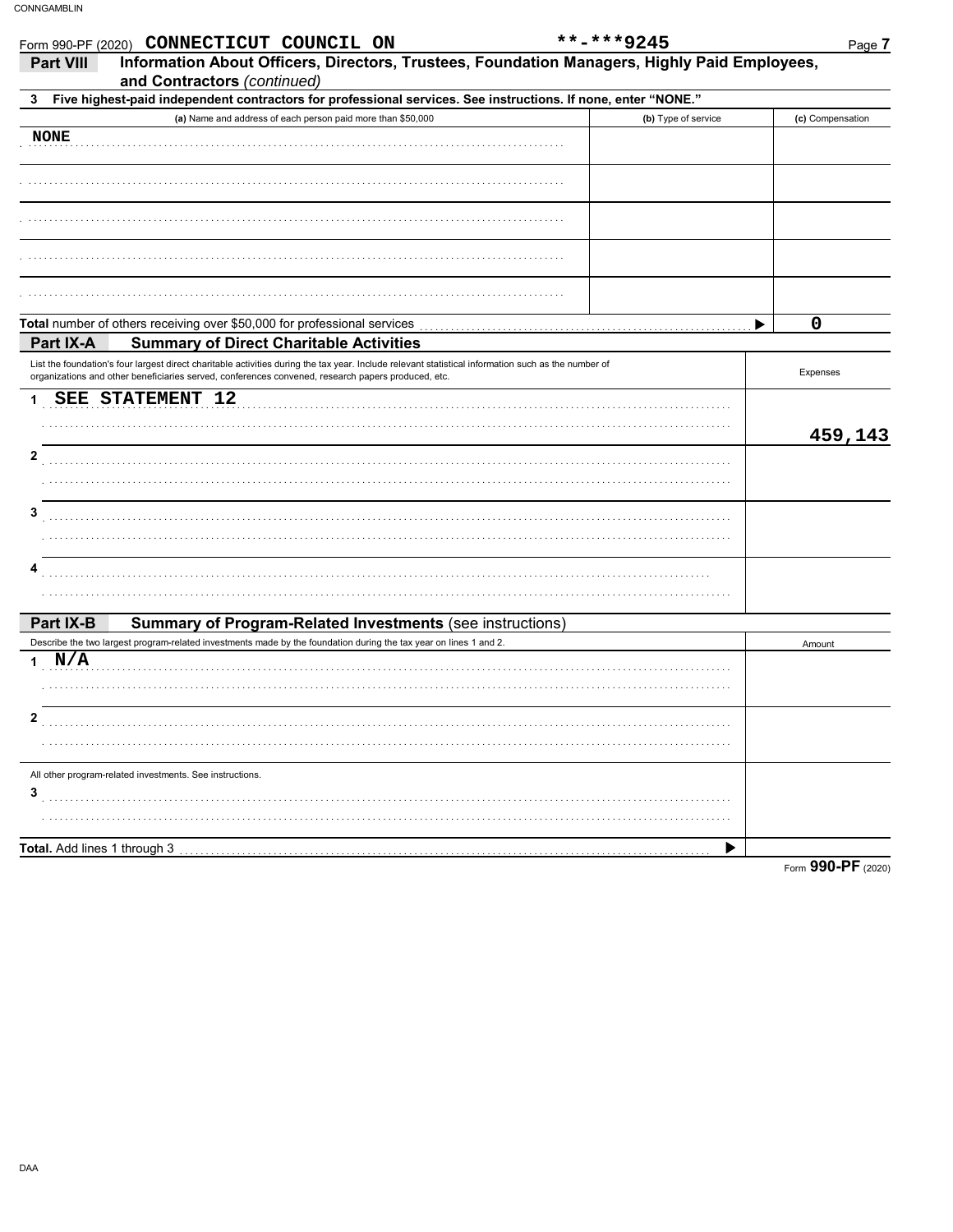| Minimum Investment Return (All domestic foundations must complete this part. Foreign foundations,<br>Part X<br>see instructions.)<br>Fair market value of assets not used (or held for use) directly in carrying out charitable, etc.,<br>1<br>purposes:<br>1a<br>а<br>274,800<br>Average of monthly cash balances <b>constructs</b> and a series of monthly cash balances and construct of monthly cash<br>1 <sub>b</sub><br>b<br>1 <sub>c</sub><br>c<br>274,800<br>Total (add lines 1a, b, and c) with the control of the control of the control of the control of the control of the control of the control of the control of the control of the control of the control of the control of the co<br>1 <sub>d</sub><br>d<br>Reduction claimed for blockage or other factors reported on lines 1a and<br>е<br>$\mathbf 0$<br>$\overline{2}$<br>2<br>274,800<br>$\mathbf{3}$<br>Subtract line 2 from line 1d<br>3<br>Cash deemed held for charitable activities. Enter 1½% of line 3 (for greater amount, see<br>4<br>4,122<br>$\overline{\mathbf{4}}$<br>270,678<br>Net value of noncharitable-use assets. Subtract line 4 from line 3. Enter here and on Part V, line 4<br>5<br>5<br>13,534<br>6<br>6<br>Distributable Amount (see instructions) (Section 4942(j)(3) and (j)(5) private operating foundations<br>Part XI<br>and certain foreign organizations, check here $\blacktriangleright$ $\mid$ and do not complete this part.)<br>13,534<br>$\mathbf{1}$<br>1<br>19<br>2a<br>2 <sub>b</sub><br>b<br>2c<br>Add lines 2a and 2b <b>contract and 2</b> contract the contract of the contract of the contract of the contract of the contract of the contract of the contract of the contract of the contract of the contract of the contract of<br>C<br>13,515<br>$\mathbf{3}$<br>3<br>$\overline{\mathbf{4}}$<br>4<br>13,515<br>$5\overline{)}$<br>Add lines 3 and 4<br>5<br>6<br>Deduction from distributable amount (see instructions) [11] with the content of the distribution from distributable amount (see instructions) [11] with the content of the content of the content of the content of the conten<br>6<br>Distributable amount as adjusted. Subtract line 6 from line 5. Enter here and on Part XIII,<br>7<br><u>13,515</u><br>$\overline{7}$<br><b>Qualifying Distributions (see instructions)</b><br><b>Part XII</b><br>Amounts paid (including administrative expenses) to accomplish charitable, etc., purposes:<br>1<br>624,841<br>1a<br>a<br>1 <sub>b</sub><br>b<br>Amounts paid to acquire assets used (or held for use) directly in carrying out charitable, etc.,<br>2<br>3,290<br>$\overline{2}$<br>Amounts set aside for specific charitable projects that satisfy the:<br>3<br>За<br>a<br>3b<br>b<br>628,131<br>Qualifying distributions. Add lines 1a through 3b. Enter here and on Part V, line 8; and Part XIII, line 4<br>4<br>4<br>Foundations that qualify under section 4940(e) for the reduced rate of tax on net investment income.<br>5<br>5<br>628,131<br>6<br>6<br>Note: The amount on line 6 will be used in Part V, column (b), in subsequent years when calculating whether the foundation | **-***9245<br>Form 990-PF (2020) CONNECTICUT COUNCIL ON            | Page 8 |
|----------------------------------------------------------------------------------------------------------------------------------------------------------------------------------------------------------------------------------------------------------------------------------------------------------------------------------------------------------------------------------------------------------------------------------------------------------------------------------------------------------------------------------------------------------------------------------------------------------------------------------------------------------------------------------------------------------------------------------------------------------------------------------------------------------------------------------------------------------------------------------------------------------------------------------------------------------------------------------------------------------------------------------------------------------------------------------------------------------------------------------------------------------------------------------------------------------------------------------------------------------------------------------------------------------------------------------------------------------------------------------------------------------------------------------------------------------------------------------------------------------------------------------------------------------------------------------------------------------------------------------------------------------------------------------------------------------------------------------------------------------------------------------------------------------------------------------------------------------------------------------------------------------------------------------------------------------------------------------------------------------------------------------------------------------------------------------------------------------------------------------------------------------------------------------------------------------------------------------------------------------------------------------------------------------------------------------------------------------------------------------------------------------------------------------------------------------------------------------------------------------------------------------------------------------------------------------------------------------------------------------------------------------------------------------------------------------------------------------------------------------------------------------------------------------------------------------------------------------------------------------------------------------------------------------------------------------------------------------------------------------------------------------------------------------------------------------------------------------------------------------------------|--------------------------------------------------------------------|--------|
|                                                                                                                                                                                                                                                                                                                                                                                                                                                                                                                                                                                                                                                                                                                                                                                                                                                                                                                                                                                                                                                                                                                                                                                                                                                                                                                                                                                                                                                                                                                                                                                                                                                                                                                                                                                                                                                                                                                                                                                                                                                                                                                                                                                                                                                                                                                                                                                                                                                                                                                                                                                                                                                                                                                                                                                                                                                                                                                                                                                                                                                                                                                                              |                                                                    |        |
|                                                                                                                                                                                                                                                                                                                                                                                                                                                                                                                                                                                                                                                                                                                                                                                                                                                                                                                                                                                                                                                                                                                                                                                                                                                                                                                                                                                                                                                                                                                                                                                                                                                                                                                                                                                                                                                                                                                                                                                                                                                                                                                                                                                                                                                                                                                                                                                                                                                                                                                                                                                                                                                                                                                                                                                                                                                                                                                                                                                                                                                                                                                                              |                                                                    |        |
|                                                                                                                                                                                                                                                                                                                                                                                                                                                                                                                                                                                                                                                                                                                                                                                                                                                                                                                                                                                                                                                                                                                                                                                                                                                                                                                                                                                                                                                                                                                                                                                                                                                                                                                                                                                                                                                                                                                                                                                                                                                                                                                                                                                                                                                                                                                                                                                                                                                                                                                                                                                                                                                                                                                                                                                                                                                                                                                                                                                                                                                                                                                                              |                                                                    |        |
|                                                                                                                                                                                                                                                                                                                                                                                                                                                                                                                                                                                                                                                                                                                                                                                                                                                                                                                                                                                                                                                                                                                                                                                                                                                                                                                                                                                                                                                                                                                                                                                                                                                                                                                                                                                                                                                                                                                                                                                                                                                                                                                                                                                                                                                                                                                                                                                                                                                                                                                                                                                                                                                                                                                                                                                                                                                                                                                                                                                                                                                                                                                                              |                                                                    |        |
|                                                                                                                                                                                                                                                                                                                                                                                                                                                                                                                                                                                                                                                                                                                                                                                                                                                                                                                                                                                                                                                                                                                                                                                                                                                                                                                                                                                                                                                                                                                                                                                                                                                                                                                                                                                                                                                                                                                                                                                                                                                                                                                                                                                                                                                                                                                                                                                                                                                                                                                                                                                                                                                                                                                                                                                                                                                                                                                                                                                                                                                                                                                                              |                                                                    |        |
|                                                                                                                                                                                                                                                                                                                                                                                                                                                                                                                                                                                                                                                                                                                                                                                                                                                                                                                                                                                                                                                                                                                                                                                                                                                                                                                                                                                                                                                                                                                                                                                                                                                                                                                                                                                                                                                                                                                                                                                                                                                                                                                                                                                                                                                                                                                                                                                                                                                                                                                                                                                                                                                                                                                                                                                                                                                                                                                                                                                                                                                                                                                                              |                                                                    |        |
|                                                                                                                                                                                                                                                                                                                                                                                                                                                                                                                                                                                                                                                                                                                                                                                                                                                                                                                                                                                                                                                                                                                                                                                                                                                                                                                                                                                                                                                                                                                                                                                                                                                                                                                                                                                                                                                                                                                                                                                                                                                                                                                                                                                                                                                                                                                                                                                                                                                                                                                                                                                                                                                                                                                                                                                                                                                                                                                                                                                                                                                                                                                                              |                                                                    |        |
|                                                                                                                                                                                                                                                                                                                                                                                                                                                                                                                                                                                                                                                                                                                                                                                                                                                                                                                                                                                                                                                                                                                                                                                                                                                                                                                                                                                                                                                                                                                                                                                                                                                                                                                                                                                                                                                                                                                                                                                                                                                                                                                                                                                                                                                                                                                                                                                                                                                                                                                                                                                                                                                                                                                                                                                                                                                                                                                                                                                                                                                                                                                                              |                                                                    |        |
|                                                                                                                                                                                                                                                                                                                                                                                                                                                                                                                                                                                                                                                                                                                                                                                                                                                                                                                                                                                                                                                                                                                                                                                                                                                                                                                                                                                                                                                                                                                                                                                                                                                                                                                                                                                                                                                                                                                                                                                                                                                                                                                                                                                                                                                                                                                                                                                                                                                                                                                                                                                                                                                                                                                                                                                                                                                                                                                                                                                                                                                                                                                                              |                                                                    |        |
|                                                                                                                                                                                                                                                                                                                                                                                                                                                                                                                                                                                                                                                                                                                                                                                                                                                                                                                                                                                                                                                                                                                                                                                                                                                                                                                                                                                                                                                                                                                                                                                                                                                                                                                                                                                                                                                                                                                                                                                                                                                                                                                                                                                                                                                                                                                                                                                                                                                                                                                                                                                                                                                                                                                                                                                                                                                                                                                                                                                                                                                                                                                                              |                                                                    |        |
|                                                                                                                                                                                                                                                                                                                                                                                                                                                                                                                                                                                                                                                                                                                                                                                                                                                                                                                                                                                                                                                                                                                                                                                                                                                                                                                                                                                                                                                                                                                                                                                                                                                                                                                                                                                                                                                                                                                                                                                                                                                                                                                                                                                                                                                                                                                                                                                                                                                                                                                                                                                                                                                                                                                                                                                                                                                                                                                                                                                                                                                                                                                                              |                                                                    |        |
|                                                                                                                                                                                                                                                                                                                                                                                                                                                                                                                                                                                                                                                                                                                                                                                                                                                                                                                                                                                                                                                                                                                                                                                                                                                                                                                                                                                                                                                                                                                                                                                                                                                                                                                                                                                                                                                                                                                                                                                                                                                                                                                                                                                                                                                                                                                                                                                                                                                                                                                                                                                                                                                                                                                                                                                                                                                                                                                                                                                                                                                                                                                                              |                                                                    |        |
|                                                                                                                                                                                                                                                                                                                                                                                                                                                                                                                                                                                                                                                                                                                                                                                                                                                                                                                                                                                                                                                                                                                                                                                                                                                                                                                                                                                                                                                                                                                                                                                                                                                                                                                                                                                                                                                                                                                                                                                                                                                                                                                                                                                                                                                                                                                                                                                                                                                                                                                                                                                                                                                                                                                                                                                                                                                                                                                                                                                                                                                                                                                                              |                                                                    |        |
|                                                                                                                                                                                                                                                                                                                                                                                                                                                                                                                                                                                                                                                                                                                                                                                                                                                                                                                                                                                                                                                                                                                                                                                                                                                                                                                                                                                                                                                                                                                                                                                                                                                                                                                                                                                                                                                                                                                                                                                                                                                                                                                                                                                                                                                                                                                                                                                                                                                                                                                                                                                                                                                                                                                                                                                                                                                                                                                                                                                                                                                                                                                                              |                                                                    |        |
|                                                                                                                                                                                                                                                                                                                                                                                                                                                                                                                                                                                                                                                                                                                                                                                                                                                                                                                                                                                                                                                                                                                                                                                                                                                                                                                                                                                                                                                                                                                                                                                                                                                                                                                                                                                                                                                                                                                                                                                                                                                                                                                                                                                                                                                                                                                                                                                                                                                                                                                                                                                                                                                                                                                                                                                                                                                                                                                                                                                                                                                                                                                                              |                                                                    |        |
|                                                                                                                                                                                                                                                                                                                                                                                                                                                                                                                                                                                                                                                                                                                                                                                                                                                                                                                                                                                                                                                                                                                                                                                                                                                                                                                                                                                                                                                                                                                                                                                                                                                                                                                                                                                                                                                                                                                                                                                                                                                                                                                                                                                                                                                                                                                                                                                                                                                                                                                                                                                                                                                                                                                                                                                                                                                                                                                                                                                                                                                                                                                                              |                                                                    |        |
|                                                                                                                                                                                                                                                                                                                                                                                                                                                                                                                                                                                                                                                                                                                                                                                                                                                                                                                                                                                                                                                                                                                                                                                                                                                                                                                                                                                                                                                                                                                                                                                                                                                                                                                                                                                                                                                                                                                                                                                                                                                                                                                                                                                                                                                                                                                                                                                                                                                                                                                                                                                                                                                                                                                                                                                                                                                                                                                                                                                                                                                                                                                                              |                                                                    |        |
|                                                                                                                                                                                                                                                                                                                                                                                                                                                                                                                                                                                                                                                                                                                                                                                                                                                                                                                                                                                                                                                                                                                                                                                                                                                                                                                                                                                                                                                                                                                                                                                                                                                                                                                                                                                                                                                                                                                                                                                                                                                                                                                                                                                                                                                                                                                                                                                                                                                                                                                                                                                                                                                                                                                                                                                                                                                                                                                                                                                                                                                                                                                                              |                                                                    |        |
|                                                                                                                                                                                                                                                                                                                                                                                                                                                                                                                                                                                                                                                                                                                                                                                                                                                                                                                                                                                                                                                                                                                                                                                                                                                                                                                                                                                                                                                                                                                                                                                                                                                                                                                                                                                                                                                                                                                                                                                                                                                                                                                                                                                                                                                                                                                                                                                                                                                                                                                                                                                                                                                                                                                                                                                                                                                                                                                                                                                                                                                                                                                                              |                                                                    |        |
|                                                                                                                                                                                                                                                                                                                                                                                                                                                                                                                                                                                                                                                                                                                                                                                                                                                                                                                                                                                                                                                                                                                                                                                                                                                                                                                                                                                                                                                                                                                                                                                                                                                                                                                                                                                                                                                                                                                                                                                                                                                                                                                                                                                                                                                                                                                                                                                                                                                                                                                                                                                                                                                                                                                                                                                                                                                                                                                                                                                                                                                                                                                                              |                                                                    |        |
|                                                                                                                                                                                                                                                                                                                                                                                                                                                                                                                                                                                                                                                                                                                                                                                                                                                                                                                                                                                                                                                                                                                                                                                                                                                                                                                                                                                                                                                                                                                                                                                                                                                                                                                                                                                                                                                                                                                                                                                                                                                                                                                                                                                                                                                                                                                                                                                                                                                                                                                                                                                                                                                                                                                                                                                                                                                                                                                                                                                                                                                                                                                                              |                                                                    |        |
|                                                                                                                                                                                                                                                                                                                                                                                                                                                                                                                                                                                                                                                                                                                                                                                                                                                                                                                                                                                                                                                                                                                                                                                                                                                                                                                                                                                                                                                                                                                                                                                                                                                                                                                                                                                                                                                                                                                                                                                                                                                                                                                                                                                                                                                                                                                                                                                                                                                                                                                                                                                                                                                                                                                                                                                                                                                                                                                                                                                                                                                                                                                                              |                                                                    |        |
|                                                                                                                                                                                                                                                                                                                                                                                                                                                                                                                                                                                                                                                                                                                                                                                                                                                                                                                                                                                                                                                                                                                                                                                                                                                                                                                                                                                                                                                                                                                                                                                                                                                                                                                                                                                                                                                                                                                                                                                                                                                                                                                                                                                                                                                                                                                                                                                                                                                                                                                                                                                                                                                                                                                                                                                                                                                                                                                                                                                                                                                                                                                                              |                                                                    |        |
|                                                                                                                                                                                                                                                                                                                                                                                                                                                                                                                                                                                                                                                                                                                                                                                                                                                                                                                                                                                                                                                                                                                                                                                                                                                                                                                                                                                                                                                                                                                                                                                                                                                                                                                                                                                                                                                                                                                                                                                                                                                                                                                                                                                                                                                                                                                                                                                                                                                                                                                                                                                                                                                                                                                                                                                                                                                                                                                                                                                                                                                                                                                                              |                                                                    |        |
|                                                                                                                                                                                                                                                                                                                                                                                                                                                                                                                                                                                                                                                                                                                                                                                                                                                                                                                                                                                                                                                                                                                                                                                                                                                                                                                                                                                                                                                                                                                                                                                                                                                                                                                                                                                                                                                                                                                                                                                                                                                                                                                                                                                                                                                                                                                                                                                                                                                                                                                                                                                                                                                                                                                                                                                                                                                                                                                                                                                                                                                                                                                                              |                                                                    |        |
|                                                                                                                                                                                                                                                                                                                                                                                                                                                                                                                                                                                                                                                                                                                                                                                                                                                                                                                                                                                                                                                                                                                                                                                                                                                                                                                                                                                                                                                                                                                                                                                                                                                                                                                                                                                                                                                                                                                                                                                                                                                                                                                                                                                                                                                                                                                                                                                                                                                                                                                                                                                                                                                                                                                                                                                                                                                                                                                                                                                                                                                                                                                                              |                                                                    |        |
|                                                                                                                                                                                                                                                                                                                                                                                                                                                                                                                                                                                                                                                                                                                                                                                                                                                                                                                                                                                                                                                                                                                                                                                                                                                                                                                                                                                                                                                                                                                                                                                                                                                                                                                                                                                                                                                                                                                                                                                                                                                                                                                                                                                                                                                                                                                                                                                                                                                                                                                                                                                                                                                                                                                                                                                                                                                                                                                                                                                                                                                                                                                                              |                                                                    |        |
|                                                                                                                                                                                                                                                                                                                                                                                                                                                                                                                                                                                                                                                                                                                                                                                                                                                                                                                                                                                                                                                                                                                                                                                                                                                                                                                                                                                                                                                                                                                                                                                                                                                                                                                                                                                                                                                                                                                                                                                                                                                                                                                                                                                                                                                                                                                                                                                                                                                                                                                                                                                                                                                                                                                                                                                                                                                                                                                                                                                                                                                                                                                                              |                                                                    |        |
|                                                                                                                                                                                                                                                                                                                                                                                                                                                                                                                                                                                                                                                                                                                                                                                                                                                                                                                                                                                                                                                                                                                                                                                                                                                                                                                                                                                                                                                                                                                                                                                                                                                                                                                                                                                                                                                                                                                                                                                                                                                                                                                                                                                                                                                                                                                                                                                                                                                                                                                                                                                                                                                                                                                                                                                                                                                                                                                                                                                                                                                                                                                                              |                                                                    |        |
|                                                                                                                                                                                                                                                                                                                                                                                                                                                                                                                                                                                                                                                                                                                                                                                                                                                                                                                                                                                                                                                                                                                                                                                                                                                                                                                                                                                                                                                                                                                                                                                                                                                                                                                                                                                                                                                                                                                                                                                                                                                                                                                                                                                                                                                                                                                                                                                                                                                                                                                                                                                                                                                                                                                                                                                                                                                                                                                                                                                                                                                                                                                                              |                                                                    |        |
|                                                                                                                                                                                                                                                                                                                                                                                                                                                                                                                                                                                                                                                                                                                                                                                                                                                                                                                                                                                                                                                                                                                                                                                                                                                                                                                                                                                                                                                                                                                                                                                                                                                                                                                                                                                                                                                                                                                                                                                                                                                                                                                                                                                                                                                                                                                                                                                                                                                                                                                                                                                                                                                                                                                                                                                                                                                                                                                                                                                                                                                                                                                                              |                                                                    |        |
|                                                                                                                                                                                                                                                                                                                                                                                                                                                                                                                                                                                                                                                                                                                                                                                                                                                                                                                                                                                                                                                                                                                                                                                                                                                                                                                                                                                                                                                                                                                                                                                                                                                                                                                                                                                                                                                                                                                                                                                                                                                                                                                                                                                                                                                                                                                                                                                                                                                                                                                                                                                                                                                                                                                                                                                                                                                                                                                                                                                                                                                                                                                                              |                                                                    |        |
|                                                                                                                                                                                                                                                                                                                                                                                                                                                                                                                                                                                                                                                                                                                                                                                                                                                                                                                                                                                                                                                                                                                                                                                                                                                                                                                                                                                                                                                                                                                                                                                                                                                                                                                                                                                                                                                                                                                                                                                                                                                                                                                                                                                                                                                                                                                                                                                                                                                                                                                                                                                                                                                                                                                                                                                                                                                                                                                                                                                                                                                                                                                                              |                                                                    |        |
|                                                                                                                                                                                                                                                                                                                                                                                                                                                                                                                                                                                                                                                                                                                                                                                                                                                                                                                                                                                                                                                                                                                                                                                                                                                                                                                                                                                                                                                                                                                                                                                                                                                                                                                                                                                                                                                                                                                                                                                                                                                                                                                                                                                                                                                                                                                                                                                                                                                                                                                                                                                                                                                                                                                                                                                                                                                                                                                                                                                                                                                                                                                                              |                                                                    |        |
|                                                                                                                                                                                                                                                                                                                                                                                                                                                                                                                                                                                                                                                                                                                                                                                                                                                                                                                                                                                                                                                                                                                                                                                                                                                                                                                                                                                                                                                                                                                                                                                                                                                                                                                                                                                                                                                                                                                                                                                                                                                                                                                                                                                                                                                                                                                                                                                                                                                                                                                                                                                                                                                                                                                                                                                                                                                                                                                                                                                                                                                                                                                                              |                                                                    |        |
|                                                                                                                                                                                                                                                                                                                                                                                                                                                                                                                                                                                                                                                                                                                                                                                                                                                                                                                                                                                                                                                                                                                                                                                                                                                                                                                                                                                                                                                                                                                                                                                                                                                                                                                                                                                                                                                                                                                                                                                                                                                                                                                                                                                                                                                                                                                                                                                                                                                                                                                                                                                                                                                                                                                                                                                                                                                                                                                                                                                                                                                                                                                                              |                                                                    |        |
|                                                                                                                                                                                                                                                                                                                                                                                                                                                                                                                                                                                                                                                                                                                                                                                                                                                                                                                                                                                                                                                                                                                                                                                                                                                                                                                                                                                                                                                                                                                                                                                                                                                                                                                                                                                                                                                                                                                                                                                                                                                                                                                                                                                                                                                                                                                                                                                                                                                                                                                                                                                                                                                                                                                                                                                                                                                                                                                                                                                                                                                                                                                                              |                                                                    |        |
|                                                                                                                                                                                                                                                                                                                                                                                                                                                                                                                                                                                                                                                                                                                                                                                                                                                                                                                                                                                                                                                                                                                                                                                                                                                                                                                                                                                                                                                                                                                                                                                                                                                                                                                                                                                                                                                                                                                                                                                                                                                                                                                                                                                                                                                                                                                                                                                                                                                                                                                                                                                                                                                                                                                                                                                                                                                                                                                                                                                                                                                                                                                                              |                                                                    |        |
|                                                                                                                                                                                                                                                                                                                                                                                                                                                                                                                                                                                                                                                                                                                                                                                                                                                                                                                                                                                                                                                                                                                                                                                                                                                                                                                                                                                                                                                                                                                                                                                                                                                                                                                                                                                                                                                                                                                                                                                                                                                                                                                                                                                                                                                                                                                                                                                                                                                                                                                                                                                                                                                                                                                                                                                                                                                                                                                                                                                                                                                                                                                                              |                                                                    |        |
|                                                                                                                                                                                                                                                                                                                                                                                                                                                                                                                                                                                                                                                                                                                                                                                                                                                                                                                                                                                                                                                                                                                                                                                                                                                                                                                                                                                                                                                                                                                                                                                                                                                                                                                                                                                                                                                                                                                                                                                                                                                                                                                                                                                                                                                                                                                                                                                                                                                                                                                                                                                                                                                                                                                                                                                                                                                                                                                                                                                                                                                                                                                                              |                                                                    |        |
|                                                                                                                                                                                                                                                                                                                                                                                                                                                                                                                                                                                                                                                                                                                                                                                                                                                                                                                                                                                                                                                                                                                                                                                                                                                                                                                                                                                                                                                                                                                                                                                                                                                                                                                                                                                                                                                                                                                                                                                                                                                                                                                                                                                                                                                                                                                                                                                                                                                                                                                                                                                                                                                                                                                                                                                                                                                                                                                                                                                                                                                                                                                                              |                                                                    |        |
|                                                                                                                                                                                                                                                                                                                                                                                                                                                                                                                                                                                                                                                                                                                                                                                                                                                                                                                                                                                                                                                                                                                                                                                                                                                                                                                                                                                                                                                                                                                                                                                                                                                                                                                                                                                                                                                                                                                                                                                                                                                                                                                                                                                                                                                                                                                                                                                                                                                                                                                                                                                                                                                                                                                                                                                                                                                                                                                                                                                                                                                                                                                                              |                                                                    |        |
|                                                                                                                                                                                                                                                                                                                                                                                                                                                                                                                                                                                                                                                                                                                                                                                                                                                                                                                                                                                                                                                                                                                                                                                                                                                                                                                                                                                                                                                                                                                                                                                                                                                                                                                                                                                                                                                                                                                                                                                                                                                                                                                                                                                                                                                                                                                                                                                                                                                                                                                                                                                                                                                                                                                                                                                                                                                                                                                                                                                                                                                                                                                                              | qualifies for the section 4940(e) reduction of tax in those years. |        |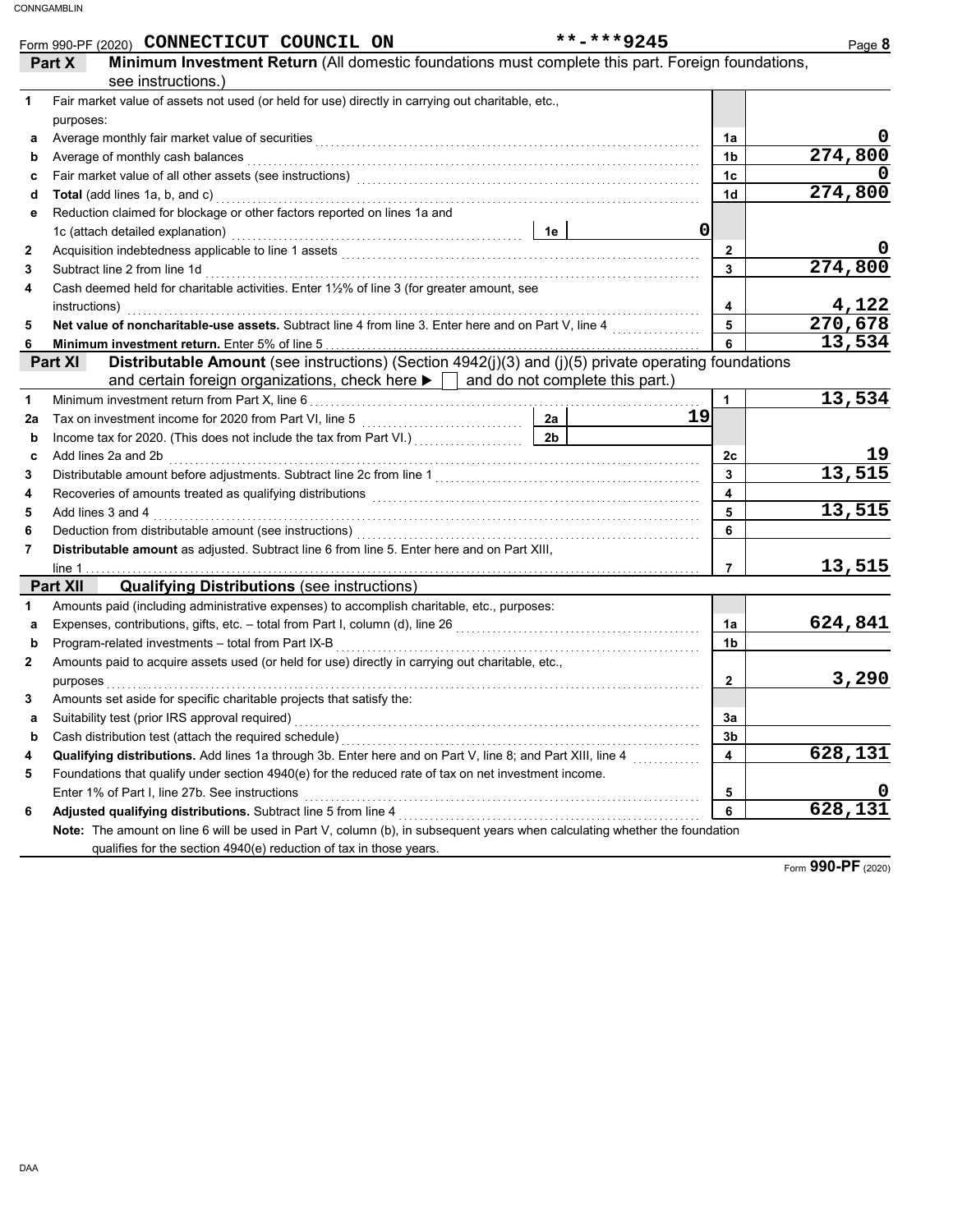#### required—see instructions) . . . . . . . . . . . . . . . . . . . . . . . . . . . . . . . . . . . From 2018 . . . . . . . . . . . . . . . . . . . . . . . . . . . . **d** Form 990-PF (2020) **CONNECTICUT COUNCIL ON \*\*-\*\*\*9245** From 2019 . . . . . . . . . . . . . . . . . . . . . . . . . . . . **e (a) (b) (c) (d)** Corpus Years prior to 2019 2019 2020 **a** Excess from 2016 . . . . . . . . . . . . . . . . . Excess from 2019 . . . . . . . . . . . . . . . . . . . . Excess from 2018 . . . . . . . . . . . . . . . . . . . . Excess from 2017 . . . . . . . . . . . . . . . . . . . . Analysis of line 9: Subtract lines 7 and 8 from line 6a ............................. applied on line 5 or line 7 (see instructions) ................... Excess distributions carryover from 2015 not 170(b)(1)(F) or 4942(g)(3) (Election may be to satisfy requirements imposed by section Amounts treated as distributions out of corpus distributed in 2021 4d and 5 from line 1. This amount must be Undistributed income for 2020. Subtract lines **f** instructions 4a from line 2a. Taxable amount – see Undistributed income for 2019. Subtract line **e** amount – see instructions Subtract line 6c from line 6b. Taxable **d** tax has been previously assessed . . . . . . . . . . . . . . . . . . . . . . . . . . . . been issued, or on which the section 4942(a) income for which a notice of deficiency has Enter the amount of prior years' undistributed **c** line 4b from line 2b . . . . . . . . . . . . . . . . . . . . . . . . . . . . . . . . . . . . . . . . . . . **b** Prior years' undistributed income. Subtract Corpus. Add lines 3f, 4c, and 4e. Subtract line 5 . . . . . . . . . . . . . **a** amount must be shown in column (a).) . . . . . . . . . . . . . . . . . . . . . . . (If an amount appears in column (d), the same Excess distributions carryover applied to 2020 Remaining amount distributed out of corpus . . . . . . . . . . . . . . . . . **e** Applied to 2020 distributable amount . . . . . . . . . . . . . . . . . . . . . . . . . **d** required – see instructions) . . . . . . . . . . . . . . . . . . . . . . . . . . . . . . . . . . . Treated as distributions out of corpus (Election **c** (Election required – see instructions) . . . . . . . . . . . . . . . . . . . . . . . . . **b** Applied to undistributed income of prior years **a** Applied to 2019, but not more than line 2a  $\ldots$  . . . . . . . . . . . .  $line 4. \triangleright \$$  628,131 Qualifying distributions for 2020 from Part XII, From 2015 . . . . . . . . . . . . . . . . . . . . . . . . . . . . **a** From 2017 . . . . . . . . . . . . . . . . . . . . . . . . . . . . **c** From 2016 . . . . . . . . . . . . . . . . . . . . . . . . . . . . **b** Excess distributions carryover, if any, to 2020: **b** Total for prior years: 20 , 20 , 20 Enter amount for 2019 only . . . . . . . . . . . . . . . . . . . . . . . . . . . . . . . . . . . **a** Undistributed income, if any, as of the end of 2020: line 7 . . . . . . . . . . . . . . . . . . . . . . . . . . . . . . . . . . . . . . . . . . . . . . . . . . . . . . . . . . Distributable amount for 2020 from Part XI, Page **9 d c b 10 9 Excess distributions carryover to 2021. 8 7 indicated below: 6 Enter the net total of each column as 5 4 Total** of lines 3a through e . . . . . . . . . . . . . . . . . . . . . . . . . . . . . . . . . . . **f 3 2 1 Part XIII Undistributed Income** (see instructions) **13,515 612,437 744,584 833,668 728,479 2,919,168 13,515 614,616 3,533,784 0 3,533,784 612,437 744,584 833,668 728,479 614,616**

Form **990-PF** (2020)

**e**

Excess from 2020.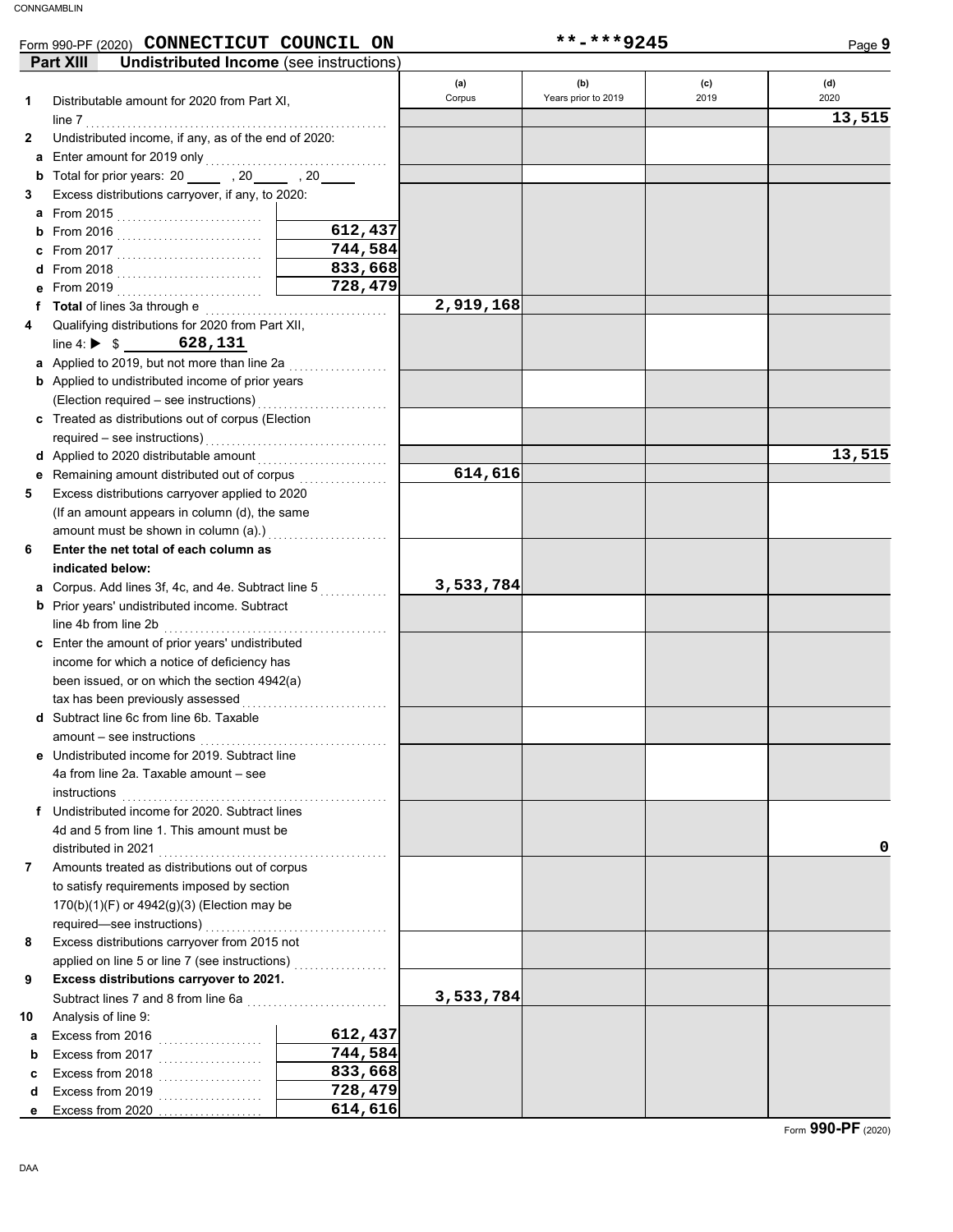| CONNGAMBLIN |
|-------------|
|             |

|              | Form 990-PF (2020) CONNECTICUT COUNCIL ON                                                                                                            |          |          | **-***9245    |               | Page 10    |
|--------------|------------------------------------------------------------------------------------------------------------------------------------------------------|----------|----------|---------------|---------------|------------|
|              | <b>Private Operating Foundations (see instructions and Part VII-A, question 9)</b><br><b>Part XIV</b>                                                |          |          |               |               |            |
|              | 1a If the foundation has received a ruling or determination letter that it is a private operating                                                    |          |          |               |               |            |
|              | foundation, and the ruling is effective for 2020, enter the date of the ruling                                                                       |          |          | .             |               |            |
| b            | Check box to indicate whether the foundation is a private operating foundation described in section                                                  |          |          |               | 4942(j)(3) or | 4942(j)(5) |
| 2a           | Enter the lesser of the adjusted net                                                                                                                 | Tax year |          | Prior 3 years |               |            |
|              | income from Part I or the minimum                                                                                                                    | (a) 2020 | (b) 2019 | $(c)$ 2018    | $(d)$ 2017    | (e) Total  |
|              | investment return from Part X for                                                                                                                    |          |          |               |               |            |
|              | each year listed                                                                                                                                     |          |          |               |               |            |
| b            | 85% of line 2a                                                                                                                                       |          |          |               |               |            |
| c            | Qualifying distributions from Part XII,                                                                                                              |          |          |               |               |            |
|              | line 4, for each year listed                                                                                                                         |          |          |               |               |            |
| d            | Amounts included in line 2c not used directly                                                                                                        |          |          |               |               |            |
|              | for active conduct of exempt activities<br>$\sim$                                                                                                    |          |          |               |               |            |
| е            | Qualifying distributions made directly                                                                                                               |          |          |               |               |            |
|              | for active conduct of exempt activities.                                                                                                             |          |          |               |               |            |
|              | Subtract line 2d from line 2c                                                                                                                        |          |          |               |               |            |
| 3            | Complete 3a, b, or c for the                                                                                                                         |          |          |               |               |            |
|              | alternative test relied upon:                                                                                                                        |          |          |               |               |            |
| a            | "Assets" alternative test - enter:                                                                                                                   |          |          |               |               |            |
|              | (1) Value of all assets                                                                                                                              |          |          |               |               |            |
|              | .<br>(2) Value of assets qualifying under                                                                                                            |          |          |               |               |            |
|              | section 4942(j)(3)(B)(i)<br>statistica                                                                                                               |          |          |               |               |            |
| b            | "Endowment" alternative test - enter 2/3                                                                                                             |          |          |               |               |            |
|              | of minimum investment return shown in                                                                                                                |          |          |               |               |            |
|              | Part X, line 6, for each year listed                                                                                                                 |          |          |               |               |            |
| c            | "Support" alternative test - enter:                                                                                                                  |          |          |               |               |            |
|              | (1) Total support other than gross                                                                                                                   |          |          |               |               |            |
|              | investment income (interest,                                                                                                                         |          |          |               |               |            |
|              | dividends, rents, payments on                                                                                                                        |          |          |               |               |            |
|              | securities loans (section                                                                                                                            |          |          |               |               |            |
|              | $512(a)(5)$ , or royalties)                                                                                                                          |          |          |               |               |            |
|              | (2) Support from general public                                                                                                                      |          |          |               |               |            |
|              | and 5 or more exempt<br>organizations as provided in                                                                                                 |          |          |               |               |            |
|              | section 4942(j)(3)(B)(iii)                                                                                                                           |          |          |               |               |            |
|              | (3) Largest amount of support from                                                                                                                   |          |          |               |               |            |
|              | an exempt organization                                                                                                                               |          |          |               |               |            |
|              | (4) Gross investment income                                                                                                                          |          |          |               |               |            |
|              | Supplementary Information (Complete this part only if the foundation had \$5,000 or more in assets at<br>Part XV                                     |          |          |               |               |            |
|              | any time during the year - see instructions.)                                                                                                        |          |          |               |               |            |
| 1            | <b>Information Regarding Foundation Managers:</b>                                                                                                    |          |          |               |               |            |
| а            | List any managers of the foundation who have contributed more than 2% of the total contributions received by the foundation                          |          |          |               |               |            |
|              | before the close of any tax year (but only if they have contributed more than \$5,000). (See section 507(d)(2).)                                     |          |          |               |               |            |
|              | N/A                                                                                                                                                  |          |          |               |               |            |
| b            | List any managers of the foundation who own 10% or more of the stock of a corporation (or an equally large portion of the                            |          |          |               |               |            |
|              | ownership of a partnership or other entity) of which the foundation has a 10% or greater interest.                                                   |          |          |               |               |            |
|              | N/A                                                                                                                                                  |          |          |               |               |            |
| $\mathbf{2}$ | Information Regarding Contribution, Grant, Gift, Loan, Scholarship, etc., Programs:                                                                  |          |          |               |               |            |
|              | Check here $\blacktriangleright$ $\mathbf{X}$ if the foundation only makes contributions to preselected charitable organizations and does not accept |          |          |               |               |            |
|              | unsolicited requests for funds. If the foundation makes gifts, grants, etc., to individuals or organizations under other conditions,                 |          |          |               |               |            |
|              | complete items 2a, b, c, and d. See instructions.                                                                                                    |          |          |               |               |            |
|              | The name, address, and telephone number or email address of the person to whom applications should be addressed:                                     |          |          |               |               |            |
|              | N/A                                                                                                                                                  |          |          |               |               |            |
|              |                                                                                                                                                      |          |          |               |               |            |
| b            | The form in which applications should be submitted and information and materials they should include:                                                |          |          |               |               |            |
|              | N/A                                                                                                                                                  |          |          |               |               |            |
|              | Any submission deadlines:                                                                                                                            |          |          |               |               |            |
|              | N/A                                                                                                                                                  |          |          |               |               |            |
| d            | Any restrictions or limitations on awards, such as by geographical areas, charitable fields, kinds of institutions, or other                         |          |          |               |               |            |
|              | factors:                                                                                                                                             |          |          |               |               |            |
|              | N/A                                                                                                                                                  |          |          |               |               |            |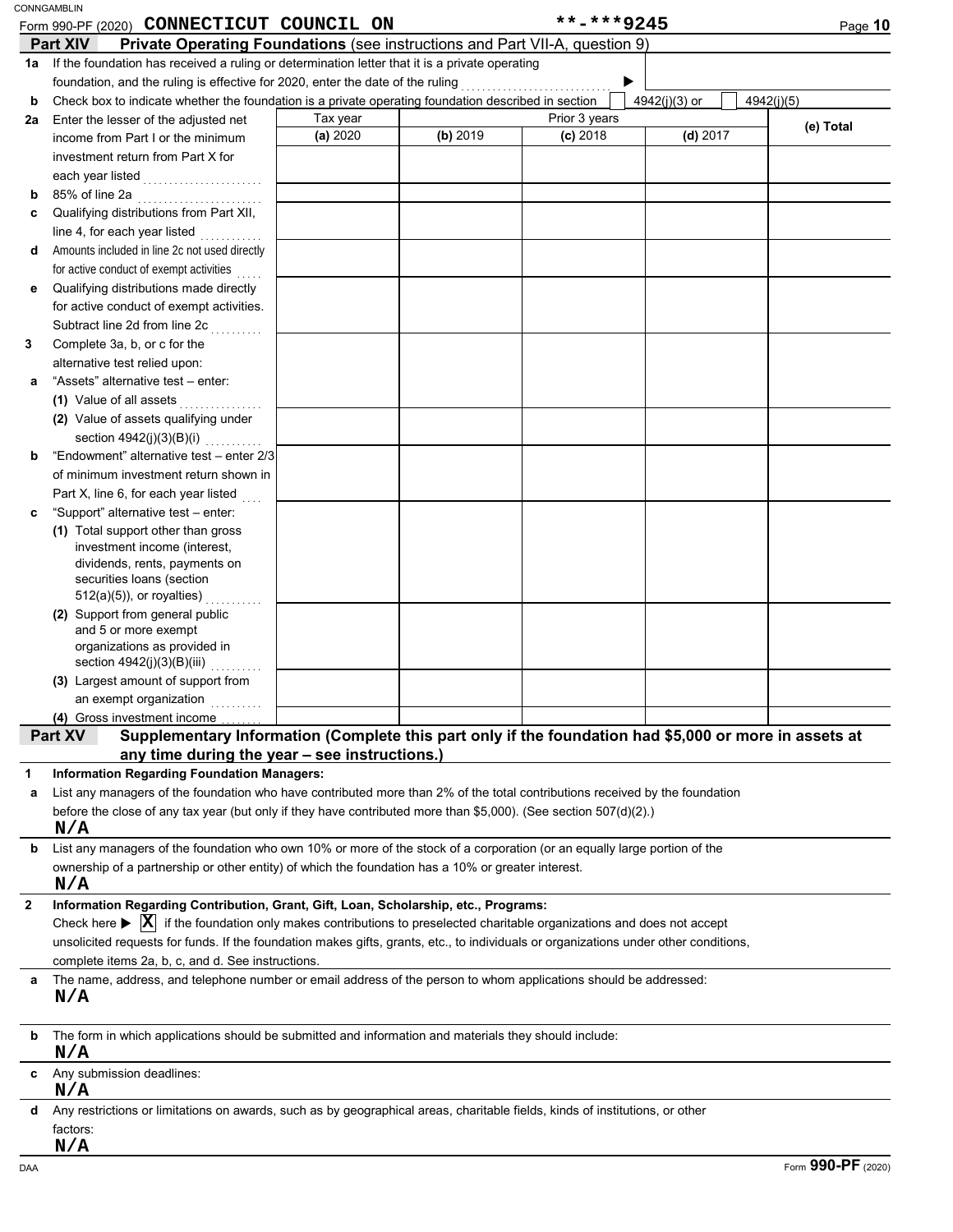| Form 990-PF (2020) CONNECTICUT COUNCIL ON                                            |                                                                                      | **-***9245                           |                                     | Page 11 |
|--------------------------------------------------------------------------------------|--------------------------------------------------------------------------------------|--------------------------------------|-------------------------------------|---------|
| <b>Supplementary Information (continued)</b><br>Part XV                              |                                                                                      |                                      |                                     |         |
| 3 Grants and Contributions Paid During the Year or Approved for Future Payment       |                                                                                      |                                      |                                     |         |
| Recipient                                                                            | If recipient is an individual,<br>show any relationship to<br>any foundation manager | Foundation<br>status of<br>recipient | Purpose of grant or<br>contribution | Amount  |
| Name and address (home or business)                                                  | or substantial contributor                                                           |                                      |                                     |         |
| a Paid during the year<br>YALE UNIVERSITY<br>175 CHURCH STREET<br>NEW HAVEN CT 06510 | PSYCHIATRIC RESEARCH - PROB GAMBLING                                                 | PC                                   |                                     | 40,000  |
|                                                                                      |                                                                                      |                                      |                                     |         |
|                                                                                      |                                                                                      |                                      |                                     |         |
|                                                                                      |                                                                                      |                                      |                                     |         |
|                                                                                      |                                                                                      |                                      |                                     |         |
|                                                                                      |                                                                                      |                                      |                                     |         |
|                                                                                      |                                                                                      |                                      |                                     |         |
|                                                                                      |                                                                                      |                                      |                                     |         |
|                                                                                      |                                                                                      |                                      |                                     |         |
|                                                                                      |                                                                                      |                                      |                                     |         |
|                                                                                      |                                                                                      |                                      |                                     |         |
|                                                                                      |                                                                                      |                                      |                                     |         |
|                                                                                      |                                                                                      |                                      |                                     |         |
|                                                                                      |                                                                                      |                                      |                                     |         |
|                                                                                      |                                                                                      |                                      |                                     |         |
|                                                                                      |                                                                                      |                                      |                                     |         |
|                                                                                      |                                                                                      |                                      |                                     |         |
|                                                                                      |                                                                                      |                                      |                                     |         |
|                                                                                      |                                                                                      |                                      |                                     |         |
|                                                                                      |                                                                                      |                                      |                                     |         |
|                                                                                      |                                                                                      |                                      |                                     |         |
|                                                                                      |                                                                                      |                                      |                                     |         |
|                                                                                      |                                                                                      |                                      |                                     |         |
|                                                                                      |                                                                                      |                                      |                                     |         |
|                                                                                      |                                                                                      |                                      |                                     |         |
|                                                                                      |                                                                                      |                                      |                                     |         |
|                                                                                      |                                                                                      |                                      |                                     |         |
|                                                                                      |                                                                                      |                                      |                                     |         |
|                                                                                      |                                                                                      |                                      |                                     |         |
|                                                                                      |                                                                                      |                                      |                                     |         |
| Total                                                                                |                                                                                      |                                      | $\blacktriangleright$ 3a            | 40,000  |
| <b>b</b> Approved for future payment                                                 |                                                                                      |                                      |                                     |         |
| N/A                                                                                  |                                                                                      |                                      |                                     |         |
|                                                                                      |                                                                                      |                                      |                                     |         |
|                                                                                      |                                                                                      |                                      |                                     |         |
|                                                                                      |                                                                                      |                                      |                                     |         |
|                                                                                      |                                                                                      |                                      |                                     |         |
|                                                                                      |                                                                                      |                                      |                                     |         |
|                                                                                      |                                                                                      |                                      |                                     |         |
|                                                                                      |                                                                                      |                                      |                                     |         |
|                                                                                      |                                                                                      |                                      |                                     |         |

 $\blacktriangleright$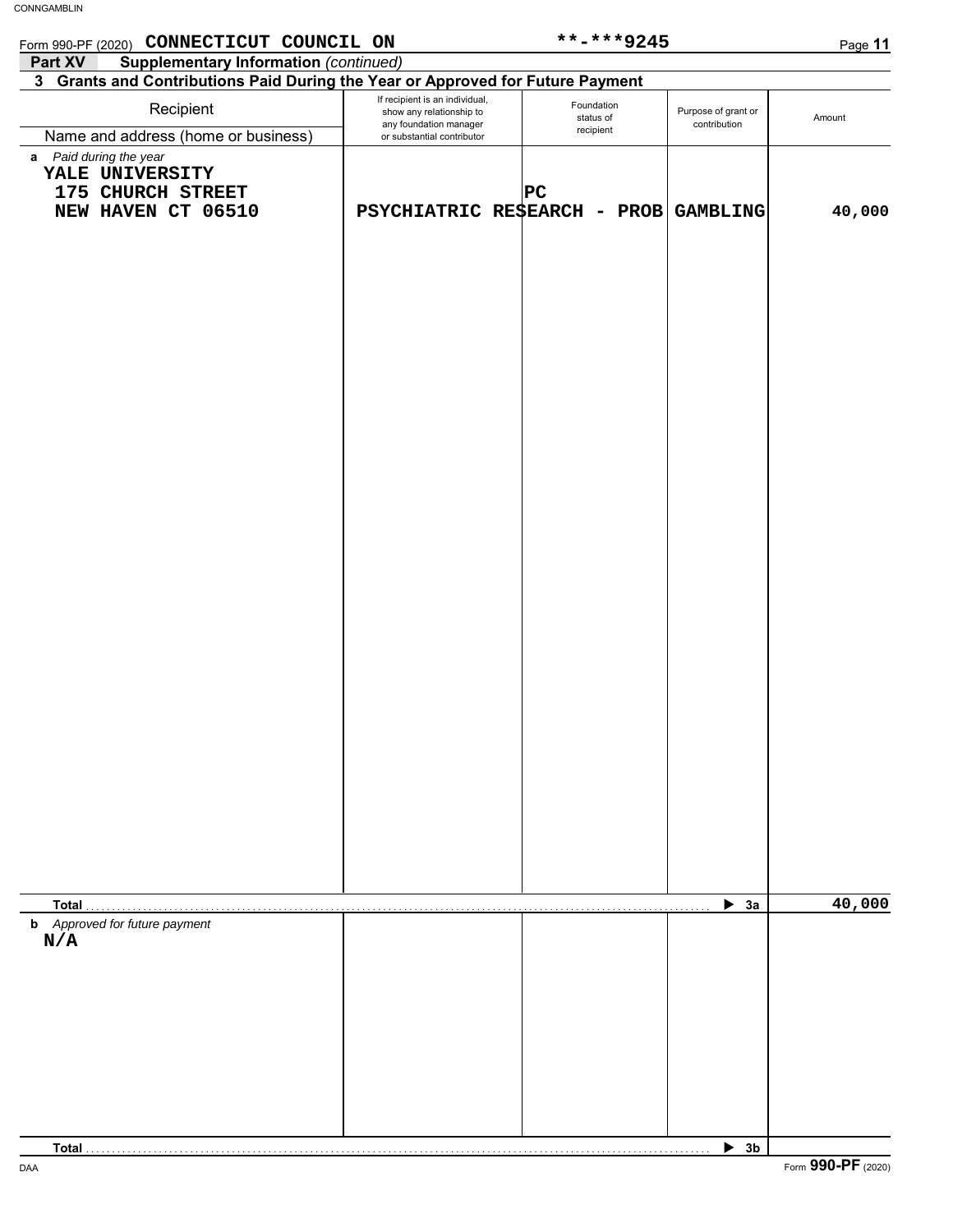**f e d c**

Dividends and interest from securities . . . . . . . . . . . . . . . . . . . . . . . . . . **4 3** Interest on savings and temporary cash investments *........*.. Membership dues and assessments . . . . . . . . . . . . . . . . . . . . . . . . . . . **2** Fees and contracts from government agencies . . . . . . . . . . . . **g**

| CONNECTICUT COUNCIL ON<br>Form 990-PF (2020)                        |                      |                           | $***$ -***9245           |                                      | Page 12                                                            |
|---------------------------------------------------------------------|----------------------|---------------------------|--------------------------|--------------------------------------|--------------------------------------------------------------------|
| <b>Analysis of Income-Producing Activities</b><br><b>Part XVI-A</b> |                      |                           |                          |                                      |                                                                    |
| Enter gross amounts unless otherwise indicated.                     |                      | Unrelated business income |                          | Excluded by section 512, 513, or 514 |                                                                    |
| Program service revenue:                                            | (a)<br>Business code | (b)<br>Amount             | (c)<br>Exclusion<br>code | (d)<br>Amount                        | (e)<br>Related or exempt<br>function income<br>(See instructions.) |
| CONFERENCE REGISTRATION FEES                                        |                      |                           |                          |                                      | 5,045                                                              |
| TRAINING AND MISC                                                   |                      |                           |                          |                                      | 392                                                                |

|                     | 5 Net rental income or (loss) from real estate:                                                                           |                      |       |       |
|---------------------|---------------------------------------------------------------------------------------------------------------------------|----------------------|-------|-------|
| a                   | Debt-financed property                                                                                                    |                      |       |       |
|                     |                                                                                                                           |                      |       |       |
|                     |                                                                                                                           |                      |       |       |
|                     |                                                                                                                           |                      |       |       |
|                     | 8 Gain or (loss) from sales of assets other than inventory                                                                |                      |       |       |
|                     |                                                                                                                           |                      |       |       |
|                     | 10 Gross profit or (loss) from sales of inventory                                                                         |                      |       |       |
| 11 Other revenue: a |                                                                                                                           |                      |       |       |
|                     | $b$ $\overline{\phantom{a}}$                                                                                              |                      |       |       |
|                     | $c \overline{\phantom{a}}$                                                                                                |                      |       |       |
|                     |                                                                                                                           |                      |       |       |
| e                   |                                                                                                                           |                      |       |       |
|                     |                                                                                                                           | $\Omega$             | 1,358 | 5,437 |
|                     | 13 Total. Add line 12, columns (b), (d), and (e) $\ldots$                                                                 |                      | 13    | 6,795 |
|                     | (See worksheet in line 13 instructions to verify calculations.)                                                           |                      |       |       |
| <b>Part XVI-B</b>   | Relationship of Activities to the Accomplishment of Exempt Purposes                                                       |                      |       |       |
| Line No.            | Explain below how each activity for which income is reported in column (e) of Part XVI-A contributed importantly to the   |                      |       |       |
| ▼                   | accomplishment of the foundation's exempt purposes (other than by providing funds for such purposes). (See instructions.) |                      |       |       |
| 1A                  | FROM ACTIVITIES THAT EDUCATE PUBLIC                                                                                       | RE: PROBLEM GAMBLING |       |       |
| 1B                  | SEE 1A                                                                                                                    |                      |       |       |
|                     |                                                                                                                           |                      |       |       |
|                     |                                                                                                                           |                      |       |       |
|                     |                                                                                                                           |                      |       |       |
|                     |                                                                                                                           |                      |       |       |
|                     |                                                                                                                           |                      |       |       |
|                     |                                                                                                                           |                      |       |       |
|                     |                                                                                                                           |                      |       |       |
|                     |                                                                                                                           |                      |       |       |
|                     |                                                                                                                           |                      |       |       |
|                     |                                                                                                                           |                      |       |       |
|                     |                                                                                                                           |                      |       |       |
|                     |                                                                                                                           |                      |       |       |
|                     |                                                                                                                           |                      |       |       |
|                     |                                                                                                                           |                      |       |       |
|                     |                                                                                                                           |                      |       |       |
|                     |                                                                                                                           |                      |       |       |
|                     |                                                                                                                           |                      |       |       |
|                     |                                                                                                                           |                      |       |       |
|                     |                                                                                                                           |                      |       |       |
|                     |                                                                                                                           |                      |       |       |
|                     |                                                                                                                           |                      |       |       |
|                     |                                                                                                                           |                      |       |       |
|                     |                                                                                                                           |                      |       |       |

**14 1,358**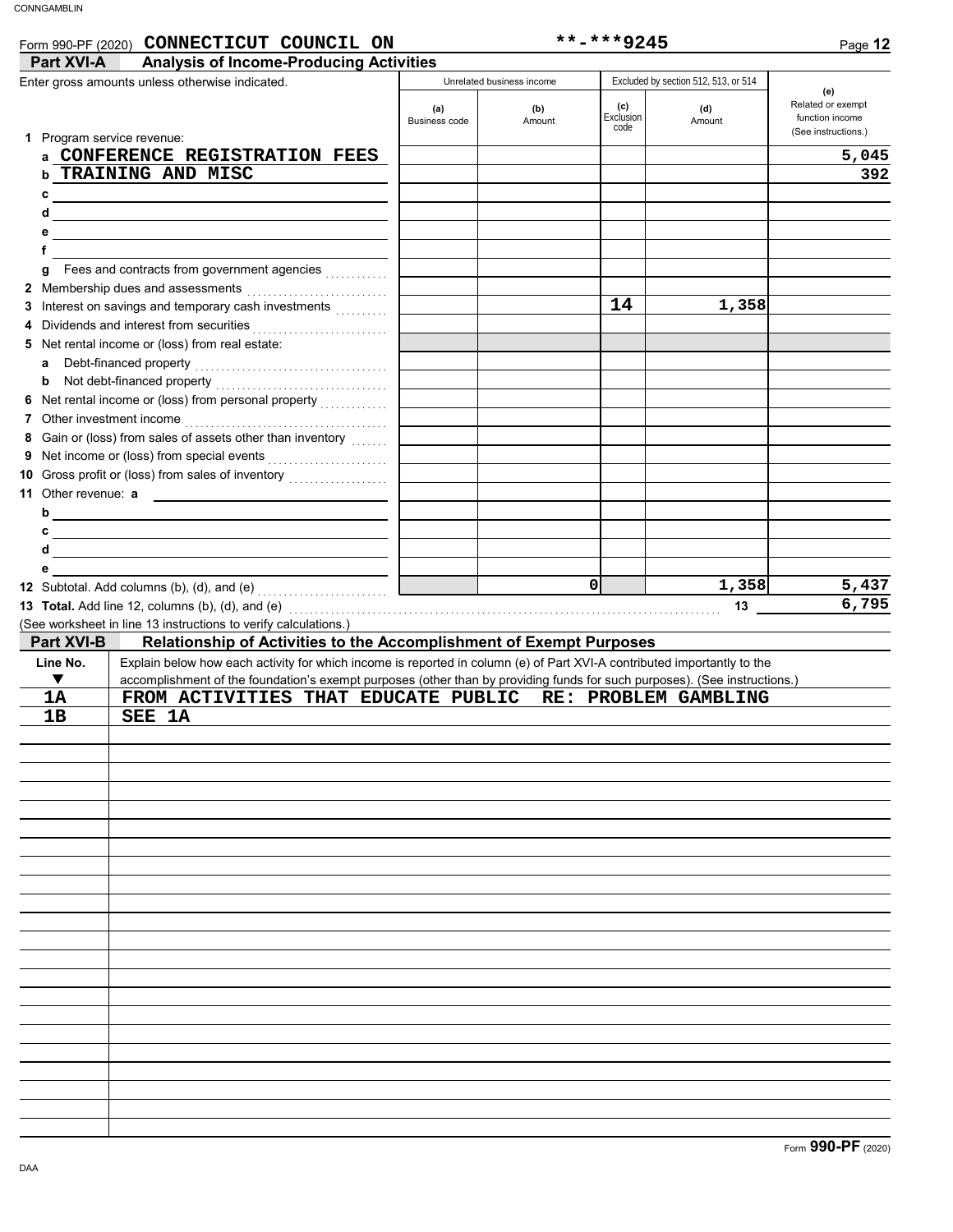| Information Regarding Transfers To and Transactions and Relationships With Noncharitable Exempt<br>Yes<br> 1a(1)<br>1a(2)<br>1b(1)<br>1b(2)<br>1b(3)<br>1b(4)<br>1b(5)<br>1b(6)<br>1c<br>(d) Description of transfers, transactions, and sharing arrangements |
|---------------------------------------------------------------------------------------------------------------------------------------------------------------------------------------------------------------------------------------------------------------|
|                                                                                                                                                                                                                                                               |
|                                                                                                                                                                                                                                                               |
|                                                                                                                                                                                                                                                               |
|                                                                                                                                                                                                                                                               |
|                                                                                                                                                                                                                                                               |
|                                                                                                                                                                                                                                                               |
|                                                                                                                                                                                                                                                               |
|                                                                                                                                                                                                                                                               |
|                                                                                                                                                                                                                                                               |
|                                                                                                                                                                                                                                                               |
|                                                                                                                                                                                                                                                               |
|                                                                                                                                                                                                                                                               |
|                                                                                                                                                                                                                                                               |
|                                                                                                                                                                                                                                                               |
|                                                                                                                                                                                                                                                               |
|                                                                                                                                                                                                                                                               |
|                                                                                                                                                                                                                                                               |
|                                                                                                                                                                                                                                                               |
|                                                                                                                                                                                                                                                               |
|                                                                                                                                                                                                                                                               |
|                                                                                                                                                                                                                                                               |
|                                                                                                                                                                                                                                                               |
|                                                                                                                                                                                                                                                               |
|                                                                                                                                                                                                                                                               |
|                                                                                                                                                                                                                                                               |
|                                                                                                                                                                                                                                                               |
|                                                                                                                                                                                                                                                               |
|                                                                                                                                                                                                                                                               |
|                                                                                                                                                                                                                                                               |
|                                                                                                                                                                                                                                                               |
|                                                                                                                                                                                                                                                               |
|                                                                                                                                                                                                                                                               |
|                                                                                                                                                                                                                                                               |
|                                                                                                                                                                                                                                                               |
|                                                                                                                                                                                                                                                               |
|                                                                                                                                                                                                                                                               |
|                                                                                                                                                                                                                                                               |
|                                                                                                                                                                                                                                                               |
| Yes $ X $ No                                                                                                                                                                                                                                                  |
|                                                                                                                                                                                                                                                               |
|                                                                                                                                                                                                                                                               |
|                                                                                                                                                                                                                                                               |
|                                                                                                                                                                                                                                                               |
|                                                                                                                                                                                                                                                               |
|                                                                                                                                                                                                                                                               |
|                                                                                                                                                                                                                                                               |
| Under penalties of perjury, I declare that I have examined this return, including accompanying schedules and statements, and to the best of my knowledge and belief, it is true,                                                                              |
| May the IRS discuss this return                                                                                                                                                                                                                               |
| with the preparer shown below?                                                                                                                                                                                                                                |
| $ \mathbf{X} $ Yes<br>See instructions.                                                                                                                                                                                                                       |
|                                                                                                                                                                                                                                                               |
|                                                                                                                                                                                                                                                               |
| <b>EXECUTIVE DIRECTOR</b>                                                                                                                                                                                                                                     |
|                                                                                                                                                                                                                                                               |
| Check                                                                                                                                                                                                                                                         |
| self-employed                                                                                                                                                                                                                                                 |
| *********                                                                                                                                                                                                                                                     |
|                                                                                                                                                                                                                                                               |

Phone no.

**ROCKY HILL, CT** 06067-3161 **1999 120 120 121-5786**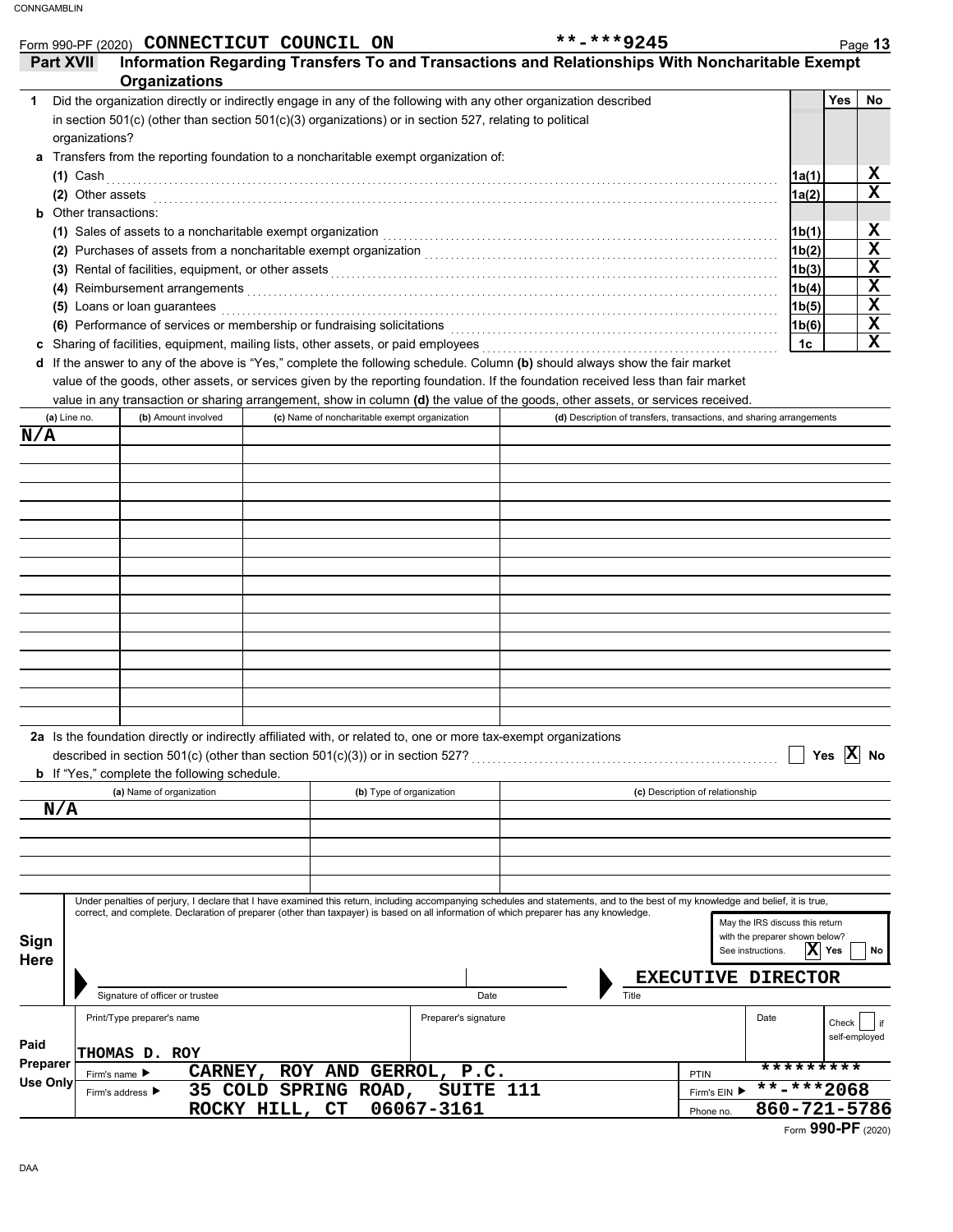Department of the Treasury Internal Revenue Service

**(Form 990, 990-EZ,**

## **Schedule of Contributors Schedule B**

**or 990-PF) Attach to Form 990, Form 990-EZ, or Form 990-PF. Go to** *www.irs.gov/Form990* **for the latest information.** OMB No. 1545-0047

**2020**

**Employer identification number**

| Name of the organization | <b>Employer identifica</b> |
|--------------------------|----------------------------|
| CONNECTICUT COUNCIL ON   |                            |
| PROBLEM GAMBLING, INC.   | **-***9245                 |

| Organization type (check one): |  |  |
|--------------------------------|--|--|
|                                |  |  |

| Filers of:         | Section:                                                                           |
|--------------------|------------------------------------------------------------------------------------|
| Form 990 or 990-EZ | 501(c)<br>) (enter number) organization                                            |
|                    | $4947(a)(1)$ nonexempt charitable trust <b>not</b> treated as a private foundation |
|                    | 527 political organization                                                         |
| Form 990-PF        | $ \mathbf{X} $ 501(c)(3) exempt private foundation                                 |
|                    | 4947(a)(1) nonexempt charitable trust treated as a private foundation              |
|                    | 501(c)(3) taxable private foundation                                               |

Check if your organization is covered by the **General Rule** or a **Special Rule. Note:** Only a section 501(c)(7), (8), or (10) organization can check boxes for both the General Rule and a Special Rule. See instructions.

### **General Rule**

 $\overline{\textbf{X}}$  For an organization filing Form 990, 990-EZ, or 990-PF that received, during the year, contributions totaling \$5,000 or more (in money or property) from any one contributor. Complete Parts I and II. See instructions for determining a contributor's total contributions.

### **Special Rules**

|  | For an organization described in section 501(c)(3) filing Form 990 or 990-EZ that met the 33 <sup>1</sup> /3% support test of the |
|--|-----------------------------------------------------------------------------------------------------------------------------------|
|  | regulations under sections $509(a)(1)$ and $170(b)(1)(A)(vi)$ , that checked Schedule A (Form 990 or 990-EZ), Part II, line       |
|  | 13, 16a, or 16b, and that received from any one contributor, during the year, total contributions of the greater of (1)           |
|  | \$5,000; or (2) 2% of the amount on (i) Form 990, Part VIII, line 1h; or (ii) Form 990-EZ, line 1. Complete Parts I and II.       |

literary, or educational purposes, or for the prevention of cruelty to children or animals. Complete Parts I (entering For an organization described in section 501(c)(7), (8), or (10) filing Form 990 or 990-EZ that received from any one contributor, during the year, total contributions of more than \$1,000 *exclusively* for religious, charitable, scientific, "N/A" in column (b) instead of the contributor name and address), II, and III.

For an organization described in section 501(c)(7), (8), or (10) filing Form 990 or 990-EZ that received from any one contributor, during the year, contributions *exclusively* for religious, charitable, etc., purposes, but no such contributions totaled more than \$1,000. If this box is checked, enter here the total contributions that were received during the year for an *exclusively* religious, charitable, etc., purpose. Don't complete any of the parts unless the **General Rule** applies to this organization because it received *nonexclusively* religious, charitable, etc., contributions totaling \$5,000 or more during the year  $\ldots$   $\ldots$   $\ldots$   $\ldots$   $\ldots$   $\ldots$   $\ldots$   $\ldots$   $\ldots$ 

990-EZ, or 990-PF), but it **must** answer "No" on Part IV, line 2, of its Form 990; or check the box on line H of its Form 990-EZ or on its Form 990-PF, Part I, line 2, to certify that it doesn't meet the filing requirements of Schedule B (Form 990, 990-EZ, or 990-PF). **Caution:** An organization that isn't covered by the General Rule and/or the Special Rules doesn't file Schedule B (Form 990,

**For Paperwork Reduction Act Notice, see the instructions for Form 990, 990-EZ, or 990-PF.**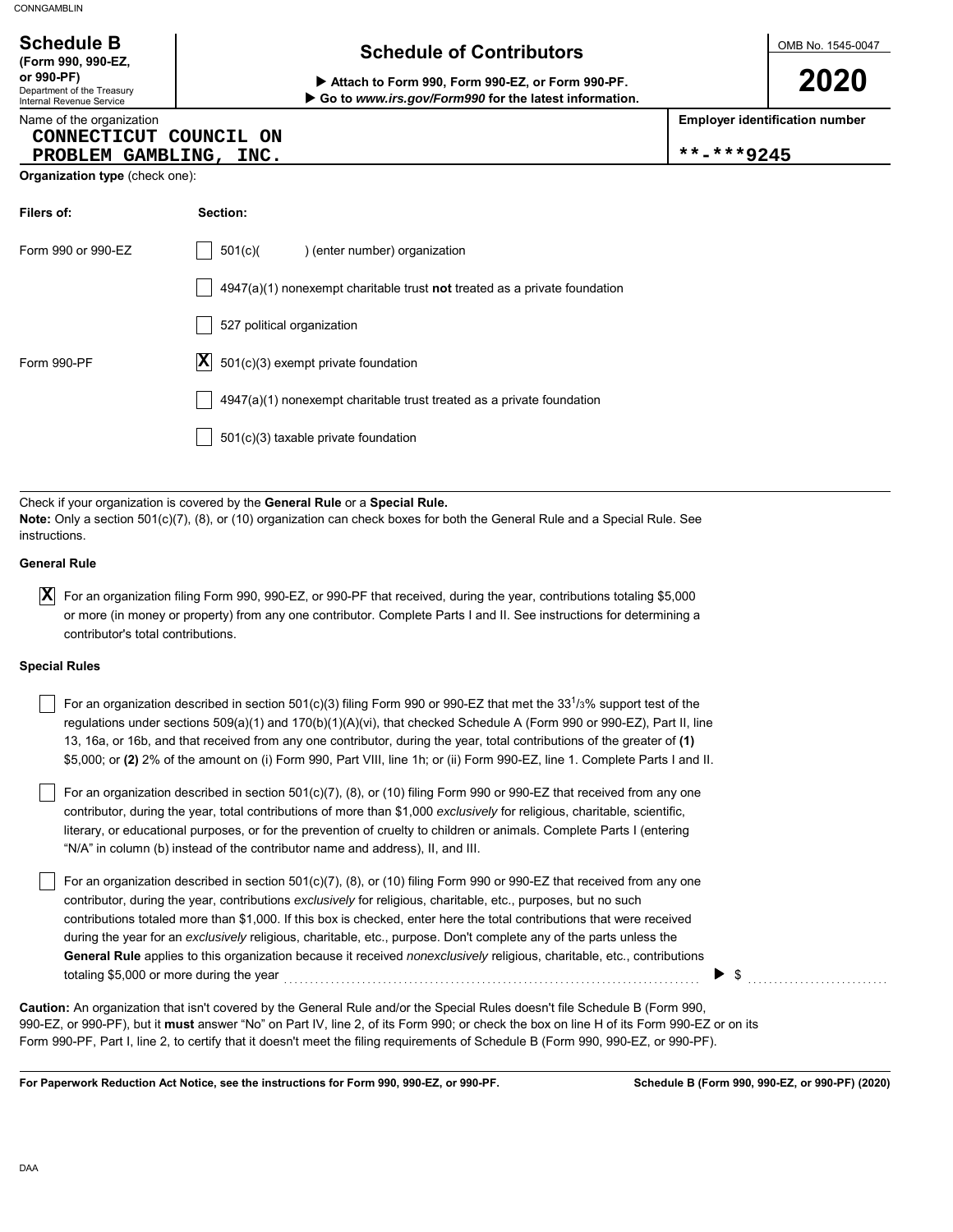|                      | Schedule B (Form 990, 990-EZ, or 990-PF) (2020)                                                                                    |                                   | - 1<br>PAGE 1 OF<br>Page 2                                                                                         |
|----------------------|------------------------------------------------------------------------------------------------------------------------------------|-----------------------------------|--------------------------------------------------------------------------------------------------------------------|
| Name of organization | CONNECTICUT COUNCIL ON                                                                                                             |                                   | <b>Employer identification number</b><br>**-***9245                                                                |
| Part I               | <b>Contributors</b> (see instructions). Use duplicate copies of Part I if additional space is needed.                              |                                   |                                                                                                                    |
| (a)<br>No.           | (b)<br>Name, address, and ZIP + 4                                                                                                  | (c)<br><b>Total contributions</b> | (d)<br>Type of contribution                                                                                        |
| $\mathbf{1}$         | FOXWOODS RESORT CASINO<br>350 TROLLEY LINE BOULEVARD<br>PO BOX 3777<br>CT 06338-3777<br><b>MASHANTUCKET</b>                        | 226,375<br>\$                     | ΙX<br>Person<br>Payroll<br><b>Noncash</b><br>(Complete Part II for<br>noncash contributions.)                      |
| (a)<br>No.           | (b)<br>Name, address, and ZIP + 4                                                                                                  | (c)<br><b>Total contributions</b> | (d)<br>Type of contribution                                                                                        |
| $2_{\ldots}$         | <b>MOHEGAN SUN</b><br>1 MOHEGAN SUN BOULEVARD<br>CT 06382<br><b>UNCASVILLE</b>                                                     | 328,000<br>\$                     | $\overline{\mathbf{x}}$<br>Person<br>Payroll<br><b>Noncash</b><br>(Complete Part II for<br>noncash contributions.) |
| (a)<br>No.           | (b)<br>Name, address, and ZIP + 4                                                                                                  | (c)<br><b>Total contributions</b> | (d)<br>Type of contribution                                                                                        |
| $\mathbf{3}$         | CONNECTICUT DEPARTMENT OF<br>STATE OF<br>MENTAL HEALTH AND ADDICTION SERVICES<br>410 CAPITOL AVENUE<br>CT 06106<br><b>HARTFORD</b> | 115,000<br>\$                     | x<br>Person<br>Payroll<br><b>Noncash</b><br>(Complete Part II for<br>noncash contributions.)                       |
| (a)<br>No.           | (b)<br>Name, address, and ZIP + 4                                                                                                  | (c)<br><b>Total contributions</b> | (d)<br>Type of contribution                                                                                        |
| 4                    | CONNECTICUT LOTTERY CORPORATION<br>777 BROOK STREET<br>CT 06067<br>ROCKY HILL                                                      | 5,000<br>\$                       | X<br>Person<br>Payroll<br>Noncash<br>(Complete Part II for<br>noncash contributions.)                              |
| (a)                  | (b)                                                                                                                                | (c)                               | (d)                                                                                                                |
| No.                  | Name, address, and ZIP + 4                                                                                                         | <b>Total contributions</b>        | Type of contribution                                                                                               |
| 5                    | NORTH CENTRAL REGIONAL MENTAL HEALTH<br><b>BOARD</b><br>151 NEW PARK AVENUE SUITE 14A<br>06106<br>CT<br><b>HARTFORD</b>            | 8,000<br>\$                       | X<br>Person<br>Payroll<br>Noncash<br>(Complete Part II for<br>noncash contributions.)                              |
| (a)<br>No.           | (b)<br>Name, address, and ZIP + 4                                                                                                  | (c)<br><b>Total contributions</b> | (d)<br>Type of contribution                                                                                        |
|                      |                                                                                                                                    | \$                                | Person<br>Payroll<br>Noncash<br>(Complete Part II for<br>noncash contributions.)                                   |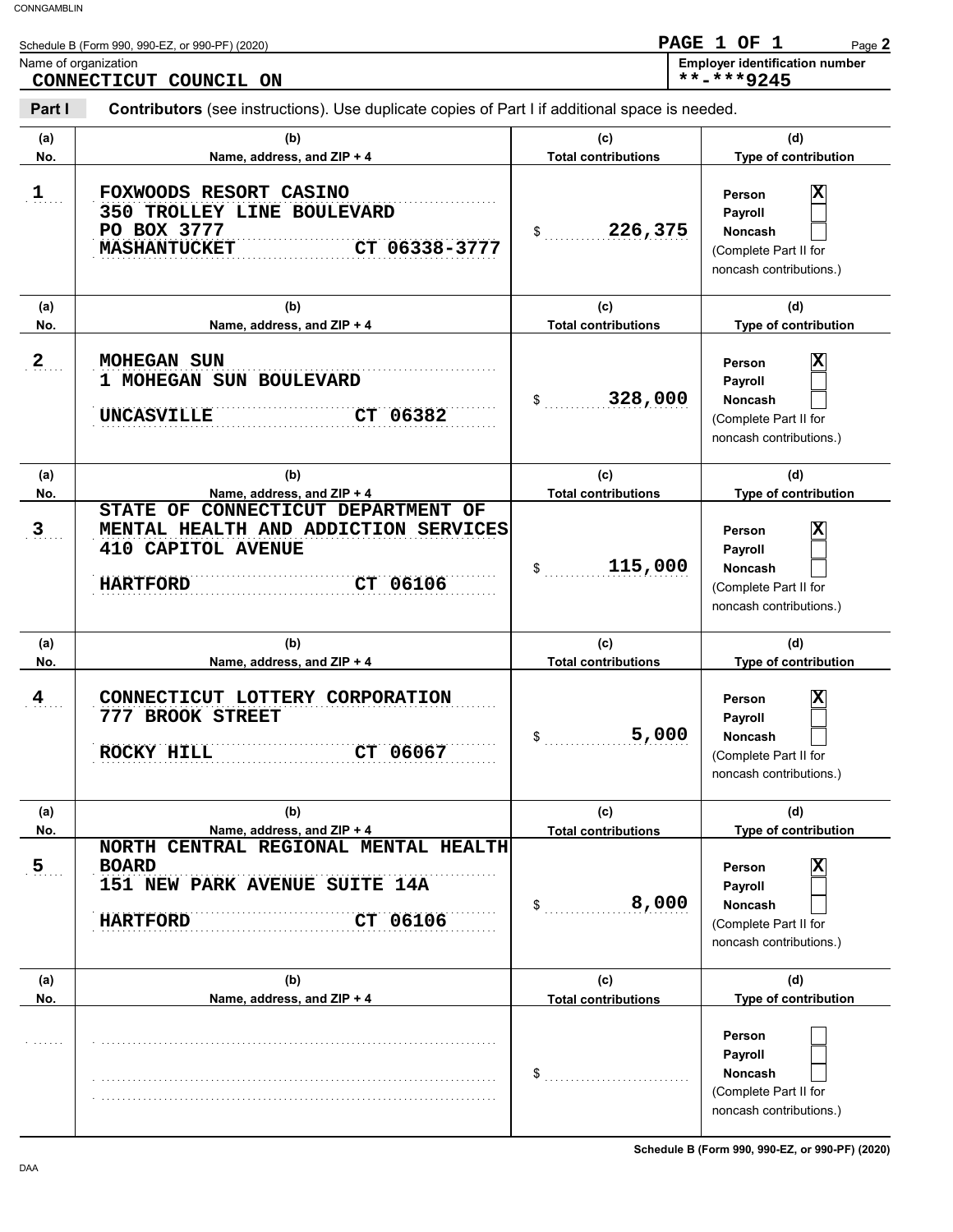Form 990-PF

### **Mortgages and Other Notes Payable**

and ending

**2020**

Name **Employer Identification Number CONNECTICUT COUNCIL ON**

PROBLEM GAMBLING, INC.  $\vert$  \*\*-\*\*\*9245

### **FORM 990-PF, PART II, LINE 21 - ADDITIONAL INFORMATION**

For calendar year 2020, or tax year beginning

| Name of lender                  | Relationship to disqualified person |
|---------------------------------|-------------------------------------|
| PEOPLE'S UNITED BANK, NA<br>(1) | N/A                                 |
| (2)                             |                                     |
| (3)                             |                                     |
| (4)                             |                                     |
| (5)                             |                                     |
| (6)                             |                                     |
| (7)                             |                                     |
| (8)                             |                                     |
| (9)                             |                                     |
| (10)                            |                                     |

|      | Original amount<br>borrowed | Date of loan | Maturity<br>date | Repayment terms      | Interest<br>rate |
|------|-----------------------------|--------------|------------------|----------------------|------------------|
| (1)  | 79,000                      | 04/13/20     | 07/28/21         | PER PPP AND PPPF ACT | 1.000            |
| (2)  |                             |              |                  |                      |                  |
| (3)  |                             |              |                  |                      |                  |
| (4)  |                             |              |                  |                      |                  |
| (5)  |                             |              |                  |                      |                  |
| (6)  |                             |              |                  |                      |                  |
| (7)  |                             |              |                  |                      |                  |
| (8)  |                             |              |                  |                      |                  |
| (9)  |                             |              |                  |                      |                  |
| (10) |                             |              |                  |                      |                  |

|      | Security provided by borrower |  | Purpose of loan |  |                                     |
|------|-------------------------------|--|-----------------|--|-------------------------------------|
| (1)  | N/A                           |  |                 |  | PPP - GOV FUNDING OF THE FOUNDATION |
| (2)  |                               |  |                 |  |                                     |
| (3)  |                               |  |                 |  |                                     |
| (4)  |                               |  |                 |  |                                     |
| (5)  |                               |  |                 |  |                                     |
| (6)  |                               |  |                 |  |                                     |
| (7)  |                               |  |                 |  |                                     |
| (8)  |                               |  |                 |  |                                     |
| (9)  |                               |  |                 |  |                                     |
| (10) |                               |  |                 |  |                                     |

|        | Consideration furnished by lender | Balance due at<br>beginning of year | Balance due at<br>end of year |
|--------|-----------------------------------|-------------------------------------|-------------------------------|
| (1)    | <b>CASH</b>                       |                                     | 79,000                        |
| (2)    |                                   |                                     |                               |
| (3)    |                                   |                                     |                               |
| (4)    |                                   |                                     |                               |
| (5)    |                                   |                                     |                               |
| (6)    |                                   |                                     |                               |
| (7)    |                                   |                                     |                               |
| (8)    |                                   |                                     |                               |
| (9)    |                                   |                                     |                               |
| (10)   |                                   |                                     |                               |
| Totals |                                   |                                     | 79,000                        |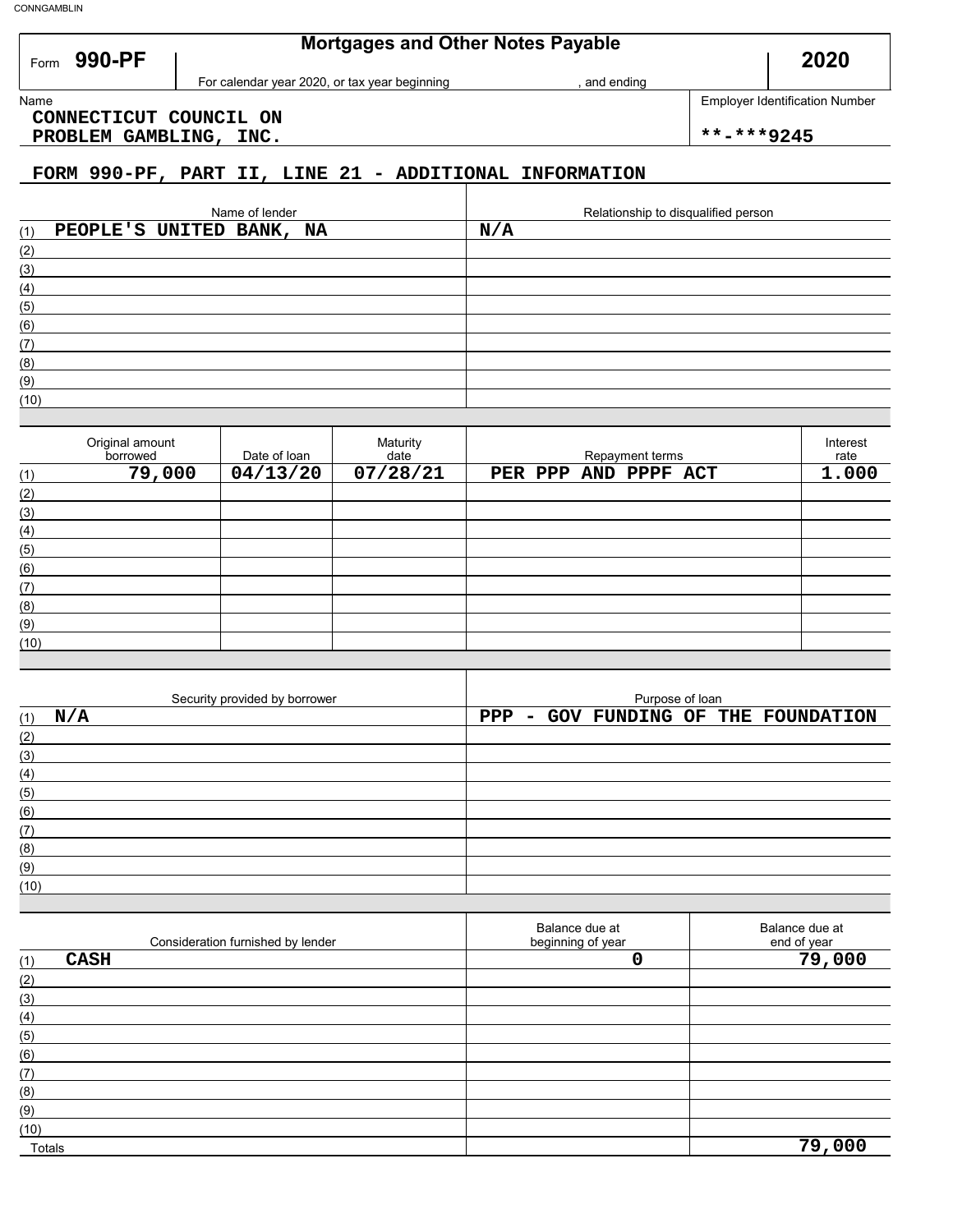| Go to www.irs.gov/Form4562 for instructions and the latest information.<br>Internal Revenue Service<br>CONNECTICUT COUNCIL ON<br>Name(s) shown on return<br><b>Identifying number</b><br>**-***9245<br>PROBLEM GAMBLING, INC.<br>Business or activity to which this form relates<br><b>INDIRECT DEPRECIATION</b><br><b>Election To Expense Certain Property Under Section 179</b><br>Part I<br>Note: If you have any listed property, complete Part V before you complete Part I.<br>$\mathbf{1}$<br>Maximum amount (see instructions)<br>1<br>$\mathbf{2}$<br>2<br>$\mathbf{3}$<br>3<br>$\overline{\mathbf{4}}$<br>Reduction in limitation. Subtract line 3 from line 2. If zero or less, enter -0-<br>4<br>5<br>Dollar limitation for tax year. Subtract line 4 from line 1. If zero or less, enter -0-. If married filing separately, see instructions<br>5<br>6<br>(b) Cost (business use only)<br>(c) Elected cost<br>(a) Description of property<br><u> 17   T</u><br>Listed property. Enter the amount from line 29<br>7<br>8<br>Total elected cost of section 179 property. Add amounts in column (c), lines 6 and 7 [[[[[[[[[[[[[[[[[[[[[[[[<br>8<br>9<br>Tentative deduction. Enter the smaller of line 5 or line 8 [11] Content Content of the Superior Content of the Superior Content of the Superior Content of the Superior Content of the Superior Content of the Superior Conten<br>9<br>10<br>10<br>11<br>Business income limitation. Enter the smaller of business income (not less than zero) or line 5. See instructions<br>11<br>12<br>Section 179 expense deduction. Add lines 9 and 10, but don't enter more than line 11<br>12<br>Carryover of disallowed deduction to 2021. Add lines 9 and 10, less line 12<br>13<br>13<br>Special Depreciation Allowance and Other Depreciation (Don't include listed property. See instructions.)<br>Part II<br>Special depreciation allowance for qualified property (other than listed property) placed in service<br>14<br>during the tax year. See instructions<br>14<br>15<br>15<br>16<br>16<br><b>MACRS Depreciation (Don't include listed property. See instructions.)</b><br>Part III<br><b>Section A</b><br>17<br>17<br>18<br>If you are electing to group any assets placed in service during the tax year into one or more general asset accounts, check here<br>Section B-Assets Placed in Service During 2020 Tax Year Using the General Depreciation System<br>(b) Month and year<br>(c) Basis for depreciation<br>(d) Recovery<br>(a) Classification of property<br>(f) Method<br>placed in<br>(business/investment use<br>(e) Convention<br>period<br>service<br>only-see instructions)<br>19a<br>3-year property<br>b<br>5-year property<br>7-year property<br>c<br>10-year property<br>d<br>15-year property<br>е<br>f<br>20-year property<br>25-year property<br>S/L<br>25 yrs.<br>g<br>27.5 yrs.<br>S/L<br>мм<br><b>h</b> Residential rental<br>property<br>S/L<br>27.5 yrs.<br>ΜМ<br>39 yrs.<br>ΜМ<br>S/L<br><i>i</i> Nonresidential real<br>property<br>ΜМ<br>S/L<br>Section C-Assets Placed in Service During 2020 Tax Year Using the Alternative Depreciation System<br>Class life<br>20a<br>S/L<br>12-year<br>S/L<br>b<br>12 yrs.<br>30-year<br>МM<br>S/L<br>c<br>30 yrs.<br>40-year<br>d<br>МM<br>S/L<br>40 yrs.<br>Part IV<br><b>Summary</b> (See instructions.)<br>21 | Form 4562<br>Department of the Treasury | <b>Depreciation and Amortization</b><br>(Including Information on Listed Property)<br>Attach to your tax return. |  |  | OMB No. 1545-0172<br>Attachment<br>179 |
|----------------------------------------------------------------------------------------------------------------------------------------------------------------------------------------------------------------------------------------------------------------------------------------------------------------------------------------------------------------------------------------------------------------------------------------------------------------------------------------------------------------------------------------------------------------------------------------------------------------------------------------------------------------------------------------------------------------------------------------------------------------------------------------------------------------------------------------------------------------------------------------------------------------------------------------------------------------------------------------------------------------------------------------------------------------------------------------------------------------------------------------------------------------------------------------------------------------------------------------------------------------------------------------------------------------------------------------------------------------------------------------------------------------------------------------------------------------------------------------------------------------------------------------------------------------------------------------------------------------------------------------------------------------------------------------------------------------------------------------------------------------------------------------------------------------------------------------------------------------------------------------------------------------------------------------------------------------------------------------------------------------------------------------------------------------------------------------------------------------------------------------------------------------------------------------------------------------------------------------------------------------------------------------------------------------------------------------------------------------------------------------------------------------------------------------------------------------------------------------------------------------------------------------------------------------------------------------------------------------------------------------------------------------------------------------------------------------------------------------------------------------------------------------------------------------------------------------------------------------------------------------------------------------------------------------------------------------------------------------------------------------------------------------------------------------------------------------------------------------------------------------------------------------------------------------------------------------------------------------------------------------------------------------------------------------------------------------------------------------|-----------------------------------------|------------------------------------------------------------------------------------------------------------------|--|--|----------------------------------------|
| Note: Don't use Part II or Part III below for listed property. Instead, use Part V.<br>21                                                                                                                                                                                                                                                                                                                                                                                                                                                                                                                                                                                                                                                                                                                                                                                                                                                                                                                                                                                                                                                                                                                                                                                                                                                                                                                                                                                                                                                                                                                                                                                                                                                                                                                                                                                                                                                                                                                                                                                                                                                                                                                                                                                                                                                                                                                                                                                                                                                                                                                                                                                                                                                                                                                                                                                                                                                                                                                                                                                                                                                                                                                                                                                                                                                                      | (99)                                    |                                                                                                                  |  |  | Sequence No                            |
|                                                                                                                                                                                                                                                                                                                                                                                                                                                                                                                                                                                                                                                                                                                                                                                                                                                                                                                                                                                                                                                                                                                                                                                                                                                                                                                                                                                                                                                                                                                                                                                                                                                                                                                                                                                                                                                                                                                                                                                                                                                                                                                                                                                                                                                                                                                                                                                                                                                                                                                                                                                                                                                                                                                                                                                                                                                                                                                                                                                                                                                                                                                                                                                                                                                                                                                                                                |                                         |                                                                                                                  |  |  |                                        |
|                                                                                                                                                                                                                                                                                                                                                                                                                                                                                                                                                                                                                                                                                                                                                                                                                                                                                                                                                                                                                                                                                                                                                                                                                                                                                                                                                                                                                                                                                                                                                                                                                                                                                                                                                                                                                                                                                                                                                                                                                                                                                                                                                                                                                                                                                                                                                                                                                                                                                                                                                                                                                                                                                                                                                                                                                                                                                                                                                                                                                                                                                                                                                                                                                                                                                                                                                                |                                         |                                                                                                                  |  |  |                                        |
|                                                                                                                                                                                                                                                                                                                                                                                                                                                                                                                                                                                                                                                                                                                                                                                                                                                                                                                                                                                                                                                                                                                                                                                                                                                                                                                                                                                                                                                                                                                                                                                                                                                                                                                                                                                                                                                                                                                                                                                                                                                                                                                                                                                                                                                                                                                                                                                                                                                                                                                                                                                                                                                                                                                                                                                                                                                                                                                                                                                                                                                                                                                                                                                                                                                                                                                                                                |                                         |                                                                                                                  |  |  |                                        |
|                                                                                                                                                                                                                                                                                                                                                                                                                                                                                                                                                                                                                                                                                                                                                                                                                                                                                                                                                                                                                                                                                                                                                                                                                                                                                                                                                                                                                                                                                                                                                                                                                                                                                                                                                                                                                                                                                                                                                                                                                                                                                                                                                                                                                                                                                                                                                                                                                                                                                                                                                                                                                                                                                                                                                                                                                                                                                                                                                                                                                                                                                                                                                                                                                                                                                                                                                                |                                         |                                                                                                                  |  |  |                                        |
|                                                                                                                                                                                                                                                                                                                                                                                                                                                                                                                                                                                                                                                                                                                                                                                                                                                                                                                                                                                                                                                                                                                                                                                                                                                                                                                                                                                                                                                                                                                                                                                                                                                                                                                                                                                                                                                                                                                                                                                                                                                                                                                                                                                                                                                                                                                                                                                                                                                                                                                                                                                                                                                                                                                                                                                                                                                                                                                                                                                                                                                                                                                                                                                                                                                                                                                                                                |                                         |                                                                                                                  |  |  |                                        |
|                                                                                                                                                                                                                                                                                                                                                                                                                                                                                                                                                                                                                                                                                                                                                                                                                                                                                                                                                                                                                                                                                                                                                                                                                                                                                                                                                                                                                                                                                                                                                                                                                                                                                                                                                                                                                                                                                                                                                                                                                                                                                                                                                                                                                                                                                                                                                                                                                                                                                                                                                                                                                                                                                                                                                                                                                                                                                                                                                                                                                                                                                                                                                                                                                                                                                                                                                                |                                         |                                                                                                                  |  |  | 1,040,000                              |
|                                                                                                                                                                                                                                                                                                                                                                                                                                                                                                                                                                                                                                                                                                                                                                                                                                                                                                                                                                                                                                                                                                                                                                                                                                                                                                                                                                                                                                                                                                                                                                                                                                                                                                                                                                                                                                                                                                                                                                                                                                                                                                                                                                                                                                                                                                                                                                                                                                                                                                                                                                                                                                                                                                                                                                                                                                                                                                                                                                                                                                                                                                                                                                                                                                                                                                                                                                |                                         |                                                                                                                  |  |  | 2,590,000                              |
|                                                                                                                                                                                                                                                                                                                                                                                                                                                                                                                                                                                                                                                                                                                                                                                                                                                                                                                                                                                                                                                                                                                                                                                                                                                                                                                                                                                                                                                                                                                                                                                                                                                                                                                                                                                                                                                                                                                                                                                                                                                                                                                                                                                                                                                                                                                                                                                                                                                                                                                                                                                                                                                                                                                                                                                                                                                                                                                                                                                                                                                                                                                                                                                                                                                                                                                                                                |                                         |                                                                                                                  |  |  |                                        |
|                                                                                                                                                                                                                                                                                                                                                                                                                                                                                                                                                                                                                                                                                                                                                                                                                                                                                                                                                                                                                                                                                                                                                                                                                                                                                                                                                                                                                                                                                                                                                                                                                                                                                                                                                                                                                                                                                                                                                                                                                                                                                                                                                                                                                                                                                                                                                                                                                                                                                                                                                                                                                                                                                                                                                                                                                                                                                                                                                                                                                                                                                                                                                                                                                                                                                                                                                                |                                         |                                                                                                                  |  |  |                                        |
|                                                                                                                                                                                                                                                                                                                                                                                                                                                                                                                                                                                                                                                                                                                                                                                                                                                                                                                                                                                                                                                                                                                                                                                                                                                                                                                                                                                                                                                                                                                                                                                                                                                                                                                                                                                                                                                                                                                                                                                                                                                                                                                                                                                                                                                                                                                                                                                                                                                                                                                                                                                                                                                                                                                                                                                                                                                                                                                                                                                                                                                                                                                                                                                                                                                                                                                                                                |                                         |                                                                                                                  |  |  |                                        |
|                                                                                                                                                                                                                                                                                                                                                                                                                                                                                                                                                                                                                                                                                                                                                                                                                                                                                                                                                                                                                                                                                                                                                                                                                                                                                                                                                                                                                                                                                                                                                                                                                                                                                                                                                                                                                                                                                                                                                                                                                                                                                                                                                                                                                                                                                                                                                                                                                                                                                                                                                                                                                                                                                                                                                                                                                                                                                                                                                                                                                                                                                                                                                                                                                                                                                                                                                                |                                         |                                                                                                                  |  |  |                                        |
|                                                                                                                                                                                                                                                                                                                                                                                                                                                                                                                                                                                                                                                                                                                                                                                                                                                                                                                                                                                                                                                                                                                                                                                                                                                                                                                                                                                                                                                                                                                                                                                                                                                                                                                                                                                                                                                                                                                                                                                                                                                                                                                                                                                                                                                                                                                                                                                                                                                                                                                                                                                                                                                                                                                                                                                                                                                                                                                                                                                                                                                                                                                                                                                                                                                                                                                                                                |                                         |                                                                                                                  |  |  |                                        |
|                                                                                                                                                                                                                                                                                                                                                                                                                                                                                                                                                                                                                                                                                                                                                                                                                                                                                                                                                                                                                                                                                                                                                                                                                                                                                                                                                                                                                                                                                                                                                                                                                                                                                                                                                                                                                                                                                                                                                                                                                                                                                                                                                                                                                                                                                                                                                                                                                                                                                                                                                                                                                                                                                                                                                                                                                                                                                                                                                                                                                                                                                                                                                                                                                                                                                                                                                                |                                         |                                                                                                                  |  |  |                                        |
|                                                                                                                                                                                                                                                                                                                                                                                                                                                                                                                                                                                                                                                                                                                                                                                                                                                                                                                                                                                                                                                                                                                                                                                                                                                                                                                                                                                                                                                                                                                                                                                                                                                                                                                                                                                                                                                                                                                                                                                                                                                                                                                                                                                                                                                                                                                                                                                                                                                                                                                                                                                                                                                                                                                                                                                                                                                                                                                                                                                                                                                                                                                                                                                                                                                                                                                                                                |                                         |                                                                                                                  |  |  |                                        |
|                                                                                                                                                                                                                                                                                                                                                                                                                                                                                                                                                                                                                                                                                                                                                                                                                                                                                                                                                                                                                                                                                                                                                                                                                                                                                                                                                                                                                                                                                                                                                                                                                                                                                                                                                                                                                                                                                                                                                                                                                                                                                                                                                                                                                                                                                                                                                                                                                                                                                                                                                                                                                                                                                                                                                                                                                                                                                                                                                                                                                                                                                                                                                                                                                                                                                                                                                                |                                         |                                                                                                                  |  |  |                                        |
|                                                                                                                                                                                                                                                                                                                                                                                                                                                                                                                                                                                                                                                                                                                                                                                                                                                                                                                                                                                                                                                                                                                                                                                                                                                                                                                                                                                                                                                                                                                                                                                                                                                                                                                                                                                                                                                                                                                                                                                                                                                                                                                                                                                                                                                                                                                                                                                                                                                                                                                                                                                                                                                                                                                                                                                                                                                                                                                                                                                                                                                                                                                                                                                                                                                                                                                                                                |                                         |                                                                                                                  |  |  |                                        |
|                                                                                                                                                                                                                                                                                                                                                                                                                                                                                                                                                                                                                                                                                                                                                                                                                                                                                                                                                                                                                                                                                                                                                                                                                                                                                                                                                                                                                                                                                                                                                                                                                                                                                                                                                                                                                                                                                                                                                                                                                                                                                                                                                                                                                                                                                                                                                                                                                                                                                                                                                                                                                                                                                                                                                                                                                                                                                                                                                                                                                                                                                                                                                                                                                                                                                                                                                                |                                         |                                                                                                                  |  |  |                                        |
|                                                                                                                                                                                                                                                                                                                                                                                                                                                                                                                                                                                                                                                                                                                                                                                                                                                                                                                                                                                                                                                                                                                                                                                                                                                                                                                                                                                                                                                                                                                                                                                                                                                                                                                                                                                                                                                                                                                                                                                                                                                                                                                                                                                                                                                                                                                                                                                                                                                                                                                                                                                                                                                                                                                                                                                                                                                                                                                                                                                                                                                                                                                                                                                                                                                                                                                                                                |                                         |                                                                                                                  |  |  |                                        |
|                                                                                                                                                                                                                                                                                                                                                                                                                                                                                                                                                                                                                                                                                                                                                                                                                                                                                                                                                                                                                                                                                                                                                                                                                                                                                                                                                                                                                                                                                                                                                                                                                                                                                                                                                                                                                                                                                                                                                                                                                                                                                                                                                                                                                                                                                                                                                                                                                                                                                                                                                                                                                                                                                                                                                                                                                                                                                                                                                                                                                                                                                                                                                                                                                                                                                                                                                                |                                         |                                                                                                                  |  |  |                                        |
|                                                                                                                                                                                                                                                                                                                                                                                                                                                                                                                                                                                                                                                                                                                                                                                                                                                                                                                                                                                                                                                                                                                                                                                                                                                                                                                                                                                                                                                                                                                                                                                                                                                                                                                                                                                                                                                                                                                                                                                                                                                                                                                                                                                                                                                                                                                                                                                                                                                                                                                                                                                                                                                                                                                                                                                                                                                                                                                                                                                                                                                                                                                                                                                                                                                                                                                                                                |                                         |                                                                                                                  |  |  |                                        |
|                                                                                                                                                                                                                                                                                                                                                                                                                                                                                                                                                                                                                                                                                                                                                                                                                                                                                                                                                                                                                                                                                                                                                                                                                                                                                                                                                                                                                                                                                                                                                                                                                                                                                                                                                                                                                                                                                                                                                                                                                                                                                                                                                                                                                                                                                                                                                                                                                                                                                                                                                                                                                                                                                                                                                                                                                                                                                                                                                                                                                                                                                                                                                                                                                                                                                                                                                                |                                         |                                                                                                                  |  |  |                                        |
|                                                                                                                                                                                                                                                                                                                                                                                                                                                                                                                                                                                                                                                                                                                                                                                                                                                                                                                                                                                                                                                                                                                                                                                                                                                                                                                                                                                                                                                                                                                                                                                                                                                                                                                                                                                                                                                                                                                                                                                                                                                                                                                                                                                                                                                                                                                                                                                                                                                                                                                                                                                                                                                                                                                                                                                                                                                                                                                                                                                                                                                                                                                                                                                                                                                                                                                                                                |                                         |                                                                                                                  |  |  |                                        |
|                                                                                                                                                                                                                                                                                                                                                                                                                                                                                                                                                                                                                                                                                                                                                                                                                                                                                                                                                                                                                                                                                                                                                                                                                                                                                                                                                                                                                                                                                                                                                                                                                                                                                                                                                                                                                                                                                                                                                                                                                                                                                                                                                                                                                                                                                                                                                                                                                                                                                                                                                                                                                                                                                                                                                                                                                                                                                                                                                                                                                                                                                                                                                                                                                                                                                                                                                                |                                         |                                                                                                                  |  |  |                                        |
|                                                                                                                                                                                                                                                                                                                                                                                                                                                                                                                                                                                                                                                                                                                                                                                                                                                                                                                                                                                                                                                                                                                                                                                                                                                                                                                                                                                                                                                                                                                                                                                                                                                                                                                                                                                                                                                                                                                                                                                                                                                                                                                                                                                                                                                                                                                                                                                                                                                                                                                                                                                                                                                                                                                                                                                                                                                                                                                                                                                                                                                                                                                                                                                                                                                                                                                                                                |                                         |                                                                                                                  |  |  | 668                                    |
|                                                                                                                                                                                                                                                                                                                                                                                                                                                                                                                                                                                                                                                                                                                                                                                                                                                                                                                                                                                                                                                                                                                                                                                                                                                                                                                                                                                                                                                                                                                                                                                                                                                                                                                                                                                                                                                                                                                                                                                                                                                                                                                                                                                                                                                                                                                                                                                                                                                                                                                                                                                                                                                                                                                                                                                                                                                                                                                                                                                                                                                                                                                                                                                                                                                                                                                                                                |                                         |                                                                                                                  |  |  |                                        |
|                                                                                                                                                                                                                                                                                                                                                                                                                                                                                                                                                                                                                                                                                                                                                                                                                                                                                                                                                                                                                                                                                                                                                                                                                                                                                                                                                                                                                                                                                                                                                                                                                                                                                                                                                                                                                                                                                                                                                                                                                                                                                                                                                                                                                                                                                                                                                                                                                                                                                                                                                                                                                                                                                                                                                                                                                                                                                                                                                                                                                                                                                                                                                                                                                                                                                                                                                                |                                         |                                                                                                                  |  |  |                                        |
|                                                                                                                                                                                                                                                                                                                                                                                                                                                                                                                                                                                                                                                                                                                                                                                                                                                                                                                                                                                                                                                                                                                                                                                                                                                                                                                                                                                                                                                                                                                                                                                                                                                                                                                                                                                                                                                                                                                                                                                                                                                                                                                                                                                                                                                                                                                                                                                                                                                                                                                                                                                                                                                                                                                                                                                                                                                                                                                                                                                                                                                                                                                                                                                                                                                                                                                                                                |                                         |                                                                                                                  |  |  | 0                                      |
|                                                                                                                                                                                                                                                                                                                                                                                                                                                                                                                                                                                                                                                                                                                                                                                                                                                                                                                                                                                                                                                                                                                                                                                                                                                                                                                                                                                                                                                                                                                                                                                                                                                                                                                                                                                                                                                                                                                                                                                                                                                                                                                                                                                                                                                                                                                                                                                                                                                                                                                                                                                                                                                                                                                                                                                                                                                                                                                                                                                                                                                                                                                                                                                                                                                                                                                                                                |                                         |                                                                                                                  |  |  |                                        |
|                                                                                                                                                                                                                                                                                                                                                                                                                                                                                                                                                                                                                                                                                                                                                                                                                                                                                                                                                                                                                                                                                                                                                                                                                                                                                                                                                                                                                                                                                                                                                                                                                                                                                                                                                                                                                                                                                                                                                                                                                                                                                                                                                                                                                                                                                                                                                                                                                                                                                                                                                                                                                                                                                                                                                                                                                                                                                                                                                                                                                                                                                                                                                                                                                                                                                                                                                                |                                         |                                                                                                                  |  |  |                                        |
|                                                                                                                                                                                                                                                                                                                                                                                                                                                                                                                                                                                                                                                                                                                                                                                                                                                                                                                                                                                                                                                                                                                                                                                                                                                                                                                                                                                                                                                                                                                                                                                                                                                                                                                                                                                                                                                                                                                                                                                                                                                                                                                                                                                                                                                                                                                                                                                                                                                                                                                                                                                                                                                                                                                                                                                                                                                                                                                                                                                                                                                                                                                                                                                                                                                                                                                                                                |                                         |                                                                                                                  |  |  | (g) Depreciation deduction             |
|                                                                                                                                                                                                                                                                                                                                                                                                                                                                                                                                                                                                                                                                                                                                                                                                                                                                                                                                                                                                                                                                                                                                                                                                                                                                                                                                                                                                                                                                                                                                                                                                                                                                                                                                                                                                                                                                                                                                                                                                                                                                                                                                                                                                                                                                                                                                                                                                                                                                                                                                                                                                                                                                                                                                                                                                                                                                                                                                                                                                                                                                                                                                                                                                                                                                                                                                                                |                                         |                                                                                                                  |  |  |                                        |
|                                                                                                                                                                                                                                                                                                                                                                                                                                                                                                                                                                                                                                                                                                                                                                                                                                                                                                                                                                                                                                                                                                                                                                                                                                                                                                                                                                                                                                                                                                                                                                                                                                                                                                                                                                                                                                                                                                                                                                                                                                                                                                                                                                                                                                                                                                                                                                                                                                                                                                                                                                                                                                                                                                                                                                                                                                                                                                                                                                                                                                                                                                                                                                                                                                                                                                                                                                |                                         |                                                                                                                  |  |  |                                        |
|                                                                                                                                                                                                                                                                                                                                                                                                                                                                                                                                                                                                                                                                                                                                                                                                                                                                                                                                                                                                                                                                                                                                                                                                                                                                                                                                                                                                                                                                                                                                                                                                                                                                                                                                                                                                                                                                                                                                                                                                                                                                                                                                                                                                                                                                                                                                                                                                                                                                                                                                                                                                                                                                                                                                                                                                                                                                                                                                                                                                                                                                                                                                                                                                                                                                                                                                                                |                                         |                                                                                                                  |  |  |                                        |
|                                                                                                                                                                                                                                                                                                                                                                                                                                                                                                                                                                                                                                                                                                                                                                                                                                                                                                                                                                                                                                                                                                                                                                                                                                                                                                                                                                                                                                                                                                                                                                                                                                                                                                                                                                                                                                                                                                                                                                                                                                                                                                                                                                                                                                                                                                                                                                                                                                                                                                                                                                                                                                                                                                                                                                                                                                                                                                                                                                                                                                                                                                                                                                                                                                                                                                                                                                |                                         |                                                                                                                  |  |  |                                        |
|                                                                                                                                                                                                                                                                                                                                                                                                                                                                                                                                                                                                                                                                                                                                                                                                                                                                                                                                                                                                                                                                                                                                                                                                                                                                                                                                                                                                                                                                                                                                                                                                                                                                                                                                                                                                                                                                                                                                                                                                                                                                                                                                                                                                                                                                                                                                                                                                                                                                                                                                                                                                                                                                                                                                                                                                                                                                                                                                                                                                                                                                                                                                                                                                                                                                                                                                                                |                                         |                                                                                                                  |  |  |                                        |
|                                                                                                                                                                                                                                                                                                                                                                                                                                                                                                                                                                                                                                                                                                                                                                                                                                                                                                                                                                                                                                                                                                                                                                                                                                                                                                                                                                                                                                                                                                                                                                                                                                                                                                                                                                                                                                                                                                                                                                                                                                                                                                                                                                                                                                                                                                                                                                                                                                                                                                                                                                                                                                                                                                                                                                                                                                                                                                                                                                                                                                                                                                                                                                                                                                                                                                                                                                |                                         |                                                                                                                  |  |  |                                        |
|                                                                                                                                                                                                                                                                                                                                                                                                                                                                                                                                                                                                                                                                                                                                                                                                                                                                                                                                                                                                                                                                                                                                                                                                                                                                                                                                                                                                                                                                                                                                                                                                                                                                                                                                                                                                                                                                                                                                                                                                                                                                                                                                                                                                                                                                                                                                                                                                                                                                                                                                                                                                                                                                                                                                                                                                                                                                                                                                                                                                                                                                                                                                                                                                                                                                                                                                                                |                                         |                                                                                                                  |  |  |                                        |
|                                                                                                                                                                                                                                                                                                                                                                                                                                                                                                                                                                                                                                                                                                                                                                                                                                                                                                                                                                                                                                                                                                                                                                                                                                                                                                                                                                                                                                                                                                                                                                                                                                                                                                                                                                                                                                                                                                                                                                                                                                                                                                                                                                                                                                                                                                                                                                                                                                                                                                                                                                                                                                                                                                                                                                                                                                                                                                                                                                                                                                                                                                                                                                                                                                                                                                                                                                |                                         |                                                                                                                  |  |  |                                        |
|                                                                                                                                                                                                                                                                                                                                                                                                                                                                                                                                                                                                                                                                                                                                                                                                                                                                                                                                                                                                                                                                                                                                                                                                                                                                                                                                                                                                                                                                                                                                                                                                                                                                                                                                                                                                                                                                                                                                                                                                                                                                                                                                                                                                                                                                                                                                                                                                                                                                                                                                                                                                                                                                                                                                                                                                                                                                                                                                                                                                                                                                                                                                                                                                                                                                                                                                                                |                                         |                                                                                                                  |  |  |                                        |
|                                                                                                                                                                                                                                                                                                                                                                                                                                                                                                                                                                                                                                                                                                                                                                                                                                                                                                                                                                                                                                                                                                                                                                                                                                                                                                                                                                                                                                                                                                                                                                                                                                                                                                                                                                                                                                                                                                                                                                                                                                                                                                                                                                                                                                                                                                                                                                                                                                                                                                                                                                                                                                                                                                                                                                                                                                                                                                                                                                                                                                                                                                                                                                                                                                                                                                                                                                |                                         |                                                                                                                  |  |  |                                        |
|                                                                                                                                                                                                                                                                                                                                                                                                                                                                                                                                                                                                                                                                                                                                                                                                                                                                                                                                                                                                                                                                                                                                                                                                                                                                                                                                                                                                                                                                                                                                                                                                                                                                                                                                                                                                                                                                                                                                                                                                                                                                                                                                                                                                                                                                                                                                                                                                                                                                                                                                                                                                                                                                                                                                                                                                                                                                                                                                                                                                                                                                                                                                                                                                                                                                                                                                                                |                                         |                                                                                                                  |  |  |                                        |
|                                                                                                                                                                                                                                                                                                                                                                                                                                                                                                                                                                                                                                                                                                                                                                                                                                                                                                                                                                                                                                                                                                                                                                                                                                                                                                                                                                                                                                                                                                                                                                                                                                                                                                                                                                                                                                                                                                                                                                                                                                                                                                                                                                                                                                                                                                                                                                                                                                                                                                                                                                                                                                                                                                                                                                                                                                                                                                                                                                                                                                                                                                                                                                                                                                                                                                                                                                |                                         |                                                                                                                  |  |  |                                        |
|                                                                                                                                                                                                                                                                                                                                                                                                                                                                                                                                                                                                                                                                                                                                                                                                                                                                                                                                                                                                                                                                                                                                                                                                                                                                                                                                                                                                                                                                                                                                                                                                                                                                                                                                                                                                                                                                                                                                                                                                                                                                                                                                                                                                                                                                                                                                                                                                                                                                                                                                                                                                                                                                                                                                                                                                                                                                                                                                                                                                                                                                                                                                                                                                                                                                                                                                                                |                                         |                                                                                                                  |  |  |                                        |
|                                                                                                                                                                                                                                                                                                                                                                                                                                                                                                                                                                                                                                                                                                                                                                                                                                                                                                                                                                                                                                                                                                                                                                                                                                                                                                                                                                                                                                                                                                                                                                                                                                                                                                                                                                                                                                                                                                                                                                                                                                                                                                                                                                                                                                                                                                                                                                                                                                                                                                                                                                                                                                                                                                                                                                                                                                                                                                                                                                                                                                                                                                                                                                                                                                                                                                                                                                |                                         |                                                                                                                  |  |  |                                        |
|                                                                                                                                                                                                                                                                                                                                                                                                                                                                                                                                                                                                                                                                                                                                                                                                                                                                                                                                                                                                                                                                                                                                                                                                                                                                                                                                                                                                                                                                                                                                                                                                                                                                                                                                                                                                                                                                                                                                                                                                                                                                                                                                                                                                                                                                                                                                                                                                                                                                                                                                                                                                                                                                                                                                                                                                                                                                                                                                                                                                                                                                                                                                                                                                                                                                                                                                                                |                                         |                                                                                                                  |  |  |                                        |
|                                                                                                                                                                                                                                                                                                                                                                                                                                                                                                                                                                                                                                                                                                                                                                                                                                                                                                                                                                                                                                                                                                                                                                                                                                                                                                                                                                                                                                                                                                                                                                                                                                                                                                                                                                                                                                                                                                                                                                                                                                                                                                                                                                                                                                                                                                                                                                                                                                                                                                                                                                                                                                                                                                                                                                                                                                                                                                                                                                                                                                                                                                                                                                                                                                                                                                                                                                |                                         |                                                                                                                  |  |  |                                        |
|                                                                                                                                                                                                                                                                                                                                                                                                                                                                                                                                                                                                                                                                                                                                                                                                                                                                                                                                                                                                                                                                                                                                                                                                                                                                                                                                                                                                                                                                                                                                                                                                                                                                                                                                                                                                                                                                                                                                                                                                                                                                                                                                                                                                                                                                                                                                                                                                                                                                                                                                                                                                                                                                                                                                                                                                                                                                                                                                                                                                                                                                                                                                                                                                                                                                                                                                                                |                                         |                                                                                                                  |  |  |                                        |
|                                                                                                                                                                                                                                                                                                                                                                                                                                                                                                                                                                                                                                                                                                                                                                                                                                                                                                                                                                                                                                                                                                                                                                                                                                                                                                                                                                                                                                                                                                                                                                                                                                                                                                                                                                                                                                                                                                                                                                                                                                                                                                                                                                                                                                                                                                                                                                                                                                                                                                                                                                                                                                                                                                                                                                                                                                                                                                                                                                                                                                                                                                                                                                                                                                                                                                                                                                |                                         |                                                                                                                  |  |  |                                        |
| Total. Add amounts from line 12, lines 14 through 17, lines 19 and 20 in column (g), and line 21. Enter<br>22<br>22                                                                                                                                                                                                                                                                                                                                                                                                                                                                                                                                                                                                                                                                                                                                                                                                                                                                                                                                                                                                                                                                                                                                                                                                                                                                                                                                                                                                                                                                                                                                                                                                                                                                                                                                                                                                                                                                                                                                                                                                                                                                                                                                                                                                                                                                                                                                                                                                                                                                                                                                                                                                                                                                                                                                                                                                                                                                                                                                                                                                                                                                                                                                                                                                                                            |                                         |                                                                                                                  |  |  |                                        |

portion of the basis attributable to section 263A costs **For Paperwork Reduction Act Notice, see separate instructions.**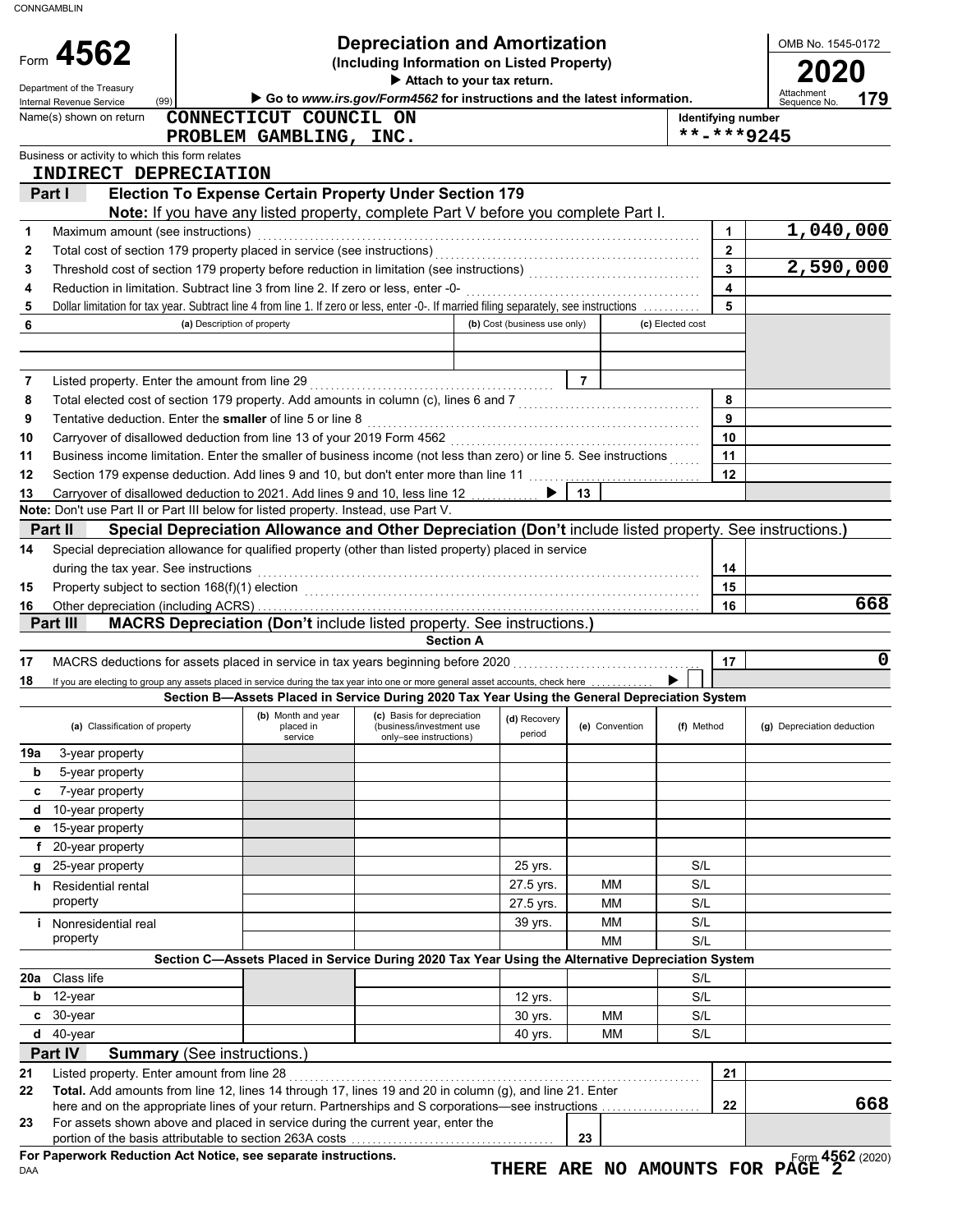| <b>CONNGAMBLIN Connecticut Council on</b><br>**-***9245 |                                                                       | <b>Federal Statements</b>   |                          |                               |
|---------------------------------------------------------|-----------------------------------------------------------------------|-----------------------------|--------------------------|-------------------------------|
| FYE: 12/31/2020                                         |                                                                       |                             |                          |                               |
|                                                         | Statement 1 - Form 990-PF, Part I, Line 11 - Other Income             |                             |                          |                               |
| <b>Description</b>                                      |                                                                       | Revenue per<br><b>Books</b> | Net Investment<br>Income | <b>Adjusted Net</b><br>Income |
| CONFERENCE REGISTRATION FEES<br>TRAINING AND MISC       |                                                                       | 5,045<br>392                | Ś                        |                               |
| TOTAL                                                   |                                                                       | 5,437                       | $\Omega$                 | $\Omega$                      |
|                                                         | Statement 2 - Form 990-PF, Part I, Line 16a - Legal Fees              |                             |                          |                               |
| <b>Description</b>                                      | Total                                                                 | <b>Net</b><br>Investment    | Adjusted<br><b>Net</b>   | Charitable<br>Purpose         |
| INDIRECT LEGAL FEES<br>TOTAL                            | 5,000<br>5,000<br>Ś                                                   | \$<br>\$<br>$\Omega$        | $\Omega$<br>Ś            | \$<br>0<br>Ś                  |
|                                                         | Statement 3 - Form 990-PF, Part I, Line 16b - Accounting Fees         |                             |                          |                               |
| <b>Description</b>                                      | Total                                                                 | <b>Net</b><br>Investment    | Adjusted<br><b>Net</b>   | Charitable<br>Purpose         |
| ACCOUNTING                                              | 19,573                                                                | \$                          |                          | 19,573<br>Ś                   |
| TOTAL                                                   | 19,573                                                                | \$<br>$\Omega$              | $\Omega$                 | 19,573<br>Ś                   |
|                                                         | Statement 4 - Form 990-PF, Part I, Line 16c - Other Professional Fees |                             |                          |                               |
| <b>Description</b>                                      | Total                                                                 | <b>Net</b><br>Investment    | Adjusted<br><b>Net</b>   | Charitable<br>Purpose         |
| OTHER                                                   | 304                                                                   | S                           | S                        | 304<br>S                      |
| TOTAL                                                   | 304                                                                   | 0<br>S                      | 0                        | 304                           |
|                                                         |                                                                       |                             |                          |                               |
|                                                         |                                                                       |                             |                          |                               |
|                                                         |                                                                       |                             |                          |                               |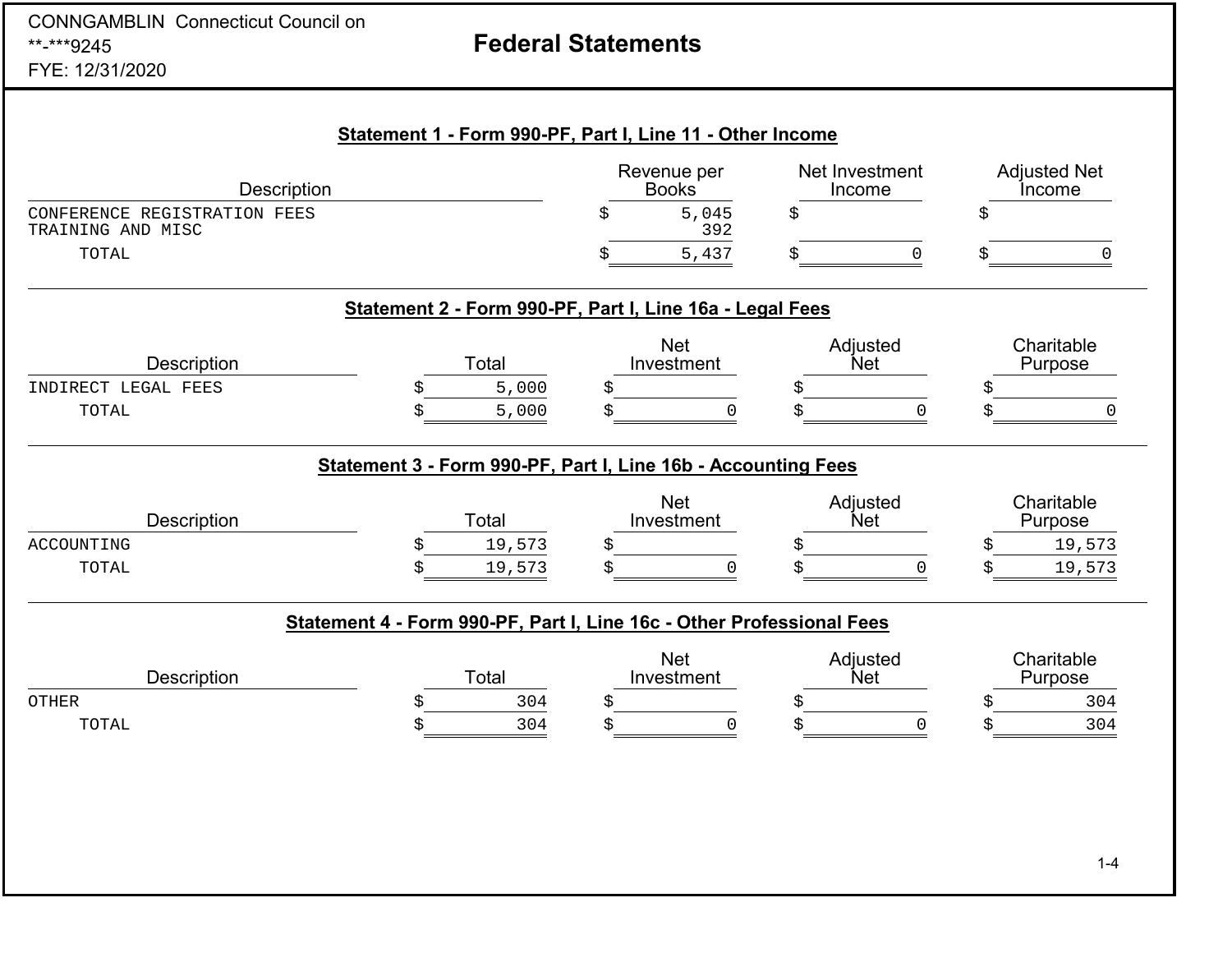### CONNGAMBLIN Connecticut Council on \*\*-\*\*\*9245FYE: 12/31/2020

# **Federal Statements**

|                           | <b>Description</b>   |                            |     |        |                 |                                     |                          |                               |
|---------------------------|----------------------|----------------------------|-----|--------|-----------------|-------------------------------------|--------------------------|-------------------------------|
| Date<br>Acquired          | Cost<br><b>Basis</b> | Prior Year<br>Depreciation |     | Method | Life            | <b>Current Year</b><br>Depreciation | Net Investment<br>Income | <b>Adjusted Net</b><br>Income |
| OFFICE FURNITURE          |                      |                            |     |        |                 |                                     |                          |                               |
| $2/06/10$ \$              | $1,619$ \$           | 1,619                      | S/L |        | $7 \text{ }$ \$ |                                     | \$                       | \$                            |
| CABINET                   |                      |                            |     |        |                 |                                     |                          |                               |
| 8/01/11                   | 741                  | 741                        | S/L |        | 7               |                                     |                          |                               |
| SUPPLY CABINETS           |                      |                            |     |        |                 |                                     |                          |                               |
| 4/27/12                   | 1,927                | 1,927                      | S/L |        | 7               |                                     |                          |                               |
| CARPETING                 |                      |                            |     |        |                 |                                     |                          |                               |
| 1/07/13                   | 3,216                | 1,527                      | S/L |        | 15              | 214                                 |                          |                               |
| TABLES AND CHAIRS         |                      |                            |     |        |                 |                                     |                          |                               |
| 2/05/13                   | 10,100               | 9,981                      | S/L |        | 7               | 119                                 |                          |                               |
| REFRIGERATOR              |                      |                            |     |        |                 |                                     |                          |                               |
| 8/14/14                   | 485                  | 485                        | S/L |        | 5               |                                     |                          |                               |
| COMPUTERS                 |                      |                            |     |        |                 |                                     |                          |                               |
| 1/13/14                   | 1,582                | 1,582                      | S/L |        | 5               |                                     |                          |                               |
| DESKTOP COMPUTER          |                      |                            |     |        |                 |                                     |                          |                               |
| 4/02/14                   | 798                  | 798                        | S/L |        | 5               |                                     |                          |                               |
| COMPUTER EQUIPMENT        |                      |                            |     |        |                 |                                     |                          |                               |
| 9/14/17                   | 715                  | 334                        | S/L |        | 5               | 143                                 |                          |                               |
| OFFICE EQUIPMENT          |                      | 200                        | S/L |        | 5               | 97                                  |                          |                               |
| 12/14/17<br>DESKS & FILES | 481                  |                            |     |        |                 |                                     |                          |                               |
| 4/07/10                   | 1,873                | 1,873                      | S/L |        | 7               |                                     |                          |                               |
| TWO CHAIRS                |                      |                            |     |        |                 |                                     |                          |                               |
| 10/12/10                  | 268                  | 268                        | S/L |        | $\overline{7}$  |                                     |                          |                               |
| LATERAL FILE              |                      |                            |     |        |                 |                                     |                          |                               |
| 8/14/10                   | 315                  | 315                        | S/L |        | 7               |                                     |                          |                               |
| COMPUTER                  |                      |                            |     |        |                 |                                     |                          |                               |
| 3/12/12                   | 1,315                | 1,315                      | S/L |        | 5               |                                     |                          |                               |
| DELL LAPTOP               |                      |                            |     |        |                 |                                     |                          |                               |
| 10/01/20                  | 1,200                |                            | S/L |        | 5               | 60                                  |                          |                               |
| COMPUTER                  |                      |                            |     |        |                 |                                     |                          |                               |
| 11/23/20                  | 2,090                |                            | S/L |        | 5               | 35                                  |                          |                               |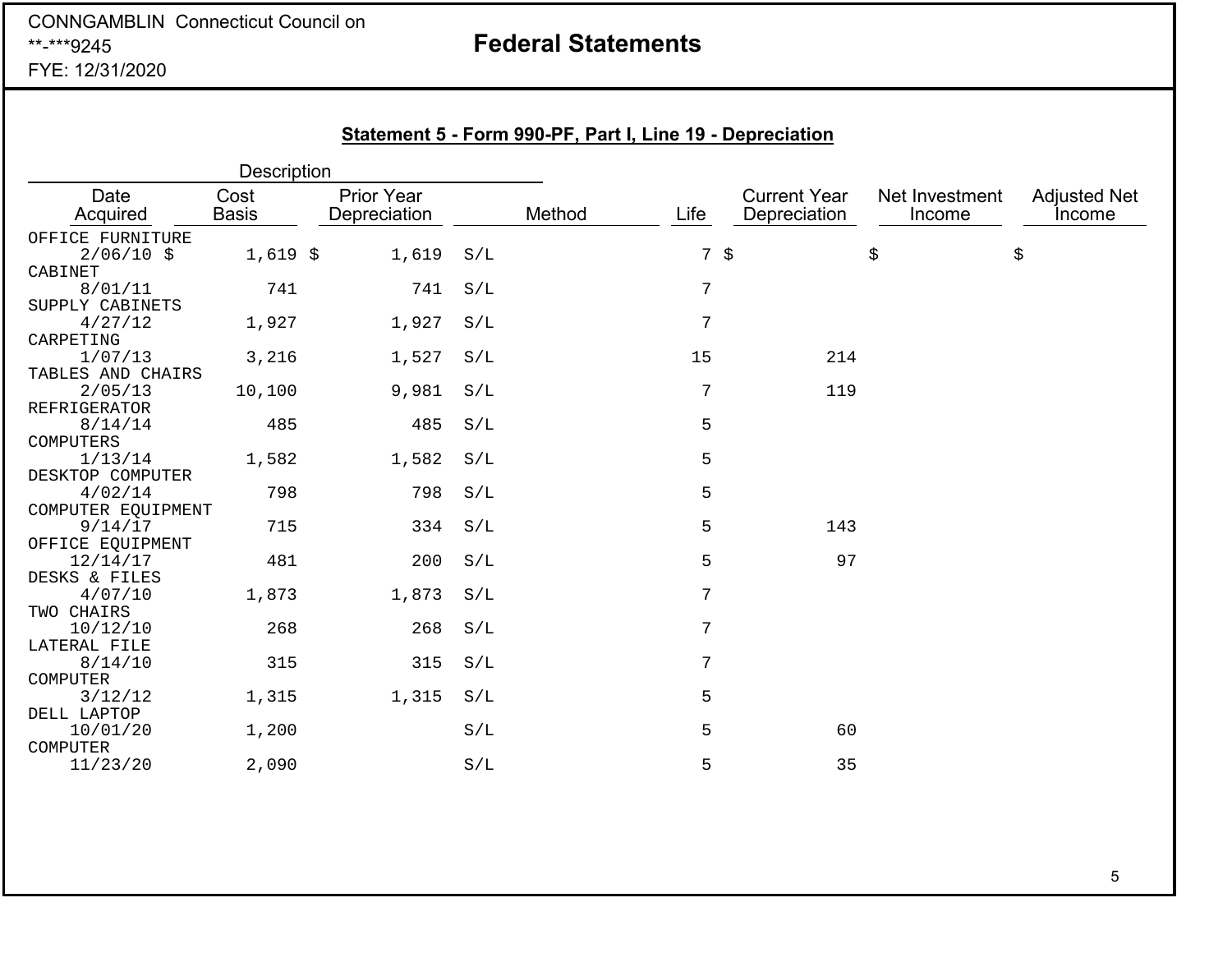| <b>CONNGAMBLIN Connecticut Council on</b><br>**-***9245<br>FYE: 12/31/2020                                                                                                                                                                               |                                                                                                                              | <b>Federal Statements</b> |                                               |                                                                                                                              |
|----------------------------------------------------------------------------------------------------------------------------------------------------------------------------------------------------------------------------------------------------------|------------------------------------------------------------------------------------------------------------------------------|---------------------------|-----------------------------------------------|------------------------------------------------------------------------------------------------------------------------------|
|                                                                                                                                                                                                                                                          | Statement 5 - Form 990-PF, Part I, Line 19 - Depreciation (continued)                                                        |                           |                                               |                                                                                                                              |
| Description<br>Date<br>Cost<br>Acquired<br><b>Basis</b>                                                                                                                                                                                                  | <b>Prior Year</b><br>Method<br>Depreciation                                                                                  | Life                      | <b>Current Year</b><br>Depreciation<br>Income | Net Investment<br><b>Adjusted Net</b><br><i>Income</i>                                                                       |
| 28,725<br>TOTAL<br>Ŝ.                                                                                                                                                                                                                                    | 22,965                                                                                                                       |                           | 668<br>Š.<br>Ś                                | $\mathsf{O}\xspace$<br>\$<br>$\Omega$                                                                                        |
|                                                                                                                                                                                                                                                          | Statement 6 - Form 990-PF, Part I, Line 23 - Other Expenses                                                                  |                           |                                               |                                                                                                                              |
| Description                                                                                                                                                                                                                                              | Total                                                                                                                        | <b>Net</b><br>Investment  | Adjusted<br><b>Net</b>                        | Charitable<br>Purpose                                                                                                        |
| <b>EXPENSES</b><br>HELPLINE<br>PROGRAM SUPPORT<br>ANNUAL CONFERENCE<br>INSURANCE<br>COMPUTER SUPPORT<br>EQUIPMENT RENTAL AND MAINTENA<br>DUES AND FEES<br>OFFICE EXPENSES<br>TELEPHONE<br>WEBSITE<br>PAYROLL PROCESSING<br>POSTAGE AND SHIPPING<br>TOTAL | \$<br>56,995<br>525<br>3,742<br>5,408<br>1,430<br>5,603<br>7,016<br>8,375<br>3,529<br>8,396<br>3,781<br>598<br>105,398<br>Ś. | \$<br>\$                  | \$<br>$\overline{0}$<br>$\Omega$<br>Ś         | \$<br>51,995<br>525<br>3,742<br>5,408<br>1,430<br>5,603<br>7,016<br>9,057<br>3,529<br>8,396<br>3,781<br>598<br>101,080<br>Š. |
|                                                                                                                                                                                                                                                          | Statement 7 - Form 990-PF, Part II, Line 14 - Land, Building, and Equipment                                                  |                           |                                               |                                                                                                                              |
| Description                                                                                                                                                                                                                                              | <b>Beginning</b><br>Net Book                                                                                                 | End<br>Cost / Basis       | <b>End Accumulated</b><br>Depreciation        | <b>Net</b><br><b>FMV</b>                                                                                                     |

| OFFICE EQUIPMENT |  | $\cdot$ $\sim$ $\sim$<br>476 |  | $\Gamma$ $\cap$ $\Gamma$<br>28<br>745 |  | $ -$<br><b>^^</b><br>- ك 6 . |  | .092 |
|------------------|--|------------------------------|--|---------------------------------------|--|------------------------------|--|------|
|------------------|--|------------------------------|--|---------------------------------------|--|------------------------------|--|------|

TOTAL \$ 2,470 \$ 28,725 \$ 23,633 \$ 5,092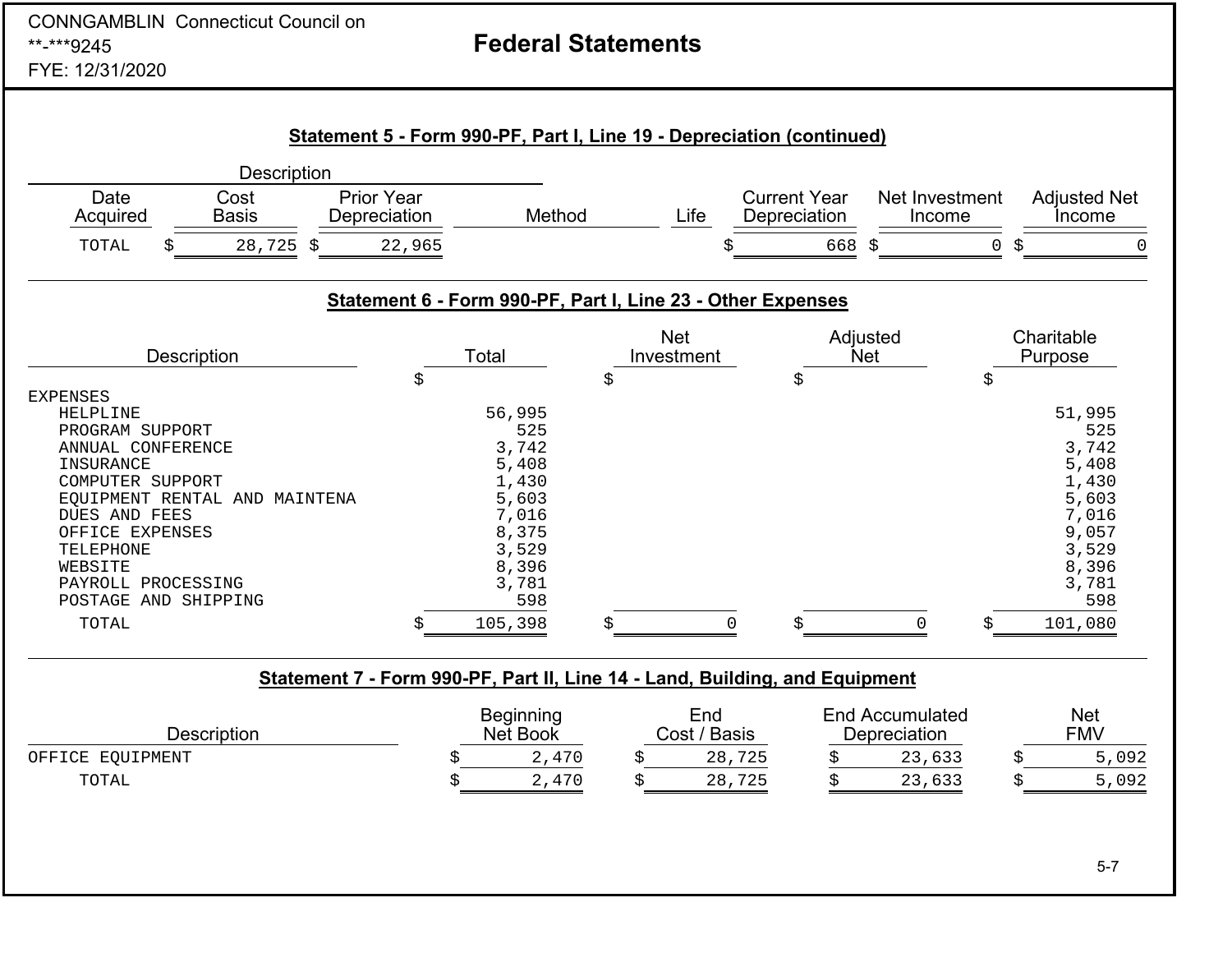### CONNGAMBLIN Connecticut Council on \*\*-\*\*\*9245 **Federal Statements** FYE: 12/31/2020

| <b>Description</b>                                                     |    | <b>Beginning</b><br>of Year | End of<br>Year |   | <b>Fair Market</b><br>Value |
|------------------------------------------------------------------------|----|-----------------------------|----------------|---|-----------------------------|
| DEPOSIT                                                                | \$ | 8,230                       | \$<br>8,230    | Ŝ | 8,230                       |
|                                                                        |    | 8,230                       | \$<br>8,230    | Ś | 8,230                       |
| TOTAL<br>Statement 9 - Form 990-PF, Part III, Line 3 - Other Increases | Ś  |                             |                |   |                             |
| <b>Description</b>                                                     |    |                             | Amount         |   |                             |
| LEGAL SERVICES                                                         |    |                             | \$<br>20,535   |   |                             |
| CONTRIBUTED<br>CONTRIBUTED<br>ADVERTISING                              |    |                             | 10,000         |   |                             |

| <b>Description</b>         | Amount |
|----------------------------|--------|
| CONTRIBUTED LEGAL SERVICES | 20,535 |
| CONTRIBUTED ADVERTISING    | 10,000 |
| TOTAL                      | 30,535 |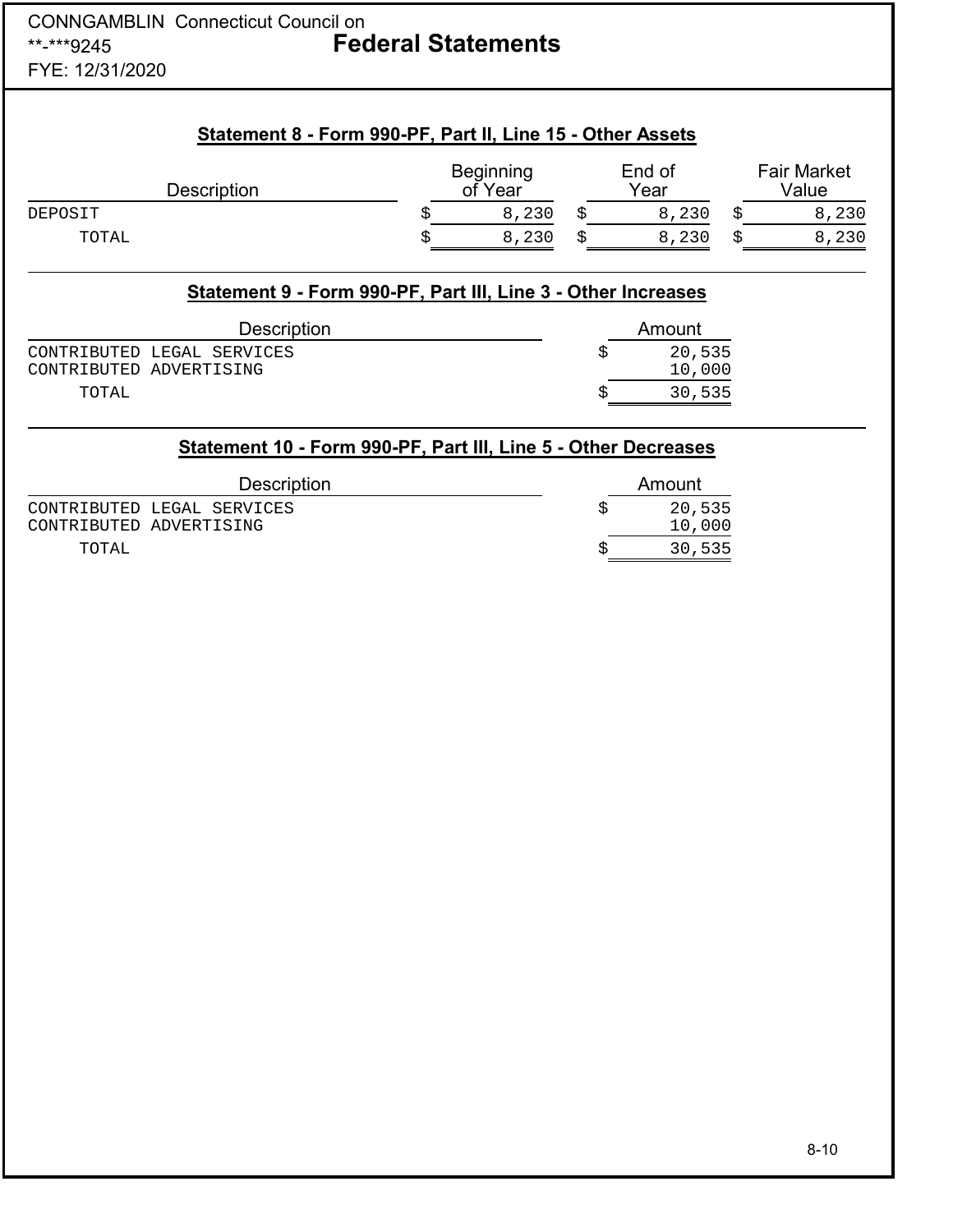# **Federal Statements**

FYE: 12/31/2020

|                                                                         | Statement 11 - Form 990-PF, Part VIII, Line 1 - List of Officers, Directors, Trustees, | Etc.                    |                     |                     |                 |
|-------------------------------------------------------------------------|----------------------------------------------------------------------------------------|-------------------------|---------------------|---------------------|-----------------|
| Name and<br><b>Address</b>                                              | Title                                                                                  | Average<br><b>Hours</b> | Compensation        | <b>Benefits</b>     | <b>Expenses</b> |
| DIANA GOODE<br>100 GREAT MEADOW ROAD SUITE 704<br>WETHERSFIELD CT 06109 | EXECUTIVE DI                                                                           | 40.00                   | 117,636             | 0                   | $\Omega$        |
| WILLIE COLEMAN<br>100 GREAT MEADOW ROAD<br>WETHERSFIELD CT 06109        | PRESIDENT                                                                              | 1.00                    | $\mathbf 0$         | 0                   | $\Omega$        |
| GREG ADAMS<br>100 GREAT MEADOWN ROAD<br>WETHERSFIELD CT 06109           | <b>DIRECTOR</b>                                                                        | 1.00                    | $\mathsf 0$         | $\mathsf{O}\xspace$ | $\Omega$        |
| VIRGINIA HILTON, CPA<br>100 GREAT MEADOWN ROAD<br>WETHERSFIELD CT 06109 | SECRETARY/TR                                                                           | 1.00                    | $\mathsf 0$         | $\mathsf{O}\xspace$ | $\mathsf{O}$    |
| ALEX CLAUSEN<br>100 GREAT MEADOW ROAD<br>WETHERSFIELD CT 06109          | <b>DIRECTOR</b>                                                                        | 1.00                    | $\mathsf 0$         | $\mathbf 0$         | $\Omega$        |
| VALERIE TEBBETTS<br>100 GREAT MEADOW ROAD<br>WETHERSFIELD CT 06109      | <b>DIRECTOR</b>                                                                        | 1.00                    | $\mathsf{O}\xspace$ | $\mathsf{O}\xspace$ | $\mathsf{O}$    |
| DAVID FLEMING<br>100 GREAT MEADOW ROAD<br>WETHERSFIELD CT 06109         | VICE PRESIDE                                                                           | 1.00                    | $\mathsf{O}\xspace$ | $\mathsf{O}\xspace$ | $\mathsf{O}$    |
| DECLAN BARRY<br>100 GREAT MEADOW ROAD<br>WETHERSFIELD CT 06109          | <b>DIRECTOR</b>                                                                        | 1.00                    | 0                   | $\mathsf{O}\xspace$ | $\mathsf{O}$    |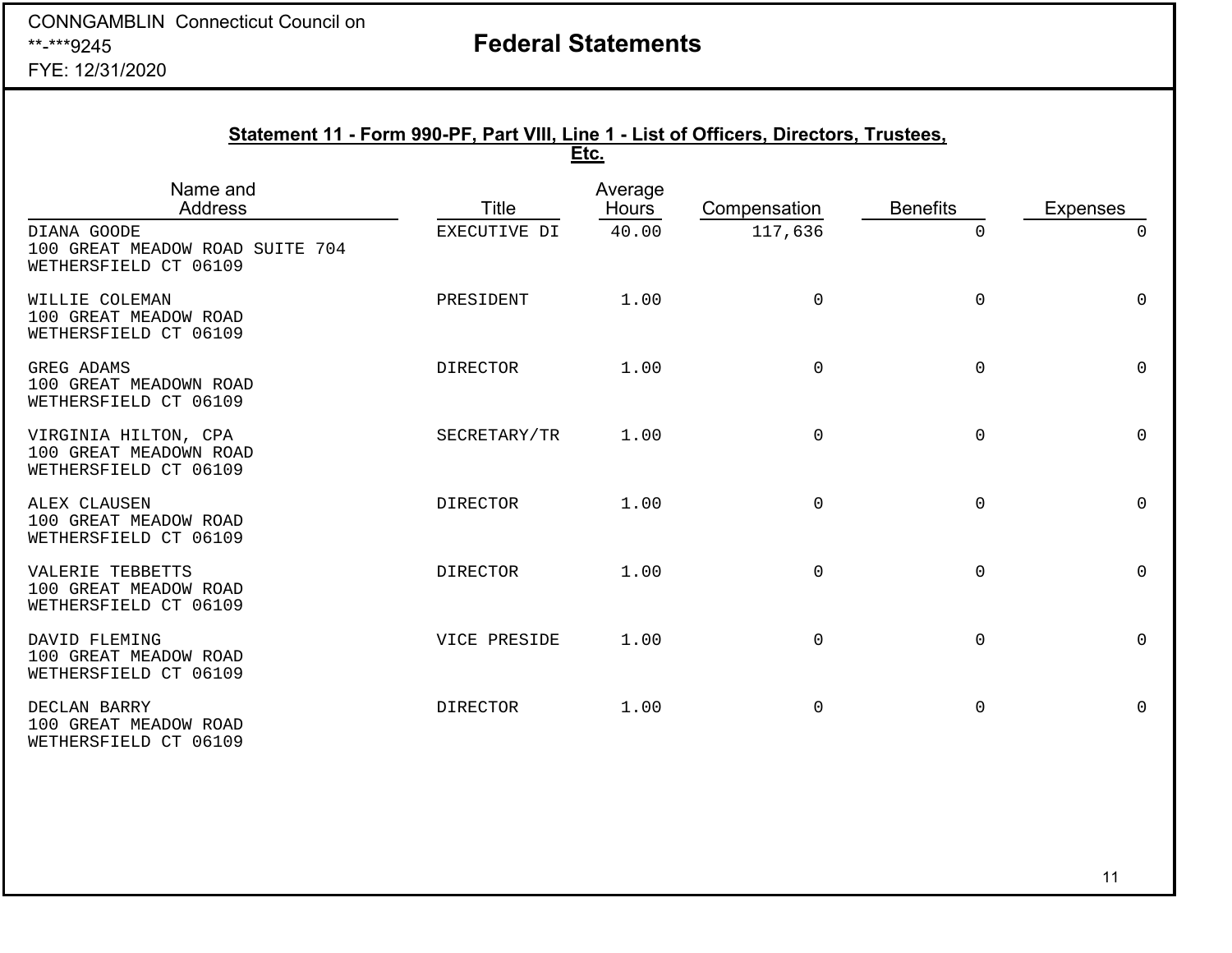### **Statement 12 - Form 990-PF, Part IX-A, Line 1 - Summary of Direct Charitable Activities**

### **Description**

CCPG PROVIDES CONNECTICUT'S ONLY 24-HOUR PROBLEM GAMBLING HELPLINE, OFFERING SUPPORT VIA PHONE, LIVE ONLINE CHAT, AND TEXT. WE ALSO IMPLEMENT PREVENTION AND EDUCATION PROGRAMS SERVING YOUTH, VETERANS, AND OTHER SPECIAL POPULATIONS. THE COUNCIL ALSO PROVIDES ADVOCACY AND OUTREACH SERVICES AS WELL AS FACILITATING CONFERENCES AND EVENTS RELATED TO ITS MISSION.